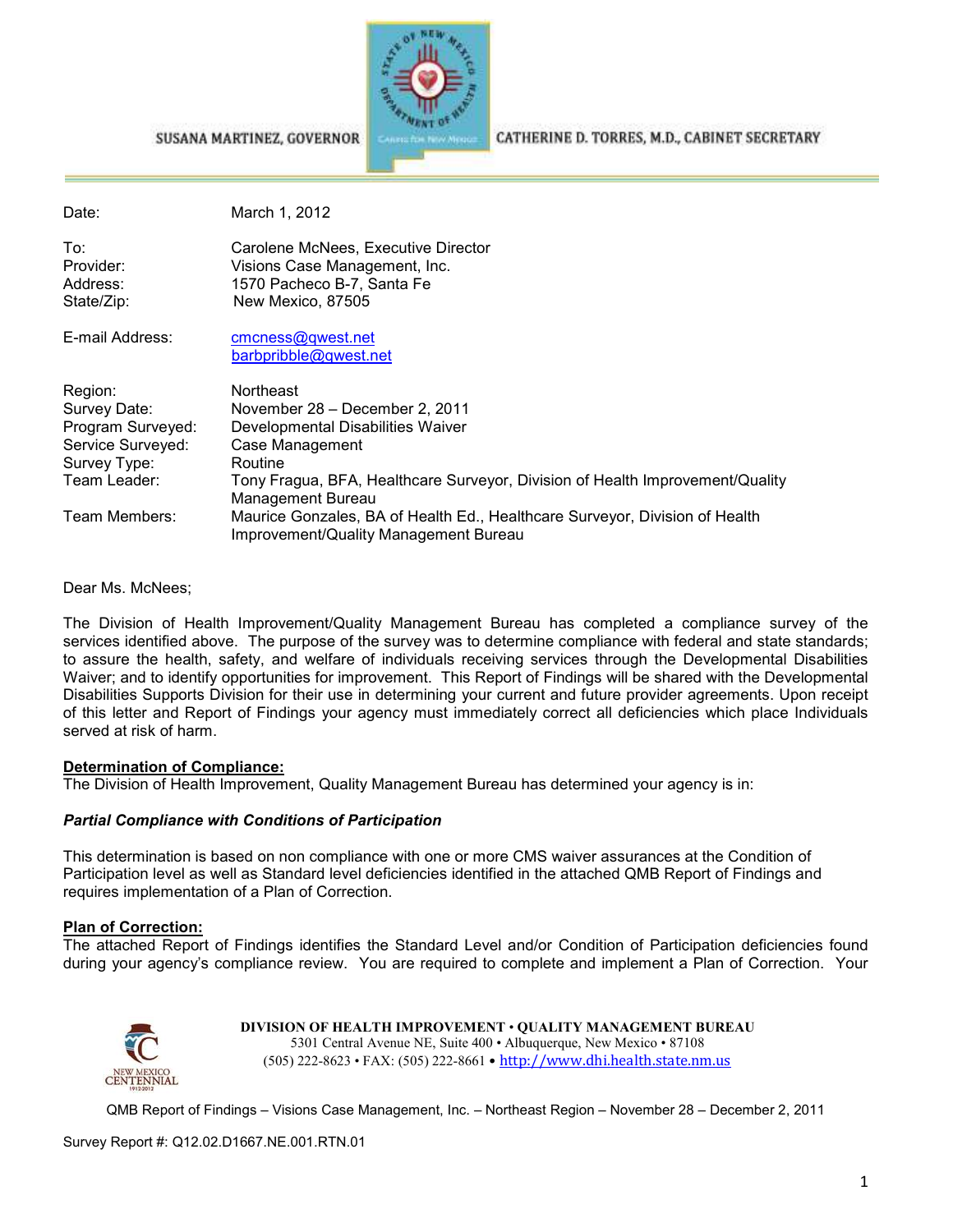agency has a total of 45 business days (10 business days to submit your POC for approval and 35 days to implement your *approved* Plan of Correction) from the receipt of this letter.

#### **Submission of your Plan of Correction:**

Please submit your agency's Plan of Correction in the space on the two right columns of the Report of Findings. *(See attachment "A" for additional guidance in completing the Plan of Correction)*.

Within 10 business days of receipt of this letter your agency Plan of Correction must be submitted to the parties below:

#### **1. Quality Management Bureau, Attention: Plan of Correction Coordinator 5301 Central Ave. NE Suite 400 Albuquerque, NM 87108**

#### **2. Developmental Disabilities Supports Division Regional Office for region of service surveyed**

Upon notification from QMB that your *Plan of Correction has been approved*, you must implement all remedies and corrective actions to come into compliance. If your Plan of Correction is denied, you must resubmit a revised plan as soon as possible for approval, as your POC approval and all remedies must be completed within 45 business days of the receipt of this letter.

Failure to submit your POC within the allotted 10 business days or complete and implement your Plan of Correction within the total 45 business days allowed may result in the imposition of a \$200 per day Civil Monetary Penalty until it is received, completed and/or implemented.

#### **Request for Informal Reconsideration of Findings (IRF):**

If you disagree with a finding of deficient practice, you have 10 business days upon receipt of this notice to request an IRF. Submit your request for an IRF in writing to:

> QMB Deputy Bureau Chief 5301 Central Ave NE Suite #400 Albuquerque, NM 87108 Attention: IRF request

See Attachment "C" for additional guidance in completing the request for Informal Reconsideration of Findings. The request for an IRF will not delay the implementation of your Plan of Correction which must be completed within 45 total business days (10 business days to submit your POC for approval and 35 days to implement your *approved* Plan of Correction). Providers may not appeal the nature or interpretation of the standard or regulation, the team composition or sampling methodology. If the IRF approves the modification or removal of a finding, you will be advised of any changes.

Please call the Plan of Correction Coordinator at 505-222-8647 if you have questions about the Report of Findings or Plan of Correction. Thank you for your cooperation and for the work you perform.

Sincerely,

Tony Fragua, BFA

Tony Fragua, BFA Team Lead/Healthcare Surveyor Division of Health Improvement Quality Management Bureau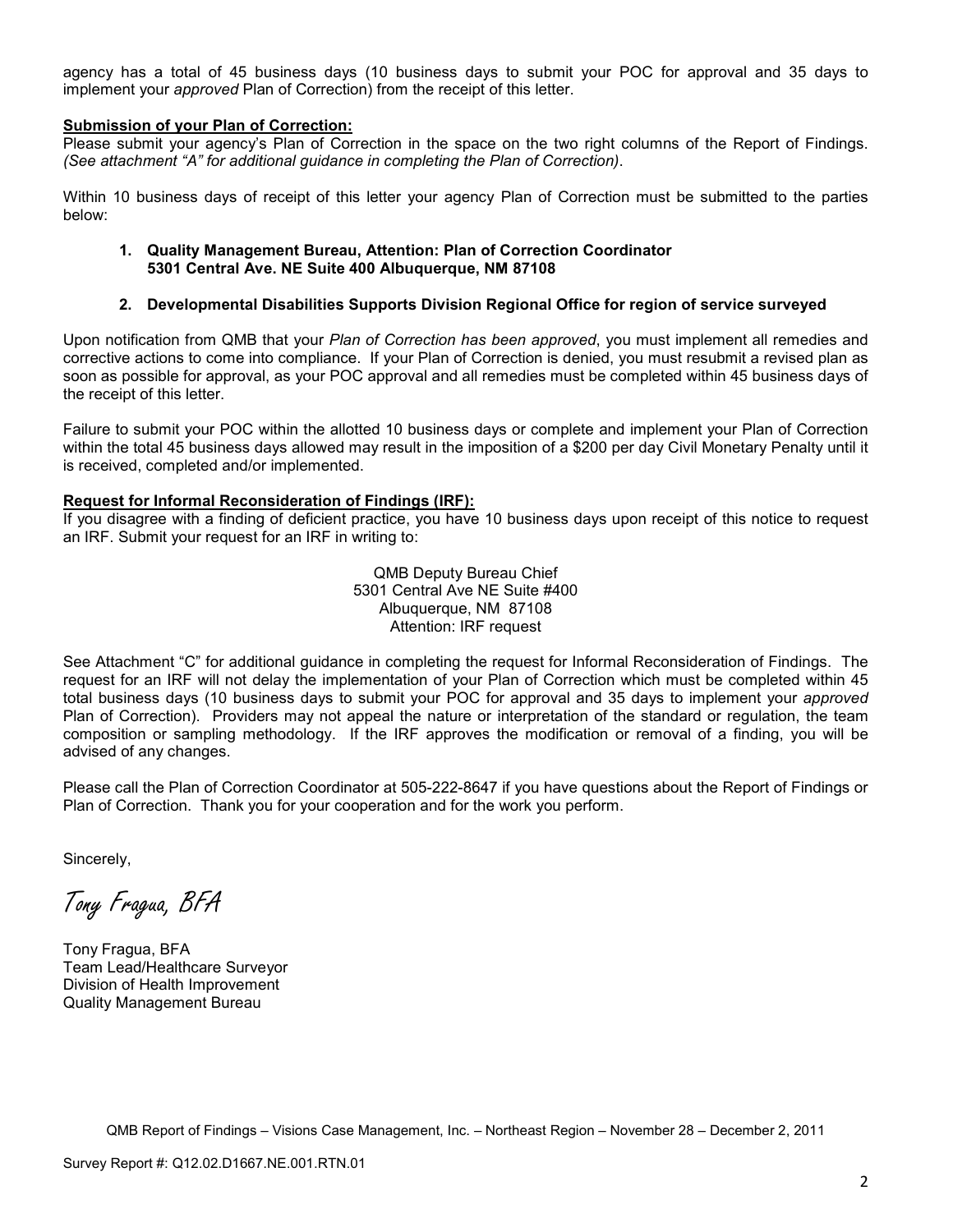| <b>Survey Process Employed:</b>         |                                                                                                                                                                   |                                                                                                            |                                                                                                                                                                                                            |
|-----------------------------------------|-------------------------------------------------------------------------------------------------------------------------------------------------------------------|------------------------------------------------------------------------------------------------------------|------------------------------------------------------------------------------------------------------------------------------------------------------------------------------------------------------------|
| <b>Entrance Conference Date:</b>        |                                                                                                                                                                   | November 28, 2011                                                                                          |                                                                                                                                                                                                            |
| Present:                                |                                                                                                                                                                   |                                                                                                            | <b>Visions Case Management, Inc.</b><br>Barbara Pribble, Office Manager                                                                                                                                    |
|                                         |                                                                                                                                                                   | <b>DOH/DHI/QMB</b>                                                                                         | Tony Fragua, BFA, Team Lead/Healthcare Surveyor<br>Maurice Gonzales, BA of Health Ed., Healthcare Surveyor                                                                                                 |
| Exit Conference Date:                   |                                                                                                                                                                   | December 1, 2011                                                                                           |                                                                                                                                                                                                            |
| Present:                                |                                                                                                                                                                   |                                                                                                            | Visions Case Management, Inc.<br>Carol McNees, Executive Director<br>Barbara Pribble, Office Manager<br>Beth Marquez, Case Manager<br>Teresa Maestas, Case Manager<br>Tom Harmer, Administration           |
|                                         |                                                                                                                                                                   | <b>DOH/DHI/QMB</b>                                                                                         | Tony Fragua, BFA, Team Lead/Healthcare Surveyor<br>Maurice Gonzales, BA of Health Ed., Healthcare Surveyor                                                                                                 |
|                                         |                                                                                                                                                                   |                                                                                                            | <b>DDSD - NE Regional Office</b><br>Charlene Cain, Northeast Regional Manager<br>Paul Schwalje, Regional Office Bureau Chief                                                                               |
| <b>Administrative Locations Visited</b> |                                                                                                                                                                   | Number:                                                                                                    | 1                                                                                                                                                                                                          |
| <b>Total Sample Size</b>                |                                                                                                                                                                   | Number:                                                                                                    | 25<br>3 - Jackson Class Members<br>22 - Non-Jackson Class Members                                                                                                                                          |
| Persons Served Records Reviewed         |                                                                                                                                                                   | Number:                                                                                                    | 25                                                                                                                                                                                                         |
| Case Managers Interviewed               |                                                                                                                                                                   | Number:                                                                                                    | 8                                                                                                                                                                                                          |
| Case Mgt Personnel Records Reviewed     |                                                                                                                                                                   | Number:                                                                                                    | 10                                                                                                                                                                                                         |
| <b>Administrative Files Reviewed</b>    |                                                                                                                                                                   | <b>Billing Records</b><br>٠<br><b>Medical Records</b><br><b>Personnel Files</b><br><b>Training Records</b> | <b>Incident Management Records</b><br><b>Agency Policy and Procedures</b><br><b>Caregiver Criminal History Screening Records</b><br><b>Employee Abuse Registry</b><br>Quality Assurance / Improvement Plan |
| CC: Distribution List:                  | DOH - Division of Health Improvement<br>DOH - Developmental Disabilities Supports Division<br>DOH - Office of Internal Audit<br>HSD - Medical Assistance Division |                                                                                                            |                                                                                                                                                                                                            |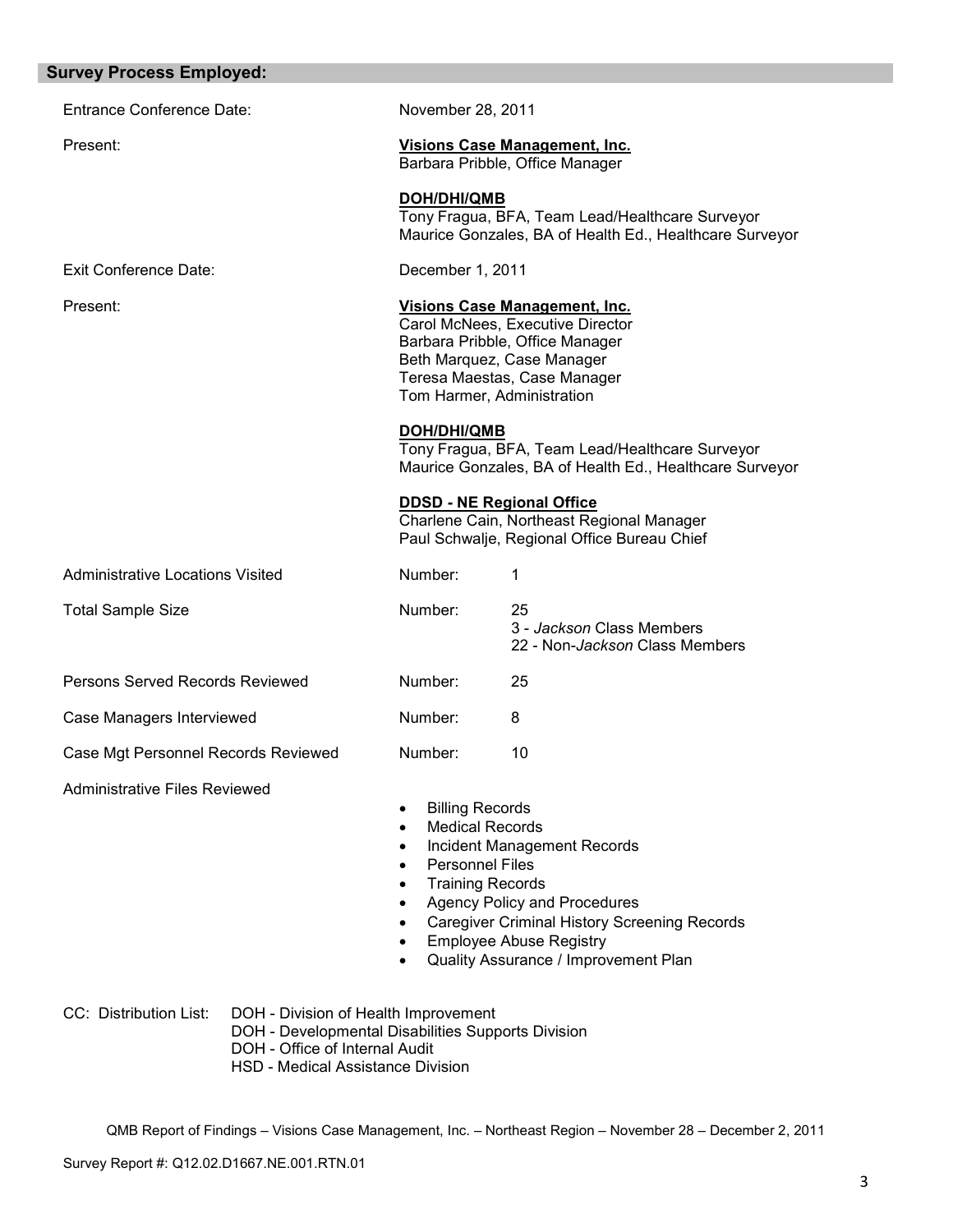# **Attachment A**

# **Provider Instructions for Completing the QMB Plan of Correction (POC) Process**

### *Introduction:*

After a QMB Compliance Survey, your QMB Report of Findings will be sent to you via e-mail.

Each provider must develop and implement a Plan of Correction (POC) that identifies specific quality assurance and quality improvement activities the agency will implement to correct deficiencies and prevent continued non compliance.

Agencies must submit their Plan of Correction within 10 business days from the date you receive the QMB Report of Findings. (Providers who do not submit a POC within 10 business days will be referred to the Internal Review Committee [IRC] for possible actions or sanctions).

Agencies must fully implement their approved Plan of Correction within 45 business days (10 business days to submit your POC for approval and 35 days to implement your approved Plan of Correction) from the date they receive the QMB Report of Findings. (Providers who fail to complete a POC within the 45 business days allowed shall be referred to the IRC for possible actions or sanctions.)

If you have questions about the Plan of Correction process, call the QMB Plan of Correction Coordinator at 505-222-8647 or email at George. Perrault@state.nm.us. Requests for technical assistance must be requested through your DDSD Regional Office.

The POC process cannot resolve disputes regarding findings. If you wish to dispute a finding on the official Report of Findings, you must file an Informal Reconsideration of Findings (IRF) request within ten (10) business days of receiving your report. Please note that you must still submit a POC for findings that are in question (see Attachment "C").

## *Instructions for Completing Agency POC:*

## *Required Content*

Your Plan of Correction should provide a step-by-step description of the methods to correct each deficient practice to prevent recurrence and information that ensures the regulation cited is in compliance. The remedies noted in your POC are expected to be added to your Agency's required, annual Quality Assurance Plan.

If a deficiency has already been corrected, the plan should state how it was corrected, the completion date (date the correction was accomplished), and how possible recurrence of the deficiency will be prevented.

The Plan of Correction must address the required six CMS core elements to address *each deficiency* of the POC:

- 1. How the specific and realistic corrective action will be accomplished for individuals found to have been affected by the deficient practice.
- 2. How the agency will identify other individuals who have the potential to be affected by the same deficient practice, and how the agency will act to protect individuals in similar situations.
- 3. What QA measures will be put into place or systemic changes made to ensure that the deficient practice will not recur
- 4. Indicate how the agency plans to monitor its performance to make sure that solutions are sustained. The agency must develop a QA plan for ensuring that correction is achieved and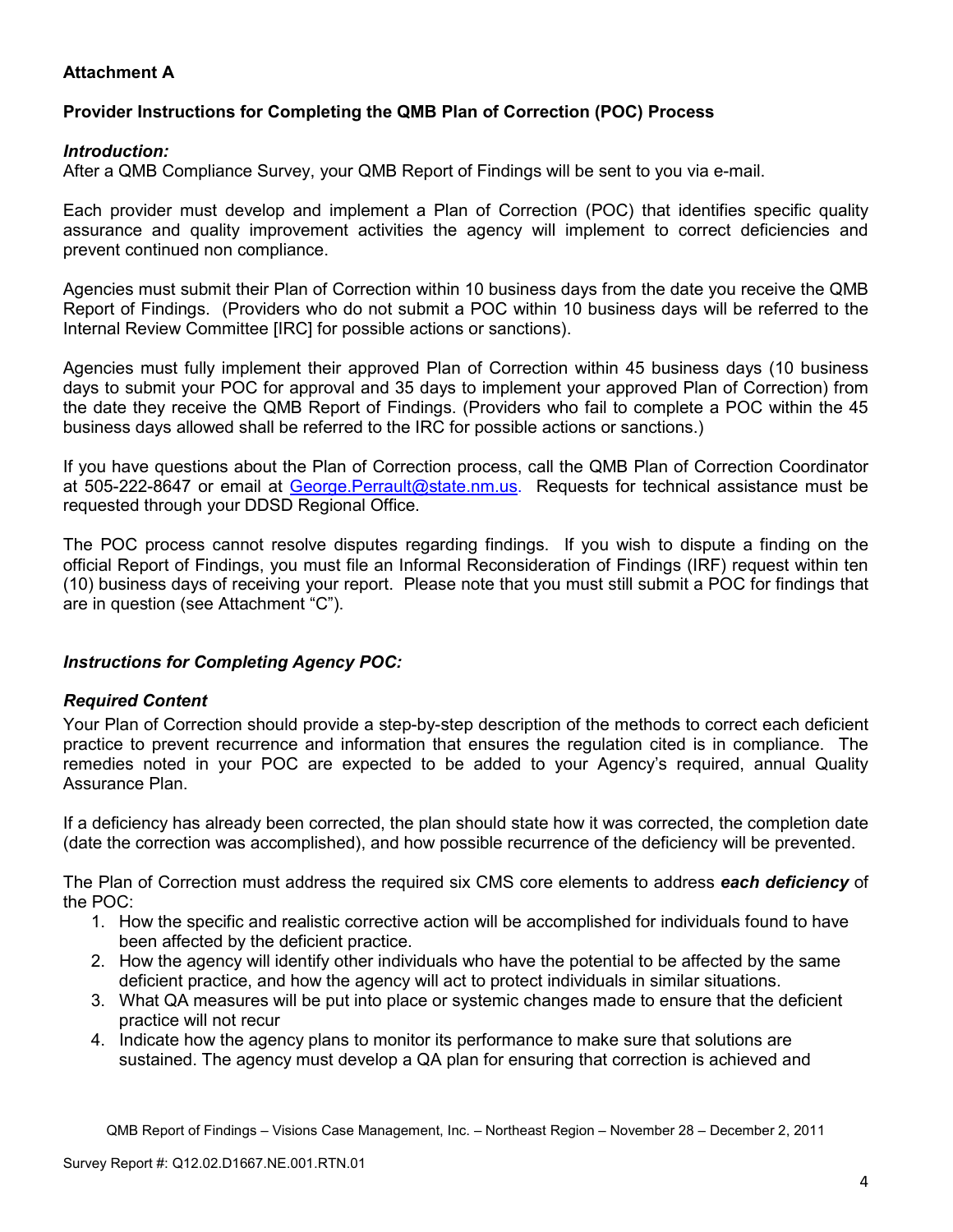sustained. This QA plan must be implemented, and the corrective action evaluated for its effectiveness. The plan of correction is integrated into the agency quality assurance system; and

- 5. Include dates when corrective action will be completed. The corrective action completion dates must be acceptable to the State.
- 6. The POC must be signed and dated by the agency director or other authorized official.

The following details should be considered when developing your POC:

- Details about how and when Consumer, Personnel and Residential files are audited by Agency personnel to ensure they contain required documents;
- Information about how Medication Administration Records are reviewed to verify they contain all required information before they are distributed, as they are being used, and after they are completed;
- Your processes for ensuring that all staff are trained in Core Competencies, Incident Reporting, and Individual-Specific service requirements, etc;
- How accuracy in Billing documentation is assured;
- How health, safety is assured;
- For Case Management Providers, how ISPs are reviewed to verify they meet requirements, how the timeliness of LOC packet submissions and consumer visits are tracked;
- Your process for gathering, analyzing and responding to Quality data; and,
- Details about Quality Targets in various areas, current status, analyses about why targets were not met, and remedies implemented.

*Note:* **Instruction or in-service of staff alone may not be a sufficient plan of correction.** This is a good first step toward correction, but additional steps should be taken to ensure the deficiency is corrected and will not recur.

## *Completion Dates*

- The plan of correction must include a **completion date** (entered in the far right-hand column) for each finding. Be sure the date is **realistic** in the amount of time your Agency will need to correct the deficiency; not to exceed 45 total business days.
- Direct care issues should be corrected immediately and monitored appropriately.
- Some deficiencies may require a staged plan to accomplish total correction.
- Deficiencies requiring replacement of equipment, etc., may require more time to accomplish correction but should show reasonable time frames.

## *Initial Submission of the Plan of Correction Requirements*

- 1. The Plan of Correction must be completed on the official QMB Survey Report of Findings/Plan of Correction Form and received by QMB within ten (10) business days from the date you received the report of findings.
- 2. For questions about the POC process, call the POC Coordinator, George Perrault at 505-222-8647 for assistance.
- 3. For Technical Assistance (TA) in developing or implementing your POC, contact your local DDSD Regional Office.
- 4. Submit your POC to George Perrault, POC Coordinator in any of the following ways:
	- a. Electronically at George.Perrault@state.nm.us *(preferred method)*
	- b. Fax to 505-222-8661, or
	- c. Mail to POC Coordinator, 5301 Central Avenue SW, Suite 400, Albuquerque, NM 87108
- 5. Do not submit supporting documentation (evidence of compliance) to QMB until after your POC has been approved by the POC Coordinator.
- 6. QMB will notify you when your POC has been "approve" or "denied."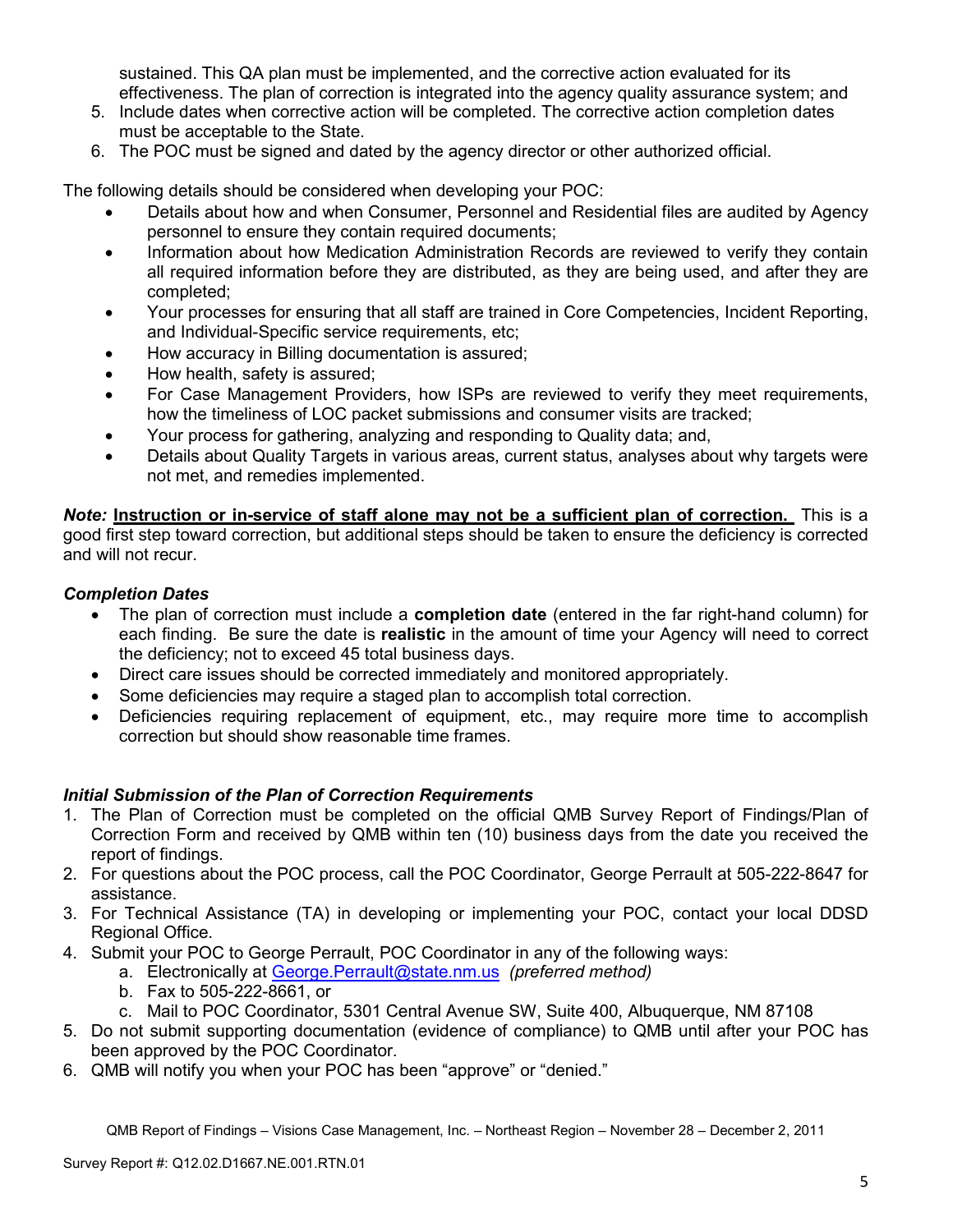- a. During this time, whether your POC is "approved," or "denied," you will have a maximum of 45 business days from the date of receipt of your Report of Findings to correct all survey deficiencies.
- b. If your POC is denied, it must be revised and resubmitted as soon as possible, as the 45 business day limit is in effect.
- c. If your POC is denied a second time your agency may be referred to the Internal Review Committee.
- d. You will receive written confirmation when your POC has been approved by QMB and a final deadline for completion of your POC.
- 7. Failure to submit your POC within 10 business days without prior approval of an extension by QMB will result in a referral to the Internal Review Committee and the possible implementation of monetary penalties and/or sanctions.

# *POC Document Submission Requirements*

Once your POC has been approved by the QMB Plan of Correction Coordinator you must submit copies of documents as evidence that all deficiencies have been corrected, as follows.

- 1. Your internal documents are due within a *maximum* of 45 business days of receipt of your Report of Findings.
- 2. You may submit your documents by postal mail (paper hard copy or on a disc), fax, or electronically (scanned and attached to e-mails).
- 3. All submitted documents *must be annotated*; please be sure the tag numbers and Identification numbers are indicated on each document submitted. Documents which are not annotated with the Tag number and Identification number may not be accepted.
- 4. Do not submit original documents; Please provide copies or scanned electronic files for evidence. Originals must be maintained in the agency file(s) per DDSD Standards.
- 5. In lieu of some documents, you may submit copies of file or home audit forms that clearly indicate cited deficiencies have been corrected, other attestations of correction must be approved by the Plan of Correction Coordinator prior to their submission.
- 6. For billing deficiencies, you must submit:
	- a. Evidence of an internal audit of billing documentation for a sample of individuals and timeframes;
	- b. Copies of "void and adjust" forms submitted to correct all over-billed or unjustified units billed identified during your internal audit.

Revisions, Modifications or Extensions to your Plan of Correction (post QMB approval) must be made in writing and submitted to the Plan of Correction Coordinator at QMB, prior to the due date and are approved on a case-by-case basis. No changes may be made to your POC or the timeframes for implementation without written approval of the POC Coordinator.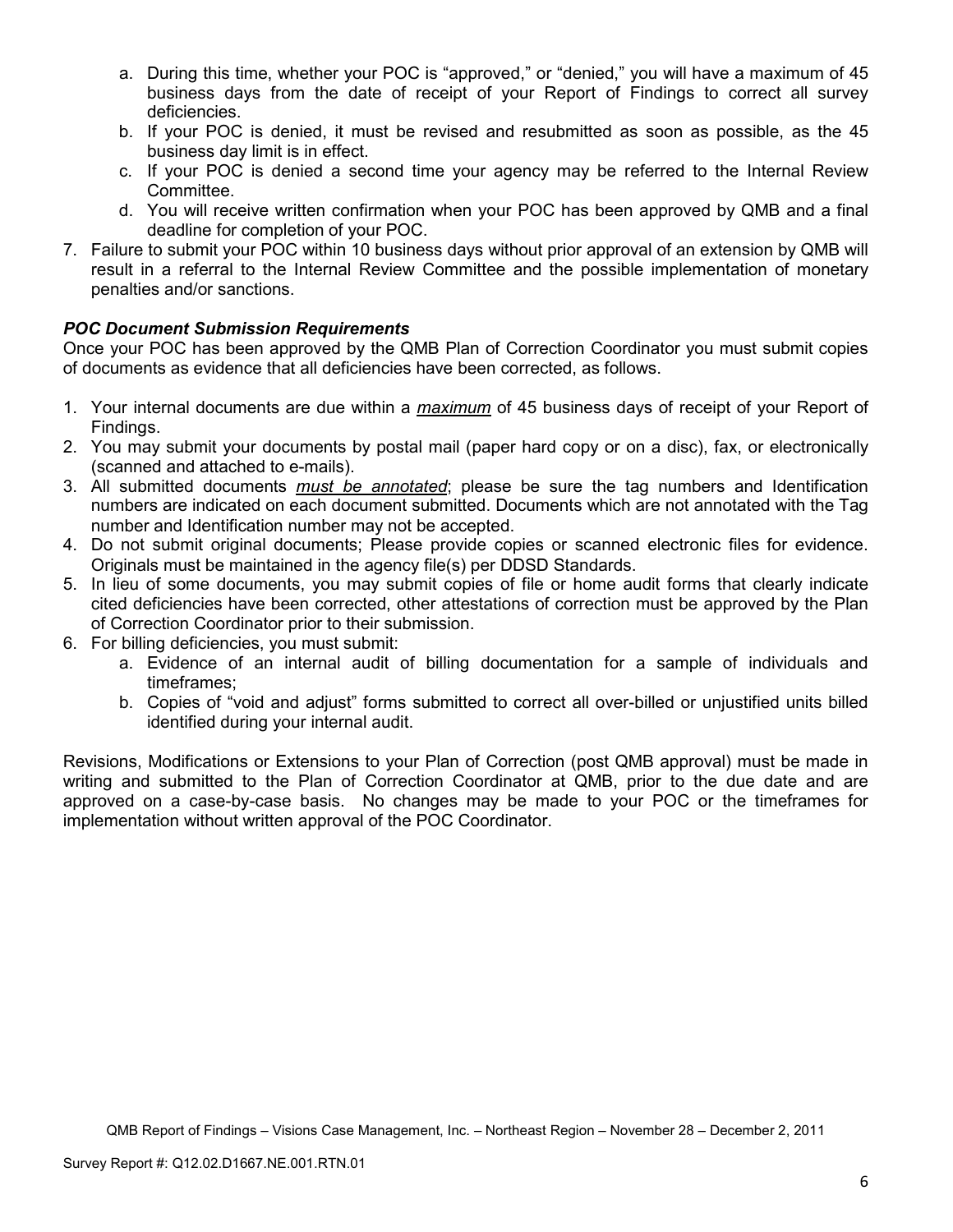## **QMB Determinations of Compliance**

### • "Compliance with Conditions of Participation"

The QMB determination of "Compliance with Conditions of Participation," indicates that a provider is in compliance with all 'Conditions of Participation,' (CoP) but may have standard level deficiencies (deficiencies which are not at the condition level) out of compliance. The agency has obtained a level of compliance such that there is a minimal potential for harm to individuals' health and safety. To qualify for a determination of Compliance with Conditions of Participation, the provider must be in compliance with *all* Conditions of Participation.

## • "Partial-Compliance with Conditions of Participation"

The QMB determination of "Partial-Compliance with Conditions of Participation" indicates that a provider is out of compliance with one (1) to three (3) 'Conditions of Participation.' This partialcompliance, if not corrected, may result in a serious negative outcome or the potential for more than minimal harm to individuals' health and safety. The Agency may also have standard level deficiencies (deficiencies which are not at the condition level).

Providers receiving a repeat determination of 'Partial-Compliance' for repeat deficiencies of CoPs may be referred by the Quality Management Bureau to the Internal Review Committee (IRC) for consideration of remedies and possible actions.

### • "Non-Compliant with Conditions of Participation":

The QMB determination of "Non-Compliance with Conditions of Participation," indicates a provider is significantly out of compliance with Conditions of Participation and/or has:

- Four (4) Conditions of Participation out of compliance.
- Multiple findings of widespread non-compliance with any standard or regulation with a significant potential for more than minimal harm.
- Any finding of actual harm or Immediate Jeopardy.

The Agency may also have standard level deficiencies (deficiencies which are not at the condition level).

Providers receiving a repeat determination of 'Non-Compliance' will be referred by Quality Management Bureau to the Internal Review Committee (IRC) for consideration of remedies and possible actions.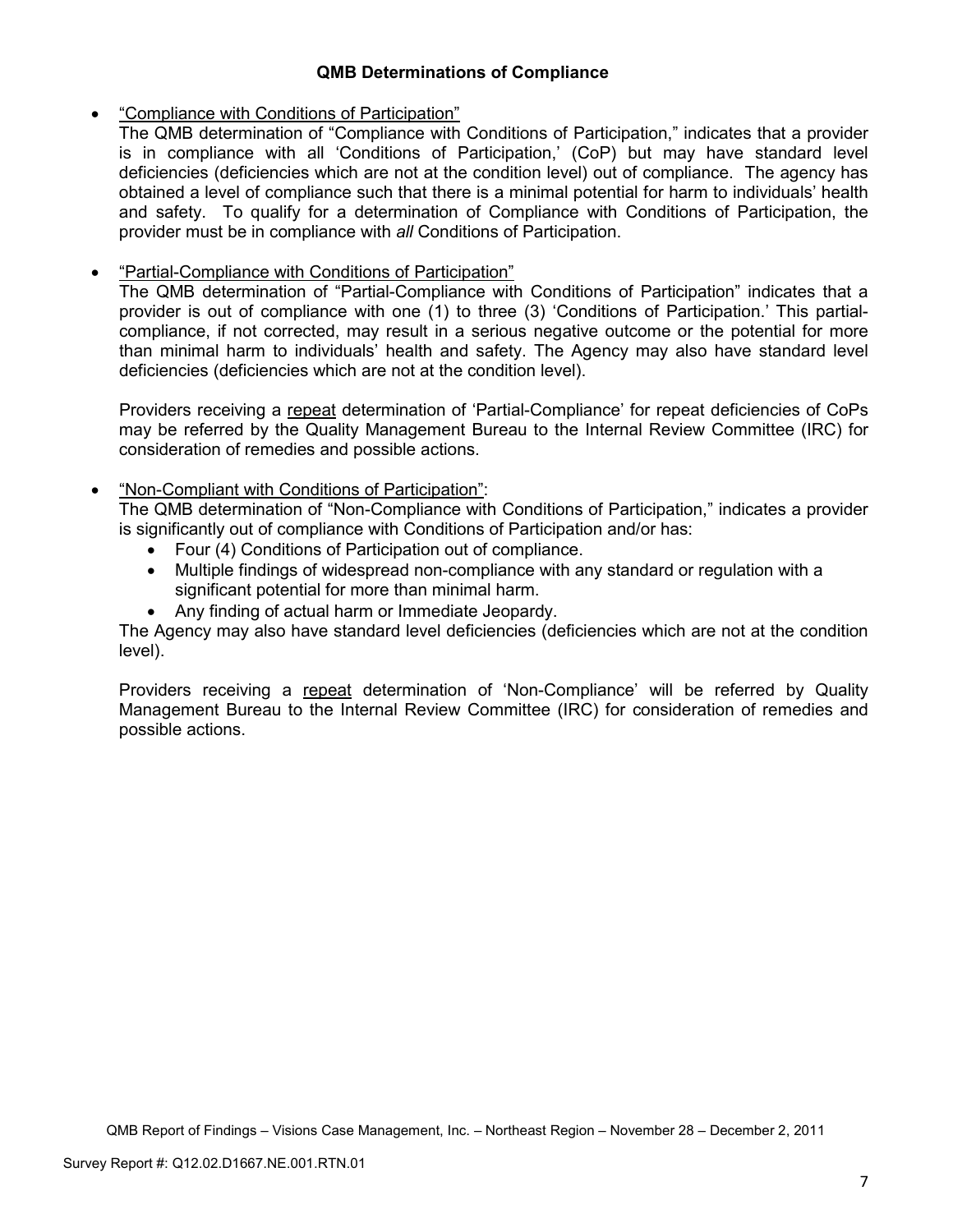### **Guidelines for the Provider Informal Reconsideration of Finding (IRF) Process**

# **Introduction:**

Throughout the QMB Survey process, surveyors are openly communicating with providers. Open communication means surveyors have clarified issues and/or requested missing information before completing the review through the use of the signed/dated "Document Request," or "administrative Needs," etc. forms. Regardless, there may still be instances where the provider disagrees with a specific finding. Providers may use the following process to informally dispute a finding.

# **Instructions:**

- 1. The Informal Reconsideration of the Finding (IRF) request must be in writing to the QMB Deputy Bureau Chief **within 10 business days** of receipt of the final Report of Findings.
- 2. The written request for an IRF *must* be completed on the QMB Request for Informal Reconsideration of Finding form available on the QMB website: http://dhi.health.state.nm.us/qmb
- 3. The written request for an IRF must specify in detail the request for reconsideration and why the finding is inaccurate.
- 4. The IRF request must include all supporting documentation or evidence.
- 5. If you have questions about the IRC process, email the IRF Chairperson, Scott Good at scott.good@state.nm.us for assistance.

# **The following limitations apply to the IRF process:**

- The request for an IRF and all supporting evidence must be received within 10 business days.
- Findings based on evidence requested during the survey and not provided may not be subject to reconsideration.
- The supporting documentation must be new evidence not previously reviewed or requested by the survey team.
- Providers must continue to complete their Plan of Correction during the IRF process
- Providers may not request an IRF to challenge the sampling methodology.
- Providers may not request an IRF based on disagreement with the nature of the standard or regulation.
- Providers may not request an IRF to challenge the team composition.
- Providers may not request an IRF to challenge the DHI/QMB determination of compliance or the length of their DDSD provider contract.

A Provider forfeits the right to an IRF if the request is not made within 10 business days of receiving the report and/or does not include all supporting documentation or evidence to show compliance with the standards and regulations.

The IRF Committee will review the request, the Provider will be notified in writing of the ruling; no face-toface meeting will be conducted.

When a Provider requests that a finding be reconsidered, it does not stop or delay the Plan of Correction process. **Providers must continue to complete the Plan of Correction, including the finding in dispute regardless of the IRF status.** If a finding is removed or modified, it will be noted and removed or modified from the Report of Findings. It should be noted that in some cases a Plan of Correction may be completed prior to the IRF process being completed. The provider will be notified in writing on the decisions of the IRF committee.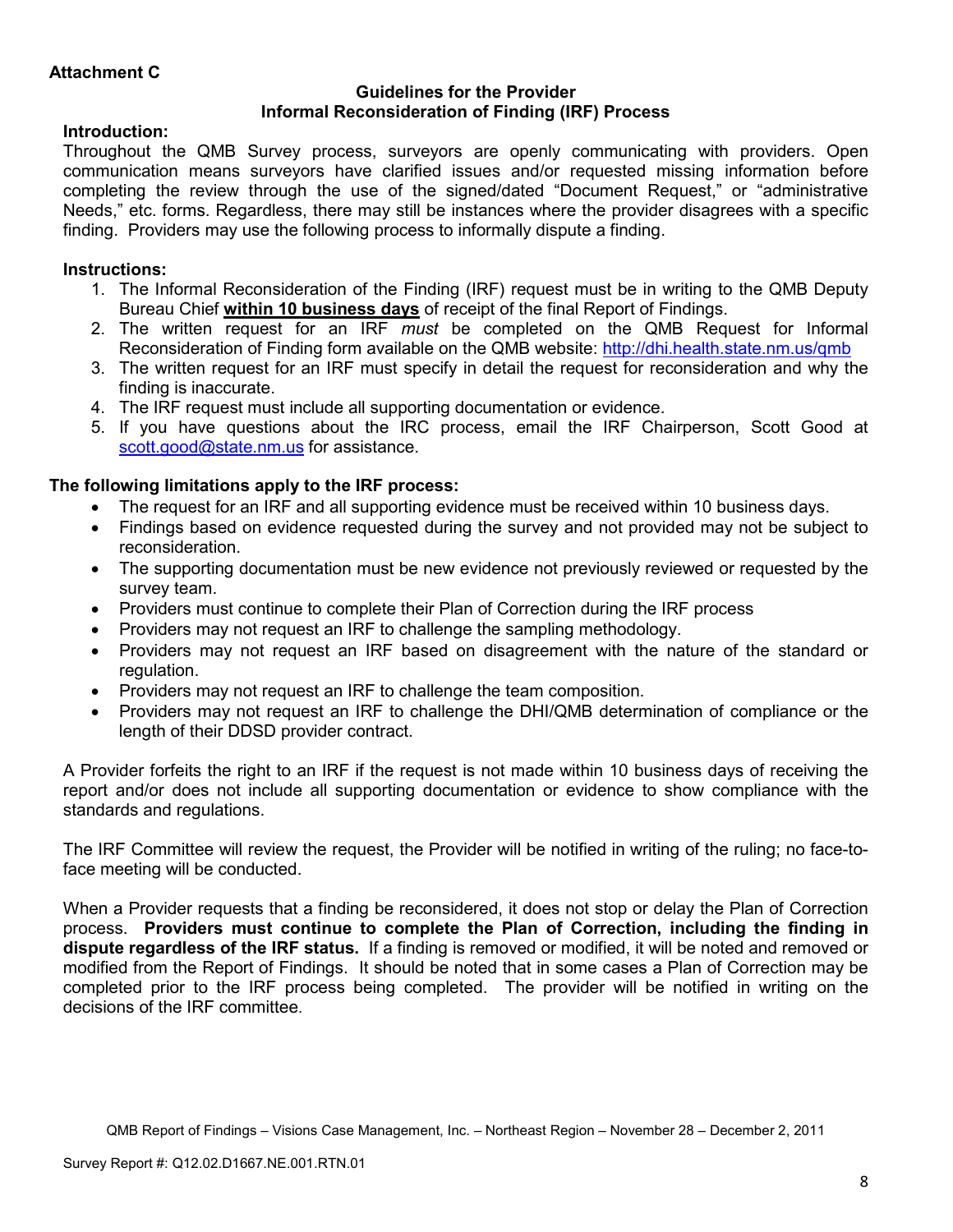| Agency:          | Visions Case Management, Inc. - Northeast Region |
|------------------|--------------------------------------------------|
| Program:         | Developmental Disabilities Waiver                |
| Service:         | Case Management                                  |
| Monitoring Type: | <b>Routine Survey</b>                            |
| Date of Survey:  | November 28 - December 2, 2011                   |

| <b>Standard of Care</b>                                                                                                                                                                                                                                                                                                                                                                                                                                                                                                                                                                                                                                                                                                                                                                                                                                                                                                                                                                                                                                                                                                                   | <b>Deficiencies</b>                                                                                                                                                                                                                                                                                                                                                                                                                                                                                                                                                                                                                                                                                                          | <b>Agency Plan of Correction, On-going</b><br><b>QA/QI &amp; Responsible Party</b>                                                                                                                                                                                      | <b>Date</b><br><b>Due</b> |
|-------------------------------------------------------------------------------------------------------------------------------------------------------------------------------------------------------------------------------------------------------------------------------------------------------------------------------------------------------------------------------------------------------------------------------------------------------------------------------------------------------------------------------------------------------------------------------------------------------------------------------------------------------------------------------------------------------------------------------------------------------------------------------------------------------------------------------------------------------------------------------------------------------------------------------------------------------------------------------------------------------------------------------------------------------------------------------------------------------------------------------------------|------------------------------------------------------------------------------------------------------------------------------------------------------------------------------------------------------------------------------------------------------------------------------------------------------------------------------------------------------------------------------------------------------------------------------------------------------------------------------------------------------------------------------------------------------------------------------------------------------------------------------------------------------------------------------------------------------------------------------|-------------------------------------------------------------------------------------------------------------------------------------------------------------------------------------------------------------------------------------------------------------------------|---------------------------|
| least annually or when warranted by changes in the waiver participants' needs.                                                                                                                                                                                                                                                                                                                                                                                                                                                                                                                                                                                                                                                                                                                                                                                                                                                                                                                                                                                                                                                            |                                                                                                                                                                                                                                                                                                                                                                                                                                                                                                                                                                                                                                                                                                                              | CMS Assurance - Plan of Care - ISP Development & Monitoring - Service plans address all participates' assessed needs(including<br>health and safety risk factors) and goals, either by waiver services or through other means. Services plans are updated or revised at |                           |
| Tag #1A08 Agency Case File                                                                                                                                                                                                                                                                                                                                                                                                                                                                                                                                                                                                                                                                                                                                                                                                                                                                                                                                                                                                                                                                                                                | <b>Standard Level Deficiency</b>                                                                                                                                                                                                                                                                                                                                                                                                                                                                                                                                                                                                                                                                                             |                                                                                                                                                                                                                                                                         |                           |
| Developmental Disabilities (DD) Waiver Service<br>Standards effective 4/1/2007<br><b>CHAPTER 1 II. PROVIDER AGENCY</b><br><b>REQUIREMENTS:</b> The objective of these<br>standards is to establish Provider Agency policy,<br>procedure and reporting requirements for DD<br>Medicaid Waiver program. These requirements<br>apply to all such Provider Agency staff, whether<br>directly employed or subcontracting with the<br>Provider Agency. Additional Provider Agency<br>requirements and personnel qualifications may<br>be applicable for specific service standards.<br>D. Provider Agency Case File for the<br>Individual: All Provider Agencies shall maintain<br>at the administrative office a confidential case<br>file for each individual. Case records belong to<br>the individual receiving services and copies shall<br>be provided to the receiving agency whenever<br>an individual changes providers. The record<br>must also be made available for review when<br>requested by DOH, HSD or federal government<br>representatives for oversight purposes. The<br>individual's case file shall include the following | Based on record review, the Agency failed to<br>maintain at the administrative office a<br>confidential case file for 20 of 25 individuals.<br>Review of the Agency individual case files found<br>the following items were not found, incomplete,<br>and/or not current:<br>• Current Emergency & Personal<br><b>Identification Information</b><br><sup>o</sup> Did not contain pharmacy Information (#2,<br>4 & 10)<br>° Did not contain name, phone number of<br>guardian, relatives or conservator<br>Information (#2)<br>° Did not contain physician's name & phone<br>number Information (#2 & 4)<br><sup>o</sup> Did not contain Health Plan Information (#2<br>8.10<br>• Annual ISP<br>$\degree$ Incomplete (#2 & 8) | Provider:<br>State your Plan of Correction for the findings in<br>this Tag above this line.<br>Enter your Quality Assurance/Quality<br>Improvement processes below the line.                                                                                            |                           |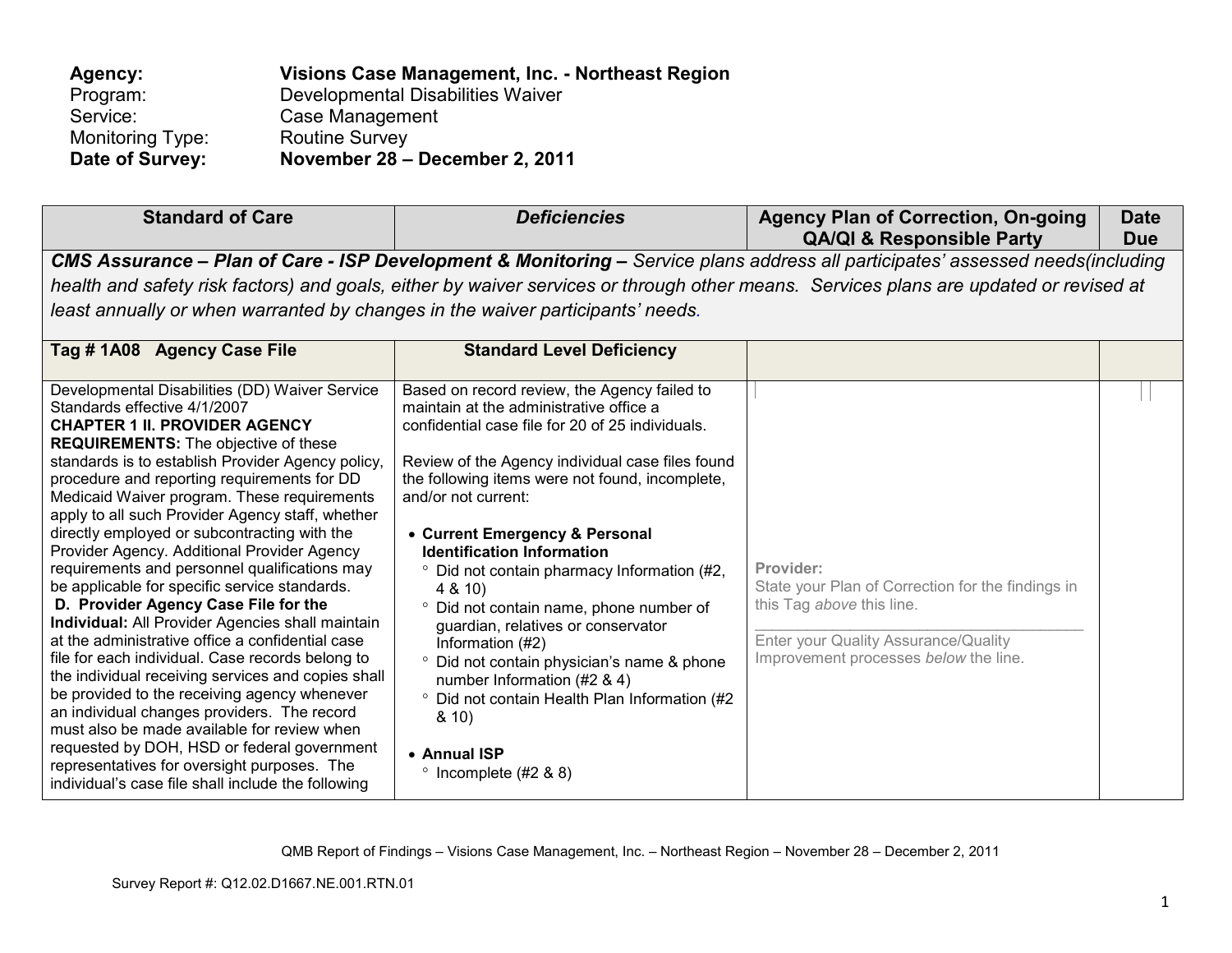| requirements:                                       | • ISP Assessment Checklist (#2, 4 & 14)                   |  |
|-----------------------------------------------------|-----------------------------------------------------------|--|
| (1) Emergency contact information, including the    |                                                           |  |
| individual's address, telephone number,             | • ISP Signature Page                                      |  |
| names and telephone numbers of relatives,           | <sup>o</sup> None Found (#2)                              |  |
| or guardian or conservator, physician's             | <sup>o</sup> Not fully constituted IDT (#8 & 15)          |  |
| name(s) and telephone number(s), pharmacy           |                                                           |  |
| name, address and telephone number, and             |                                                           |  |
| health plan if appropriate;                         | • Individual Specific Training Section (ISP) (#2          |  |
| (2) The individual's complete and current ISP,      | 8.10                                                      |  |
| with all supplemental plans specific to the         |                                                           |  |
| individual, and the most current completed          | • ISP Teaching & Support Strategies                       |  |
|                                                     | ° Individual #13 - TASS not found for:                    |  |
| Health Assessment Tool (HAT);                       | ° Outcome Statement #1 Live: "I want to host              |  |
| (3) Progress notes and other service delivery       | 4 parties for family and friends."                        |  |
| documentation;                                      | $\triangleright$ "Assist  planning her events, choosing   |  |
| (4) Crisis Prevention/Intervention Plans, if there  | meals, invite people to her events."                      |  |
| are any for the individual;                         |                                                           |  |
| (5) A medical history, which shall include at least | <sup>o</sup> Outcome Statement #2 Live: "I will actively  |  |
| demographic data, current and past medical          | participate in communicating my choices                   |  |
| diagnoses including the cause (if known) of         | and desires to others."                                   |  |
| the developmental disability, psychiatric           |                                                           |  |
| diagnoses, allergies (food, environmental,          | $\triangleright$ "opportunity to choose activities in the |  |
| medications), immunizations, and most               | community, choice making, 2 or 3 choices                  |  |
| recent physical exam;                               | of activities."                                           |  |
| (6) When applicable, transition plans completed     |                                                           |  |
| for individuals at the time of discharge from       | ° Outcome Statement #3                                    |  |
| Fort Stanton Hospital or Los Lunas Hospital         | Work/Education/Volunteer: "I want a job                   |  |
| and Training School; and                            | directly working with people."                            |  |
| (7) Case records belong to the individual           | $\triangleright$ "Job development will occur to find      |  |
| receiving services and copies shall be              | an appropriate job match. Continued                       |  |
| provided to the individual upon request.            | support will occur towards independence                   |  |
|                                                     | on her current job until new job is found."               |  |
| (8) The receiving Provider Agency shall be          |                                                           |  |
| provided at a minimum the following records         | ° Outcome Statement #4 Develop                            |  |
| whenever an individual changes provider             | Relationship/Have Fun: "I will have a                     |  |
| agencies:                                           | volunteer job, something I enjoy."                        |  |
| (a) Complete file for the past 12 months;           | $\triangleright$ "Make connections with people, develop   |  |
| (b) ISP and quarterly reports from the current      | meaningful roles or volunteer jobs in the                 |  |
| and prior ISP year;                                 | community, develop friendships, meet                      |  |
| (c) Intake information from original admission      | new people, encourage to choose                           |  |
| to services; and                                    |                                                           |  |
| (d) When applicable, the Individual                 | activities to participate in."                            |  |
| Transition Plan at the time of discharge            |                                                           |  |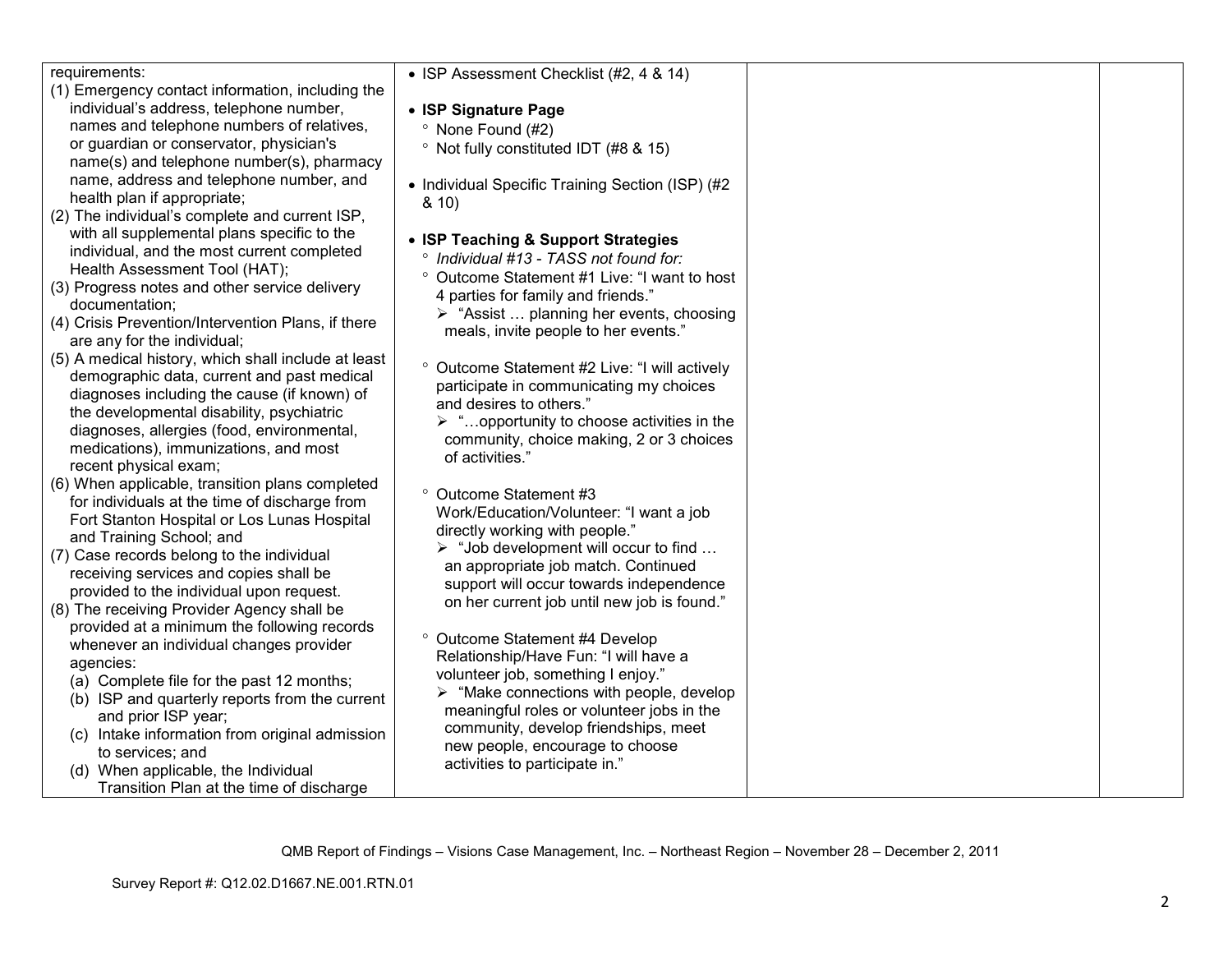| from Los Lunas Hospital and Training |                                                                                  |  |
|--------------------------------------|----------------------------------------------------------------------------------|--|
| School or Ft. Stanton Hospital.      | ° Individual #15 - TASS not found for:                                           |  |
|                                      | ° Outcome Statement # 1 Live: "I will assist<br>with my personal care daily."    |  |
|                                      | $\triangleright$ " assists with positioning during                               |  |
|                                      | personal hygiene."                                                               |  |
|                                      |                                                                                  |  |
|                                      | ° Individual #20 - TASS not found for:<br>° Outcome Statement # 1 Live: "I will  |  |
|                                      | subscribe to get mail."                                                          |  |
|                                      | > "Send mail & postcards."                                                       |  |
|                                      | ° Outcome Statement #2                                                           |  |
|                                      | Work/Education/Volunteer: "I will become                                         |  |
|                                      | an active member of my church."                                                  |  |
|                                      | $\triangleright$ "Explore group activities."                                     |  |
|                                      | > "Join group activities."                                                       |  |
|                                      | ° Outcome Statement # 3 Develop                                                  |  |
|                                      | Relationships/Have Fun: "I will expand my                                        |  |
|                                      | activities at the Senior Center."<br>$\triangleright$ "Participate in activity." |  |
|                                      |                                                                                  |  |
|                                      | • Positive Behavioral Plan (#8 & 13)                                             |  |
|                                      | • Positive Behavioral Crisis Plan (#14 & 25)                                     |  |
|                                      | • Speech Therapy Plan $(#3, 8, 13, 8, 14)$                                       |  |
|                                      | • Occupational Therapy Plan (#10 & 13)                                           |  |
|                                      |                                                                                  |  |
|                                      | • Physical Therapy Plan $(\#10, 13, 14, 8, 24)$                                  |  |
|                                      | • Health Assessment Tool (Electronic                                             |  |
|                                      | Comprehensive Health Assessment Tool) (#2                                        |  |
|                                      | & 13)                                                                            |  |
|                                      | • Health Care Plans                                                              |  |
|                                      | • Diabetes                                                                       |  |
|                                      | ° Individual #2 - According to e-CHAT                                            |  |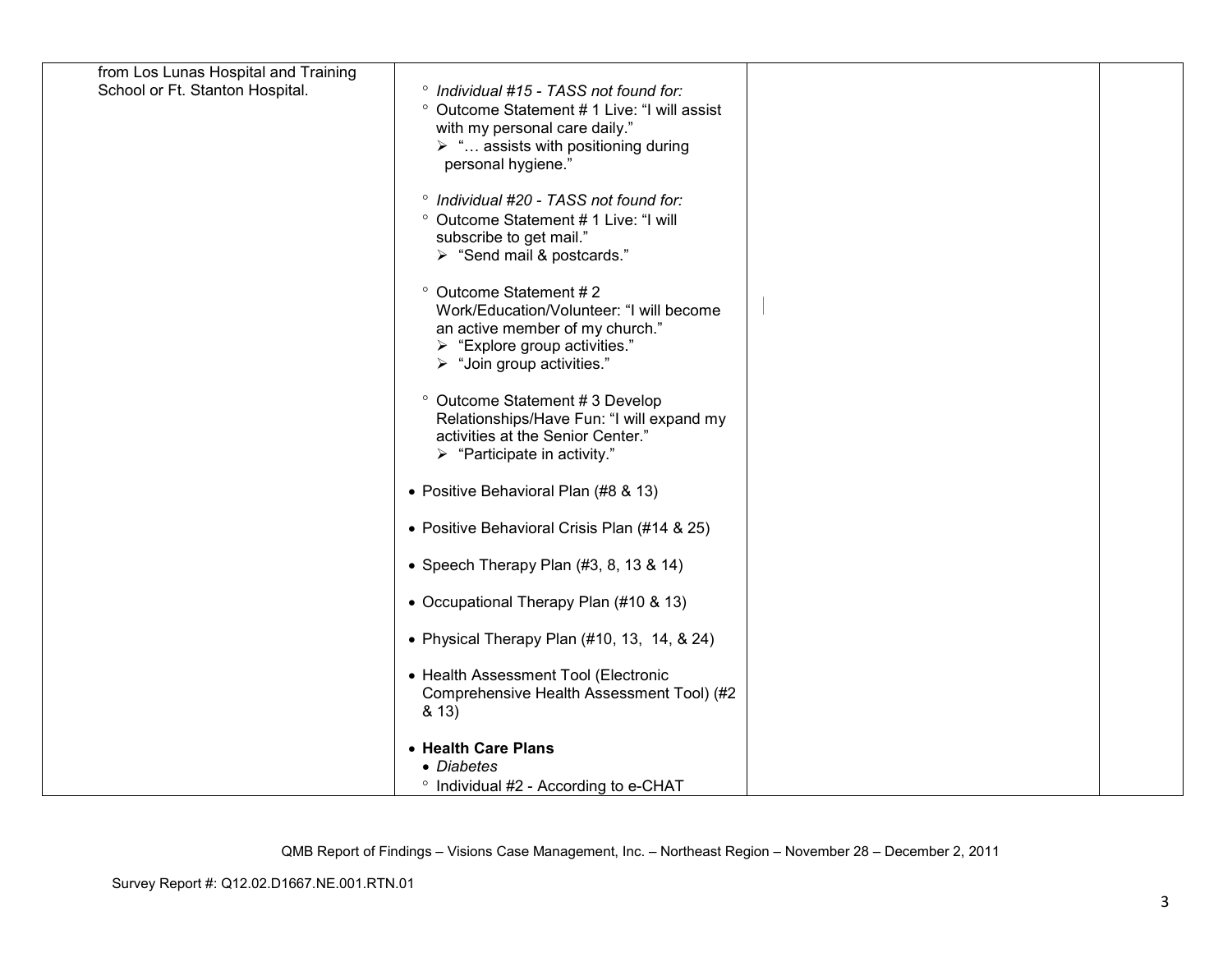| (Electronic Comprehensive Health            |  |
|---------------------------------------------|--|
| Assessment Tool) the individual is required |  |
| to have a plan. No evidence of plan found.  |  |
|                                             |  |
|                                             |  |
| • Body Mass Index                           |  |
| ° Individual #14 - According to e-CHAT      |  |
| (Electronic Comprehensive Health            |  |
| Assessment Tool) the individual is required |  |
| to have a plan. No evidence of plan found.  |  |
|                                             |  |
| ° Individual #15 - According to e-CHAT      |  |
| (Electronic Comprehensive Health            |  |
| Assessment Tool) the individual is required |  |
| to have a plan. No evidence of plan found.  |  |
|                                             |  |
| ° Individual #20 - According to e-CHAT      |  |
| (Electronic Comprehensive Health            |  |
| Assessment Tool) the individual is required |  |
|                                             |  |
| to have a plan. No evidence of plan found.  |  |
|                                             |  |
| ° Individual #21 - According to e-CHAT      |  |
| (Electronic Comprehensive Health            |  |
| Assessment Tool) the individual is required |  |
| to have a plan. No evidence of plan found.  |  |
|                                             |  |
| • Aspiration                                |  |
| ° Individual #20 - According to e-CHAT      |  |
| (Electronic Comprehensive Health            |  |
| Assessment Tool) the individual is required |  |
| to have a plan. No evidence of plan found.  |  |
|                                             |  |
| ° Individual #21 - According to e-CHAT      |  |
| (Electronic Comprehensive Health            |  |
| Assessment Tool) the individual is required |  |
| to have a plan. No evidence of plan found.  |  |
|                                             |  |
|                                             |  |
| • Tube Feeding                              |  |
| ° Individual #21 - According to e-CHAT      |  |
| (Electronic Comprehensive Health            |  |
| Assessment Tool) the individual is required |  |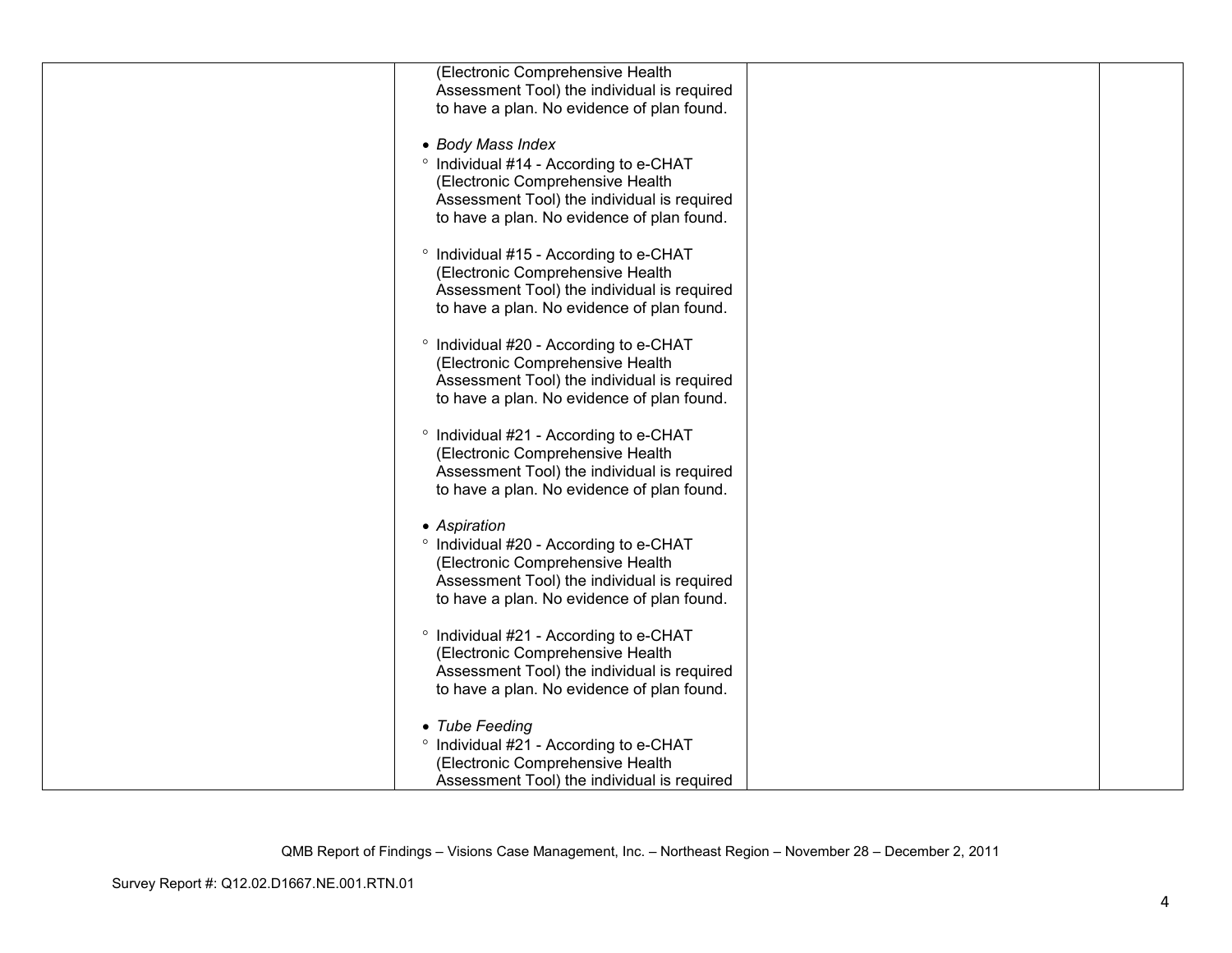| to have a plan. No evidence of plan found.                                                                                              |  |
|-----------------------------------------------------------------------------------------------------------------------------------------|--|
| • Seizures<br>° Individual #21 - According to e-CHAT<br>(Electronic Comprehensive Health<br>Assessment Tool) the individual is required |  |
| to have a plan. No evidence of plan found.                                                                                              |  |
| • Gastrointestinal<br>° Individual #21 - According to e-CHAT                                                                            |  |
| (Electronic Comprehensive Health<br>Assessment Tool) the individual is required<br>to have a plan. No evidence of plan found.           |  |
| • Constipation<br>° Individual #21 - According to e-CHAT                                                                                |  |
| (Electronic Comprehensive Health<br>Assessment Tool) the individual is required<br>to have a plan. No evidence of plan found.           |  |
| • Fluid Restriction<br>° Individual #21 - According to e-CHAT                                                                           |  |
| (Electronic Comprehensive Health<br>Assessment Tool) the individual is required<br>to have a plan. No evidence of plan found.           |  |
| • Respiratory<br>° Individual #24 - According to e-CHAT                                                                                 |  |
| (Electronic Comprehensive Health<br>Assessment Tool) the individual is required                                                         |  |
| to have a plan. No evidence of plan found.                                                                                              |  |
| • HAT score level 5<br>° Individual #8 - As indicated by HAT Score                                                                      |  |
| the individual is required to have a plan.<br>No evidence of plans found.                                                               |  |
| • Crisis Plans/Medical Emergency<br><b>Response Plans</b>                                                                               |  |
| • Diabetes                                                                                                                              |  |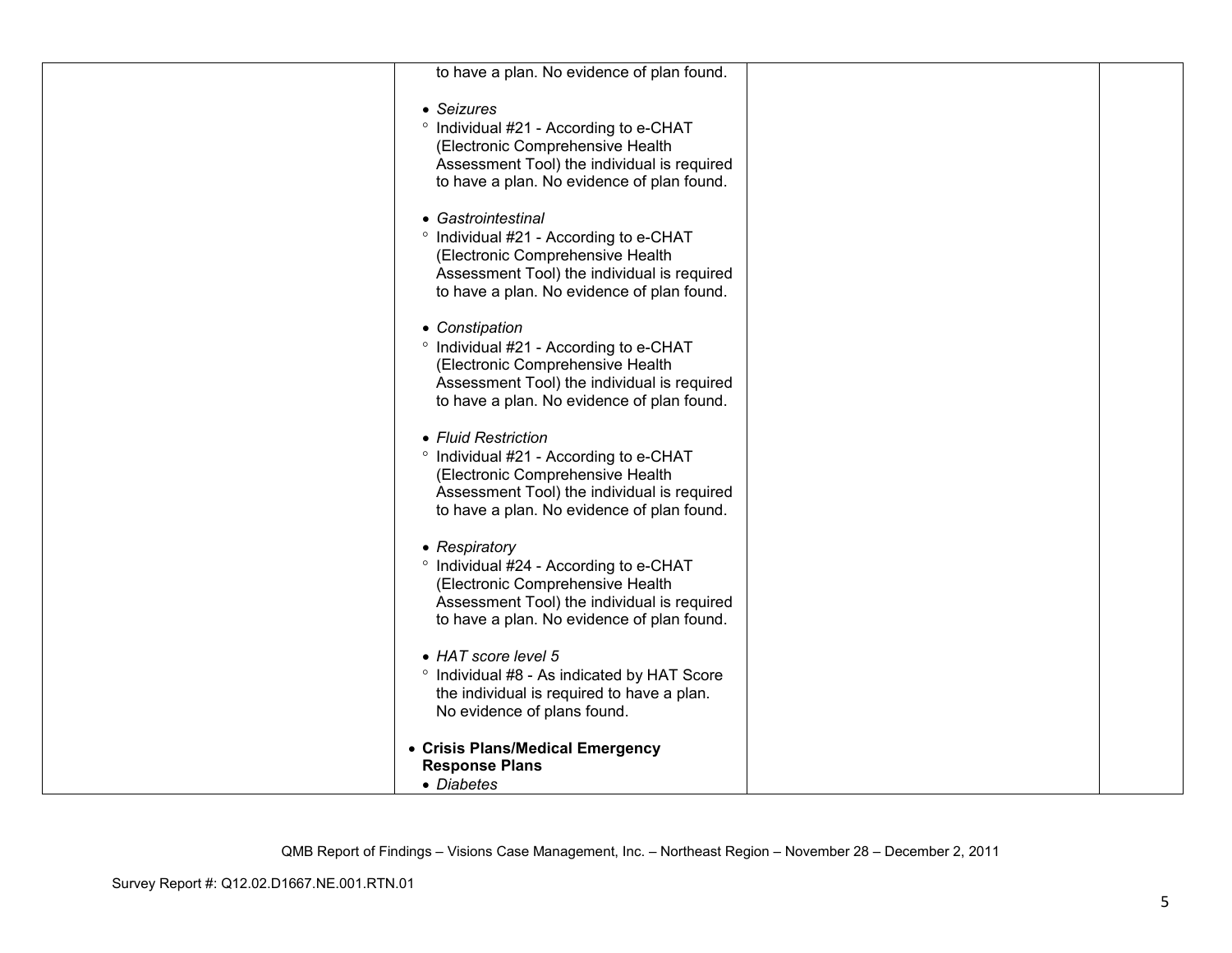| ° Individual #2 - According to e-CHAT<br>(Electronic Comprehensive Health                 |  |
|-------------------------------------------------------------------------------------------|--|
| Assessment Tool) the individual is required                                               |  |
| to have a plan. No evidence of plan found.                                                |  |
| ° Individual #14 - According to e-CHAT<br>(Electronic Comprehensive Health                |  |
| Assessment Tool) the individual is required                                               |  |
| to have a plan. No evidence of plan found.                                                |  |
| $\bullet$ GERD                                                                            |  |
| ° Individual #8 - As indicated by the IST<br>section of ISP the individual is required to |  |
| have a plan. No evidence of plan found. No                                                |  |
| evidence of plan found.                                                                   |  |
| • Aspiration<br>° Individual #8 - As indicated by the IST                                 |  |
| section of ISP the individual is required to                                              |  |
| have a plan. No evidence of plan found. No<br>evidence of plan found.                     |  |
|                                                                                           |  |
| <sup>o</sup> Individual #21 - According to e-CHAT<br>(Electronic Comprehensive Health     |  |
| Assessment Tool) the individual is required<br>to have a plan. No evidence of plan found. |  |
|                                                                                           |  |
| • Falls<br>° Individual #20 - According to e-CHAT                                         |  |
| (Electronic Comprehensive Health                                                          |  |
| Assessment Tool) the individual is required<br>to have a plan. No evidence of plan found. |  |
| • Tube Feeding                                                                            |  |
| ° Individual #21 - According to e-CHAT                                                    |  |
| (Electronic Comprehensive Health<br>Assessment Tool) the individual is required           |  |
| to have a plan. No evidence of plan found.                                                |  |
| • Seizures                                                                                |  |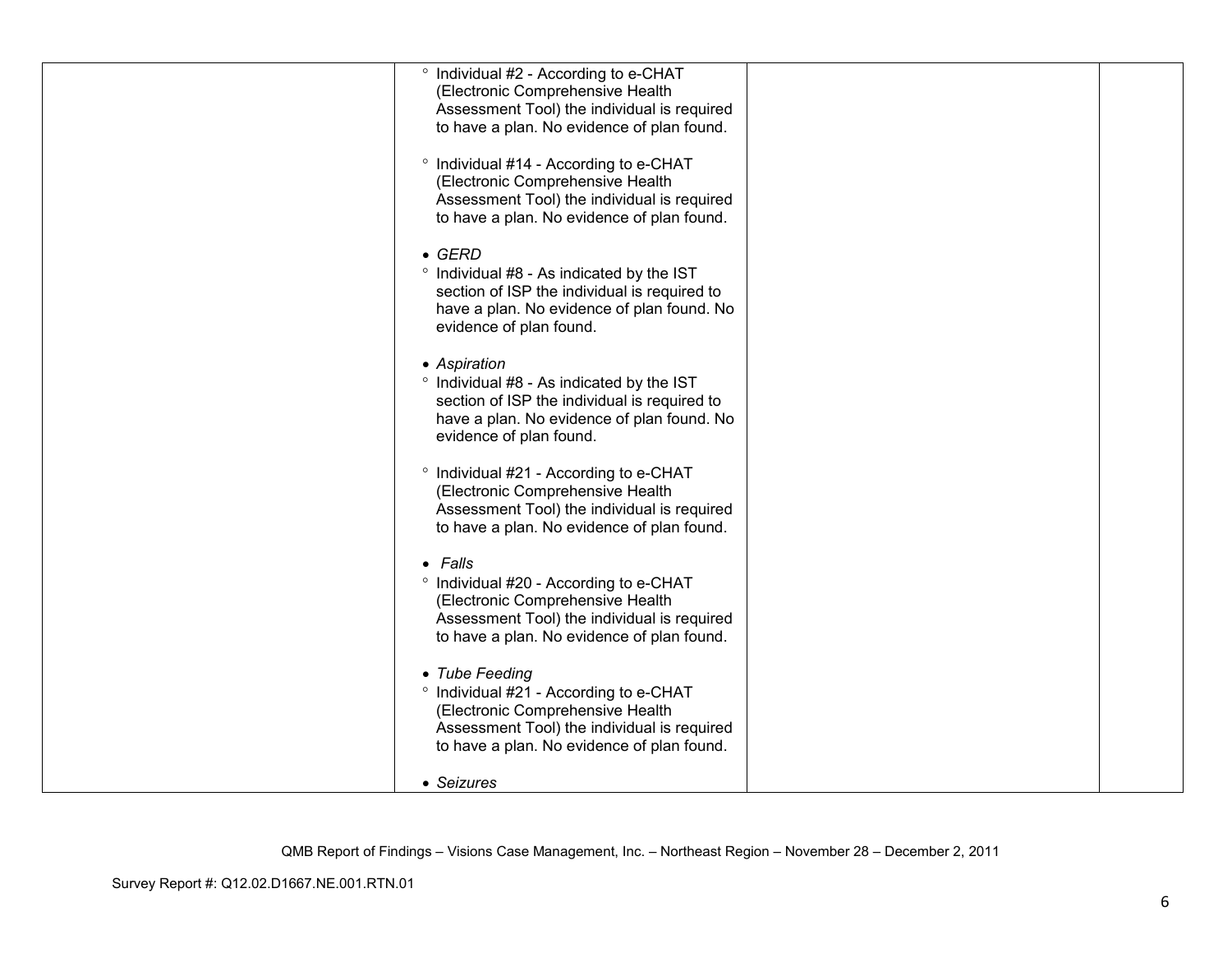| ° Individual #21 - According to e-CHAT             |  |
|----------------------------------------------------|--|
| (Electronic Comprehensive Health                   |  |
| Assessment Tool) the individual is required        |  |
| to have a plan. No evidence of plan found.         |  |
|                                                    |  |
| • Gastrointestinal                                 |  |
|                                                    |  |
| ° Individual #21 - According to e-CHAT             |  |
| (Electronic Comprehensive Health                   |  |
| Assessment Tool) the individual is required        |  |
| to have a plan. No evidence of plan found.         |  |
|                                                    |  |
| • Constipation                                     |  |
| ° Individual #21 - According to e-CHAT             |  |
| (Electronic Comprehensive Health                   |  |
|                                                    |  |
| Assessment Tool) the individual is required        |  |
| to have a plan. No evidence of plan found.         |  |
|                                                    |  |
| • Respiratory                                      |  |
| ° Individual #24 - According to e-CHAT             |  |
| (Electronic Comprehensive Health                   |  |
| Assessment Tool) the individual is required        |  |
|                                                    |  |
| to have a plan. No evidence of plan found.         |  |
|                                                    |  |
| • Special Health Care Needs:                       |  |
| • Nutritional Plan                                 |  |
| ° Individual #8 - As indicated by the IST          |  |
| section of ISP the individual is required to       |  |
| have a plan. No evidence of plan found.            |  |
|                                                    |  |
|                                                    |  |
| ° Individual #16 - As indicated by the IST         |  |
| section of ISP the individual is required to       |  |
| have a plan. No evidence of plan found.            |  |
|                                                    |  |
|                                                    |  |
| <b>Other Individual Specific Evaluations &amp;</b> |  |
| <b>Examinations:</b>                               |  |
|                                                    |  |
| • Psychiatric Evaluation                           |  |
| ° Individual #20 - As indicated by the             |  |
| documentation reviewed, exam was                   |  |
|                                                    |  |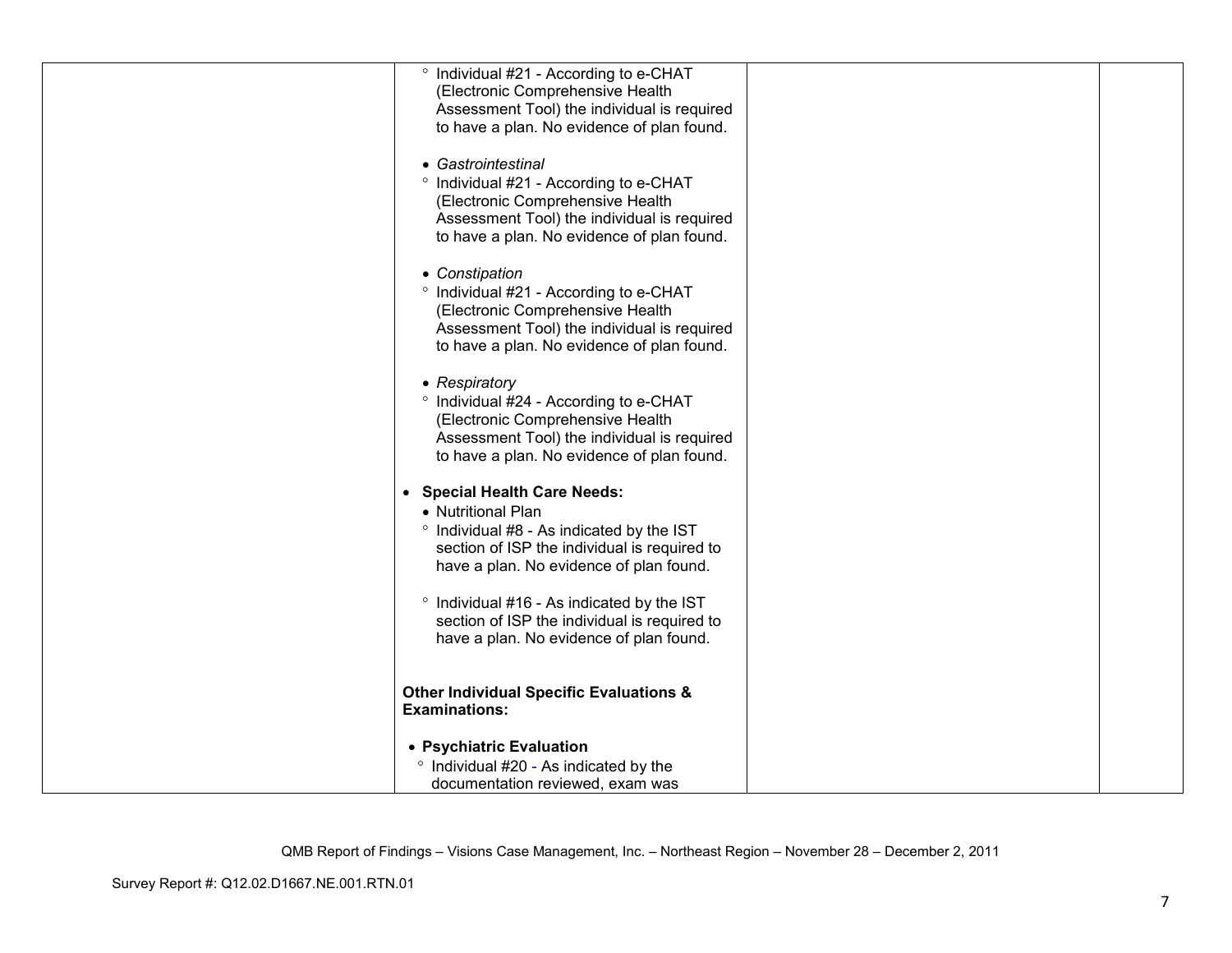| completed on 11/19/2010. Follow-up was to<br>be completed every 3 months. No         |  |
|--------------------------------------------------------------------------------------|--|
| documented evidence of the follow-up being<br>completed was found.                   |  |
| • Neurological Evaluation                                                            |  |
| ° Individual #20 - As indicated by the<br>documentation reviewed, exam was           |  |
| completed on 5/03/2010. Follow-up was to<br>be completed 1 year. No documented       |  |
| evidence of the follow-up being completed<br>was found.                              |  |
| • Nutritional Evaluation<br>° Individual #24 - Per documentation                     |  |
| reviewed evaluation was completed on                                                 |  |
| 5/11/2009. Follow-up was to be completed<br>in 1 year. No documented evidence of the |  |
| evaluation being completed was found.                                                |  |
| • Dental Exam<br>° Individual #1 - As indicated by the DDSD file                     |  |
| matrix Dental Exams are to be conducted<br>annually. No documented evidence of exam  |  |
| was found.                                                                           |  |
| ° Individual #2 - As indicated by the<br>documentation reviewed, the exam was        |  |
| completed on 3/24/2010. Follow-up was to<br>be completed in 1 year. No documented    |  |
| evidence of the follow-up being completed<br>was found.                              |  |
| ° Individual #4 -As indicated by the DDSD file                                       |  |
| matrix Dental Exams are to be conducted<br>annually. No documented evidence of exam  |  |
| was found.                                                                           |  |
| ° Individual #8 - As indicated by the<br>documentation reviewed, the exam was        |  |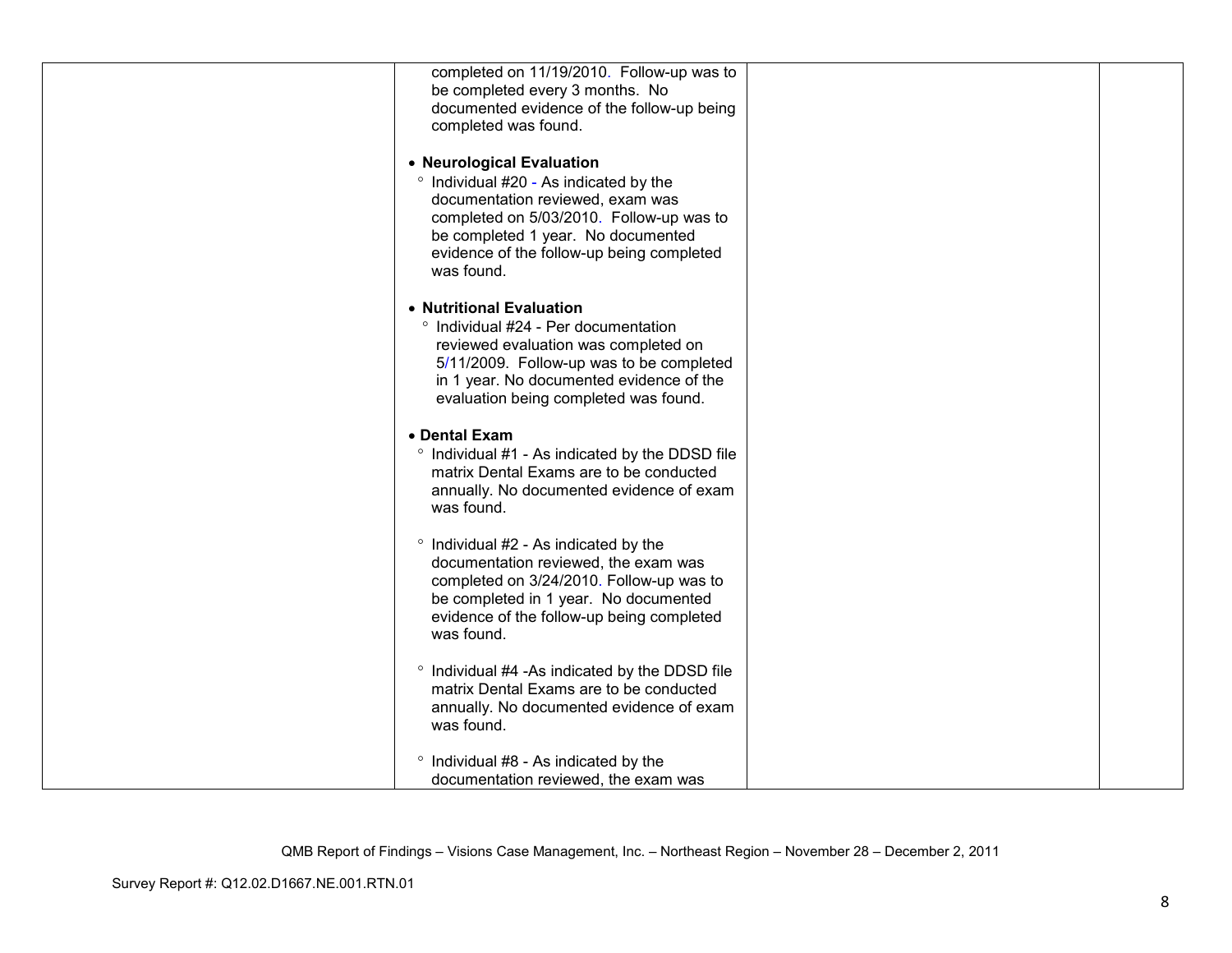| completed on 8/2010. Follow-up was to be<br>completed in 1 year. No documented<br>evidence of the follow-up being completed<br>was found.                                                                                   |  |
|-----------------------------------------------------------------------------------------------------------------------------------------------------------------------------------------------------------------------------|--|
| ° Individual #10 - As indicated by the<br>documentation reviewed, exam was<br>completed on 1/12/2010. Follow-up was to<br>be completed in 1 year. No documented<br>evidence of the follow-up being completed<br>was found.  |  |
| ° Individual #11 - As indicated by the<br>documentation reviewed, exam was<br>completed on 1/22/2010. Follow-up was to<br>be completed in 1 year. No documented<br>evidence of the follow-up being completed<br>was found.  |  |
| ° Individual #21 - As indicated by the<br>documentation reviewed, exam was<br>completed on 10/04/2010. Follow-up was to<br>be completed in 1 year. No documented<br>evidence of the follow-up being completed<br>was found. |  |
| ° Individual #23 - As indicated by the<br>documentation reviewed, exam was<br>completed on 5/2011. Follow-up was to be<br>completed in 6 months. No documented<br>evidence of the follow-up being completed<br>was found.   |  |
| ° Individual #25 - As indicated by the<br>documentation reviewed, exam was<br>completed on 7/13/2010. Follow-up was to<br>be completed in 1 year. No documented<br>evidence of the follow-up being completed<br>was found.  |  |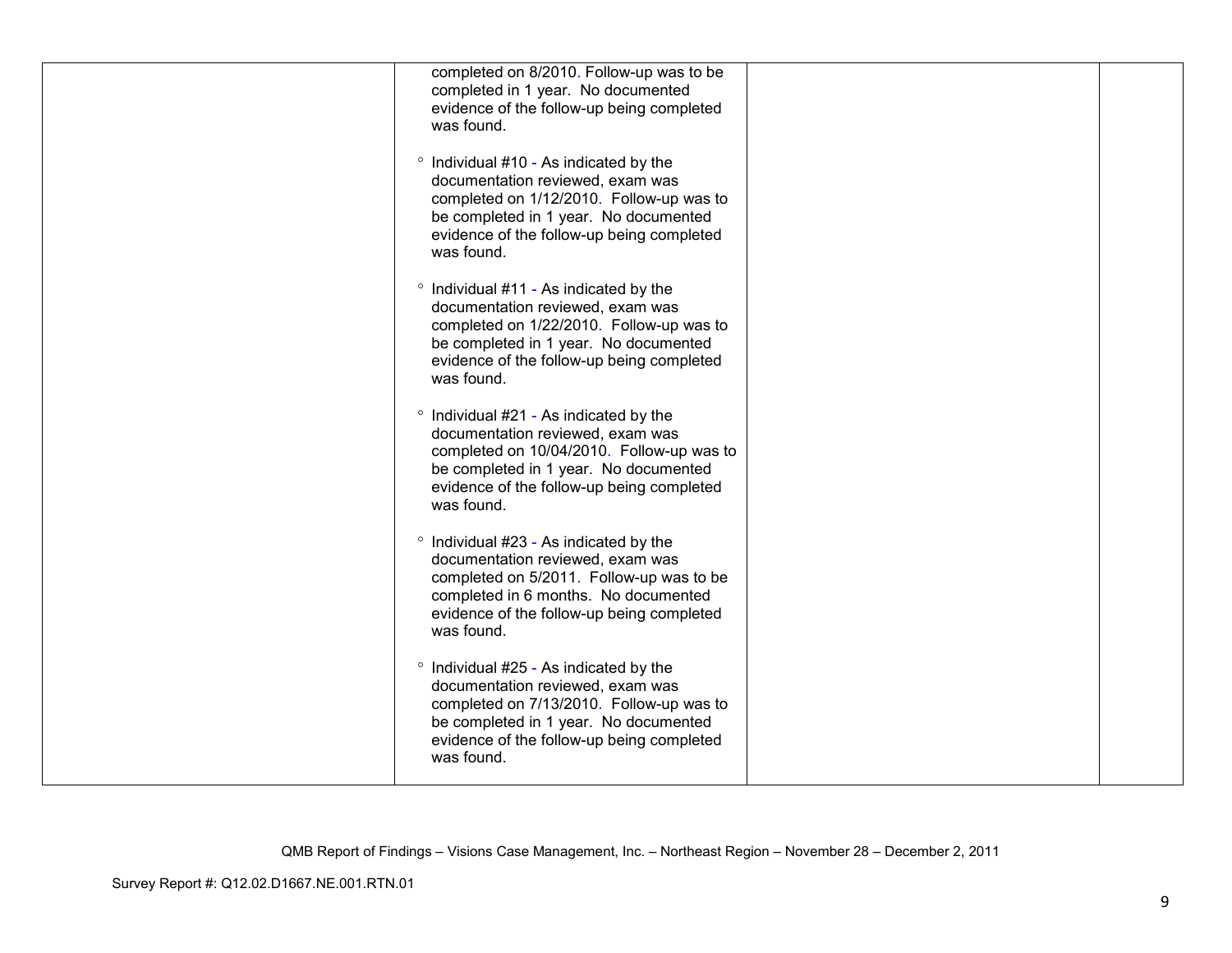| • Auditory Exam<br>° Individual #9 - As indicated by the<br>documentation reviewed, exam was<br>completed on 5/2011. Follow-up was to be<br>completed in 1 year. No documented<br>evidence of the follow-up being completed             |  |
|-----------------------------------------------------------------------------------------------------------------------------------------------------------------------------------------------------------------------------------------|--|
| was found.<br>° Individual #7 - As indicated by the<br>documentation reviewed, exam was<br>completed on 2/17/2010. Follow-up was to<br>be completed in 1 year. No documented<br>evidence of the follow-up being completed<br>was found. |  |
| ° Individual #13 - As indicated by the<br>documentation reviewed, Hearing<br>Evaluation was requested by Doctor on<br>2/18/2010. No documented evidence of the<br>exam being completed was found.                                       |  |
| • Vision Exam<br>° Individual #1 - As indicated by the DDSD file<br>matrix Vision Exams are to be conducted<br>every other year. No documented evidence<br>of exam was found.                                                           |  |
| $\degree$ Individual #7 - As indicated by the<br>documentation reviewed, exam was<br>completed on 11/10/2010. Follow-up was to<br>be completed in 1 year. No documented<br>evidence of the follow-up being completed<br>was found.      |  |
| ° Individual #13 - As indicated by the<br>documentation reviewed, exam was<br>completed on 5/2011. Follow-up was to be<br>completed in 1 year. No documented<br>evidence of the follow-up being completed<br>was found.                 |  |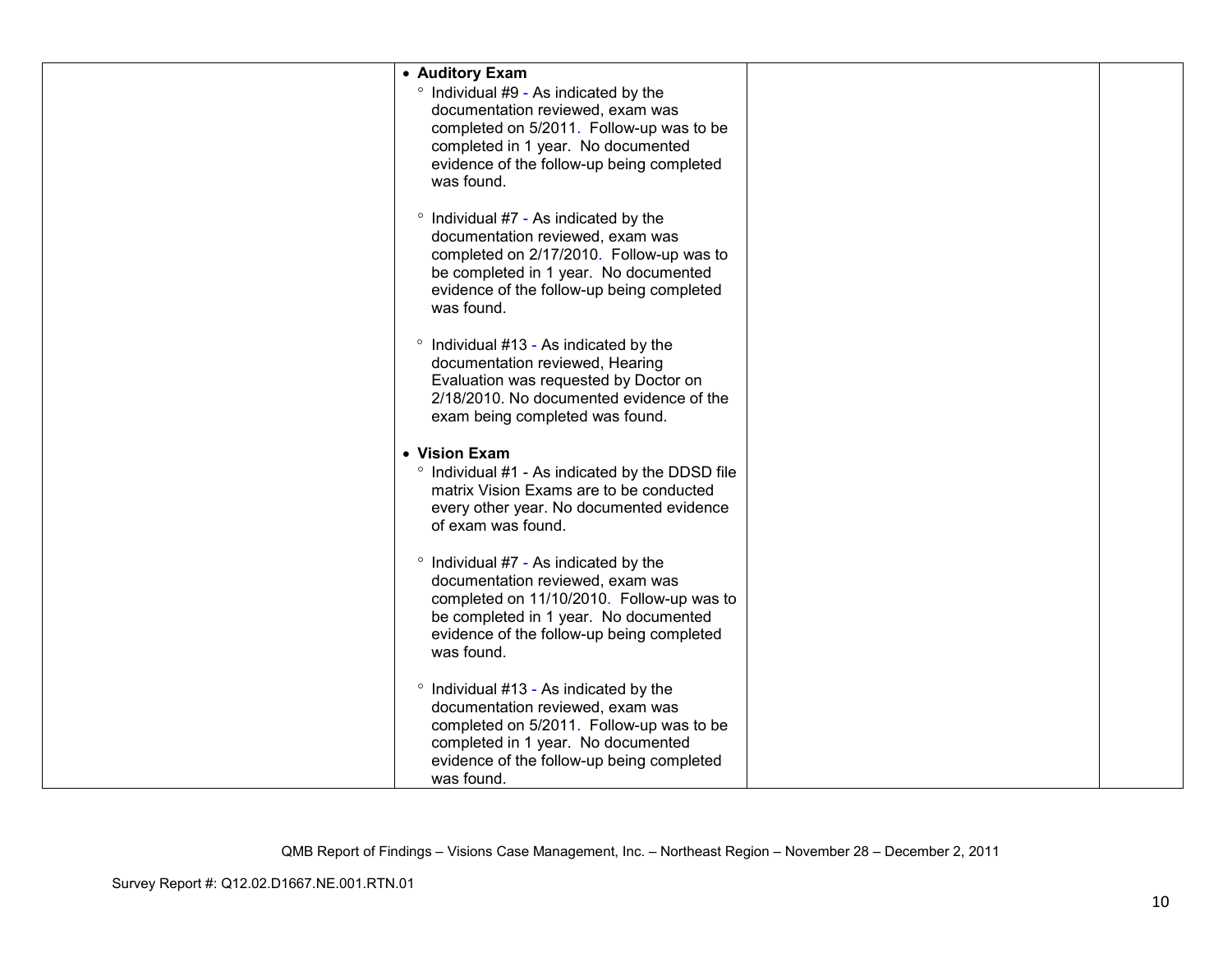| ° Individual #18 - As indicated by the<br>documentation reviewed, exam was<br>completed on 8/25/2010. Follow-up was to<br>be completed in 1 year. No documented<br>evidence of the follow-up being completed<br>was found.                    |  |
|-----------------------------------------------------------------------------------------------------------------------------------------------------------------------------------------------------------------------------------------------|--|
| • Mammogram Exam<br>° Individual #1 - As indicated by the<br>documentation reviewed, exam was<br>completed on 6/22/2009. Follow-up was to<br>be completed in 1 year. No documented<br>evidence of the follow-up being completed<br>was found. |  |
| • Cholesterol & Blood Glucose<br><sup>o</sup> Individual #24 - As indicated by the<br>documentation reviewed, lab work was<br>ordered on 9/02/2011. No documented<br>evidence was found to verify it was<br>completed.                        |  |
| • Blood Levels<br>° Individual #24 - As indicated by the<br>documentation reviewed, lab work was<br>ordered on 9/02/2011 (Depakote levels).<br>No documented evidence found to verify it<br>was completed.                                    |  |
| • Positive Behavior Support Assessment (#8 &<br>9)                                                                                                                                                                                            |  |
| • Speech/Language Therapy Evaluation (#8)                                                                                                                                                                                                     |  |
| • Occupational Therapy Evaluation (#10 & 13)                                                                                                                                                                                                  |  |
| • Physical Therapy Evaluation (#10, 12, 13, &<br>24)                                                                                                                                                                                          |  |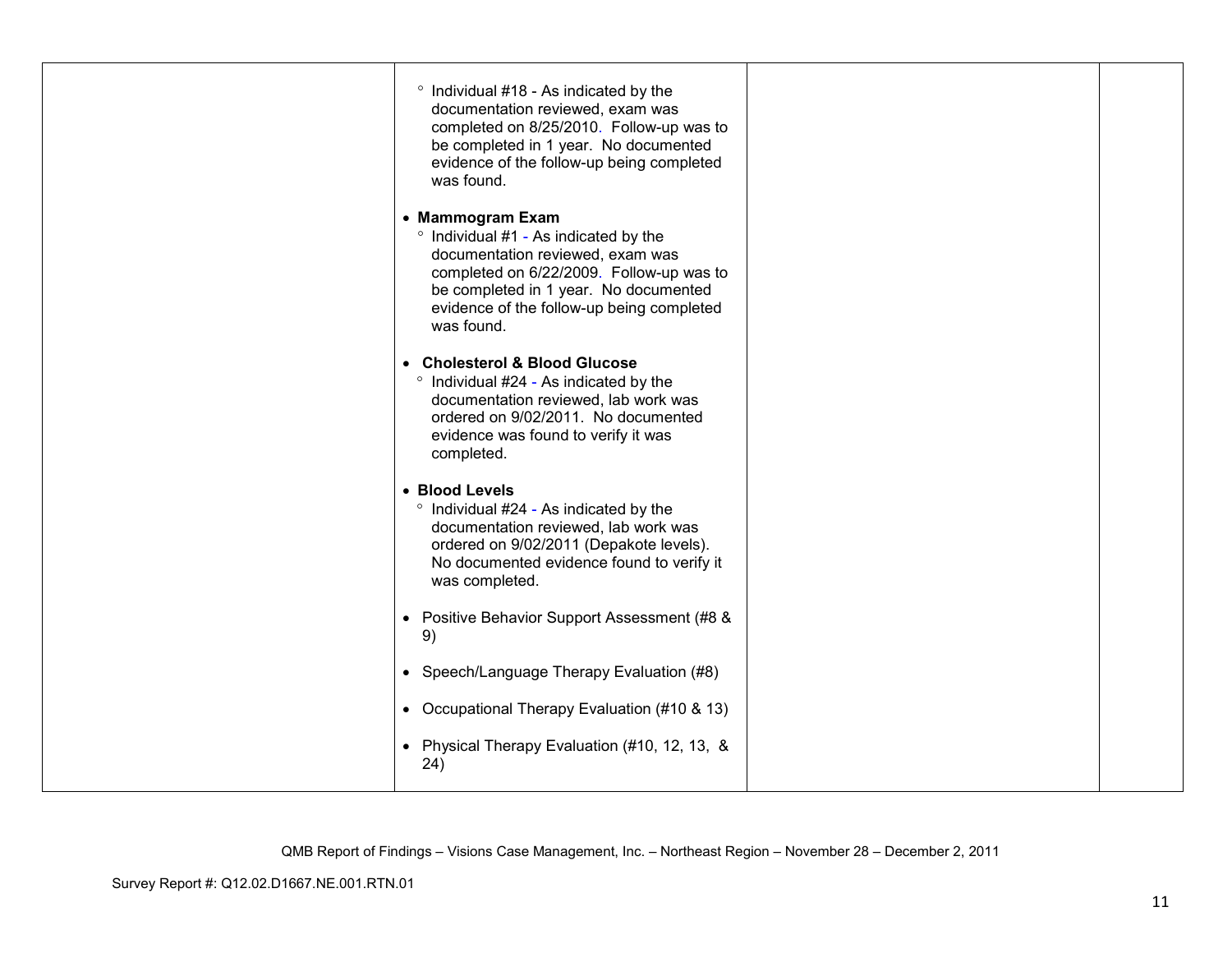| • Guardianship Documentation (#10)                                                                                                                                                                                                                                                                                                                                                                 |  |
|----------------------------------------------------------------------------------------------------------------------------------------------------------------------------------------------------------------------------------------------------------------------------------------------------------------------------------------------------------------------------------------------------|--|
| • Decision Justification Forms<br>° Individual #1 - As indicated by the<br>documentation reviewed, Individual's<br>Guardian was to decline the following<br>examination; Neurology, Psychiatry, Vision,<br>Audiology, Colonoscopy. Evidence was<br>found indicating the IDT agreed to<br>Guardians Preference to decline exams. No<br>evidence found of Healthcare Decision<br>Justification Form. |  |
|                                                                                                                                                                                                                                                                                                                                                                                                    |  |
|                                                                                                                                                                                                                                                                                                                                                                                                    |  |
|                                                                                                                                                                                                                                                                                                                                                                                                    |  |
|                                                                                                                                                                                                                                                                                                                                                                                                    |  |
|                                                                                                                                                                                                                                                                                                                                                                                                    |  |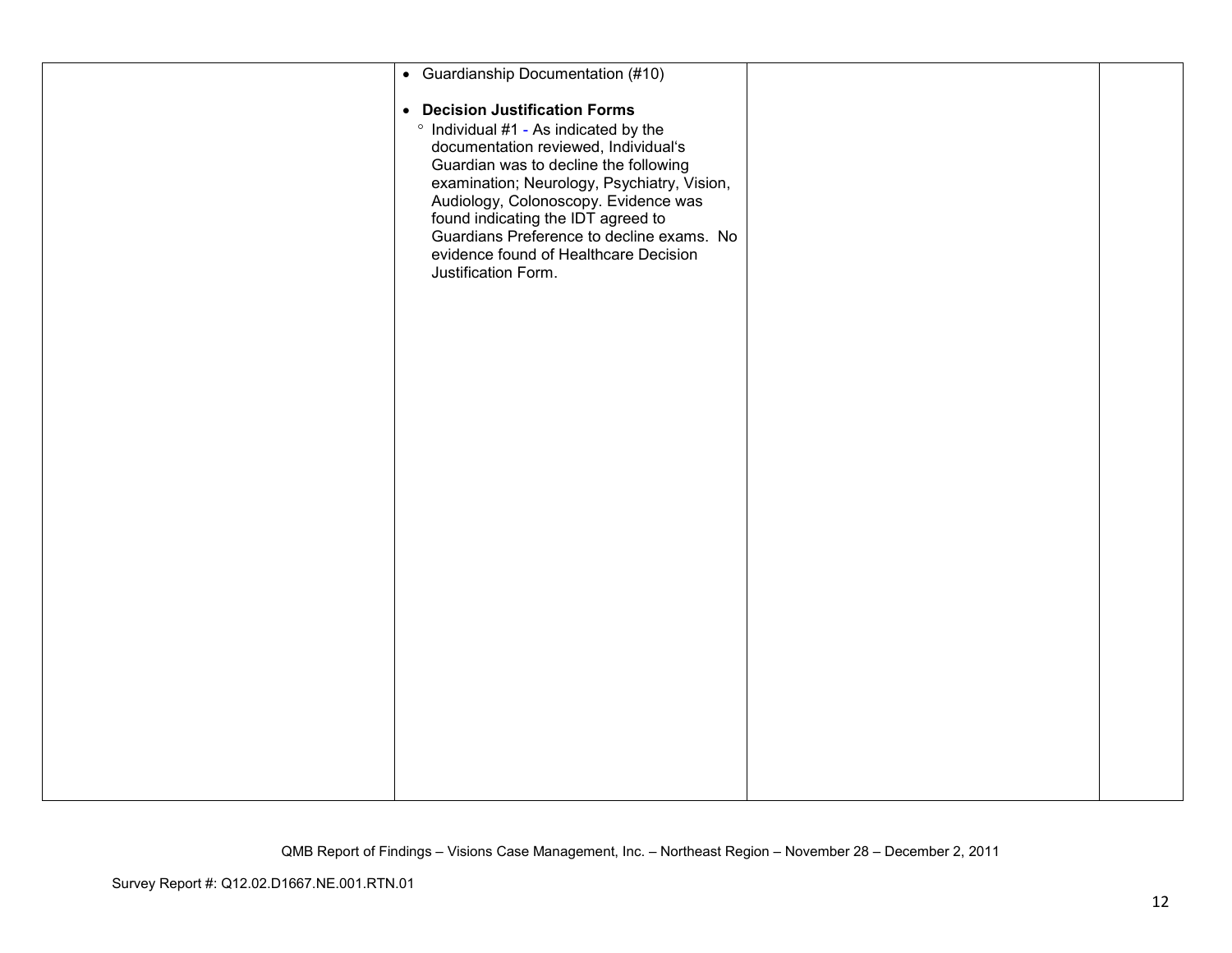| Tag #4C02 Scope of Services - Primary<br><b>Freedom of Choice</b>                                                                                                                                                                       | <b>Standard Level Deficiency</b>                                                                                                                                                                                                 |                                                                                             |  |
|-----------------------------------------------------------------------------------------------------------------------------------------------------------------------------------------------------------------------------------------|----------------------------------------------------------------------------------------------------------------------------------------------------------------------------------------------------------------------------------|---------------------------------------------------------------------------------------------|--|
| Developmental Disabilities (DD) Waiver Service<br>Standards effective 4/1/2007<br><b>CHAPTER 4 II. SCOPE OF CASE</b><br><b>MANAGEMENT SERVICES: Case</b><br>Management shall include, but is not limited to,<br>the following services: | Based on record review the Agency failed to<br>maintain documentation assuring individuals<br>obtained all services through the freedom of<br>choice process for 1 of 25 individuals.<br>No evidence was found of the following: |                                                                                             |  |
| T. Assure individuals obtain all services through<br>the Freedom of Choice process.                                                                                                                                                     | • Primary Freedom of Choice (#23)                                                                                                                                                                                                |                                                                                             |  |
|                                                                                                                                                                                                                                         |                                                                                                                                                                                                                                  | Provider:<br>State your Plan of Correction for the findings in<br>this Tag above this line. |  |
|                                                                                                                                                                                                                                         |                                                                                                                                                                                                                                  | Enter your Quality Assurance/Quality<br>Improvement processes below the line.               |  |
|                                                                                                                                                                                                                                         |                                                                                                                                                                                                                                  |                                                                                             |  |
|                                                                                                                                                                                                                                         |                                                                                                                                                                                                                                  |                                                                                             |  |
|                                                                                                                                                                                                                                         |                                                                                                                                                                                                                                  |                                                                                             |  |
|                                                                                                                                                                                                                                         |                                                                                                                                                                                                                                  |                                                                                             |  |
|                                                                                                                                                                                                                                         |                                                                                                                                                                                                                                  |                                                                                             |  |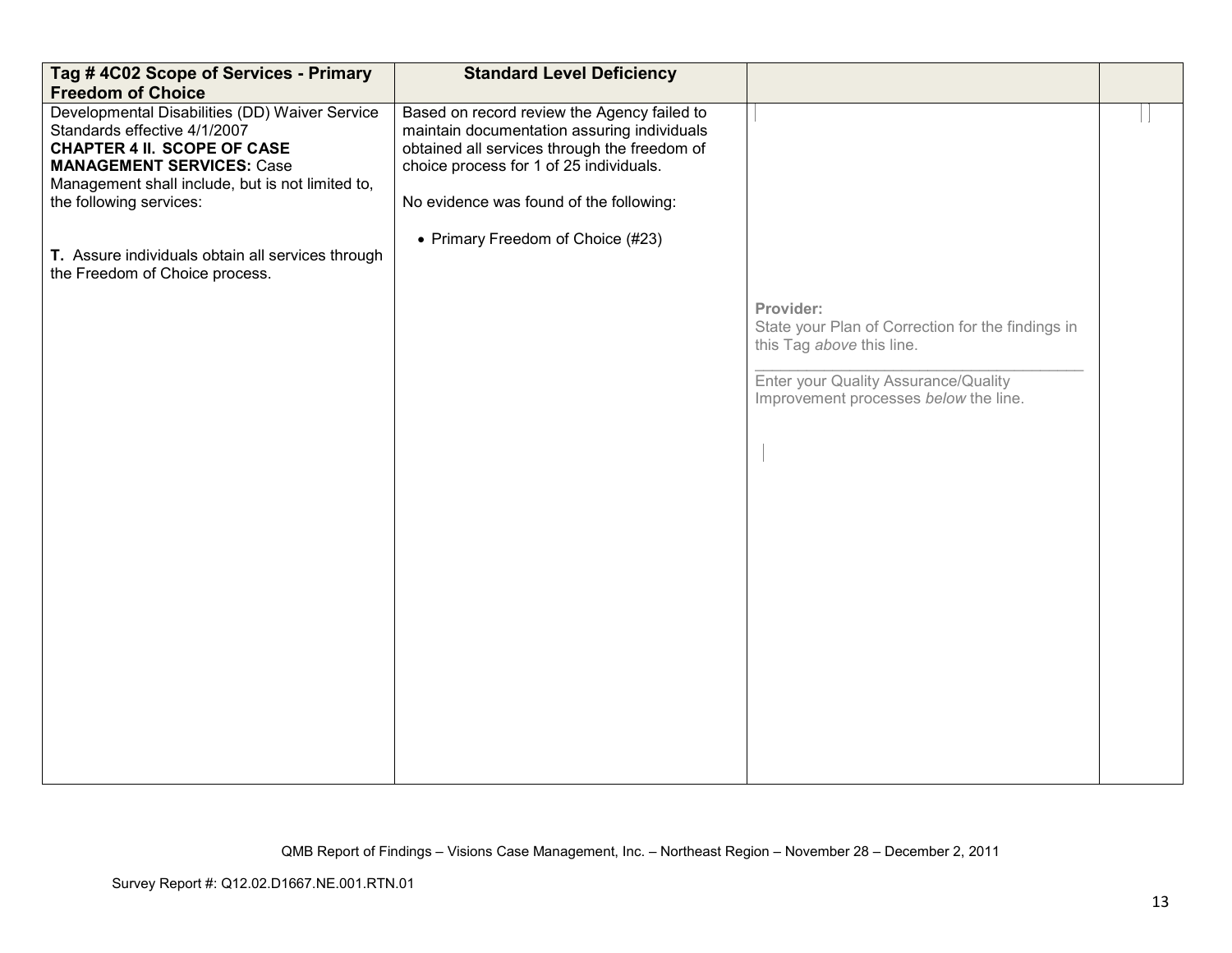| Tag #4C07 Individual Service Planning                                                                                                                                                                                                                                                                                                                                                                                                                                                                                          | <b>Condition of Participation Level</b>                                                                                                                                                                                                                                                                                                                                                                                                                        |                                                                                             |  |
|--------------------------------------------------------------------------------------------------------------------------------------------------------------------------------------------------------------------------------------------------------------------------------------------------------------------------------------------------------------------------------------------------------------------------------------------------------------------------------------------------------------------------------|----------------------------------------------------------------------------------------------------------------------------------------------------------------------------------------------------------------------------------------------------------------------------------------------------------------------------------------------------------------------------------------------------------------------------------------------------------------|---------------------------------------------------------------------------------------------|--|
|                                                                                                                                                                                                                                                                                                                                                                                                                                                                                                                                | <b>Deficiency</b>                                                                                                                                                                                                                                                                                                                                                                                                                                              |                                                                                             |  |
| Developmental Disabilities (DD) Waiver Service<br>Standards effective 4/1/2007<br><b>CHAPTER 4 III. CASE MANAGEMENT</b><br><b>SERVICE REQUIREMENTS</b>                                                                                                                                                                                                                                                                                                                                                                         | After an analysis of the evidence it has been<br>determined there is a significant potential for a<br>negative outcome to occur.<br>Based on record review the Agency failed to                                                                                                                                                                                                                                                                                |                                                                                             |  |
| E. Individualized Service Planning and<br>Approval:                                                                                                                                                                                                                                                                                                                                                                                                                                                                            | ensure Case Managers developed realistic and<br>measurable desired outcomes for the individual<br>as identified in the ISP which includes the                                                                                                                                                                                                                                                                                                                  |                                                                                             |  |
| (1) Individualized service planning is developed<br>through a person-centered planning process<br>in accordance with the rule governing ISP<br>development (7.26.5 NMAC). A person-<br>centered planning process shall be used to<br>develop an ISP that includes:                                                                                                                                                                                                                                                             | individual's long-term vision, summary of<br>strengths, preferences and needs, desired<br>outcomes and an action plan for 9 of 25<br>Individuals.<br>$\bullet$ Individual #2:<br>Live: "I want to expand my garden."<br>$\circ$                                                                                                                                                                                                                                | Provider:<br>State your Plan of Correction for the findings in<br>this Tag above this line. |  |
| (a) Realistic and measurable desired<br>outcomes for the individual as identified<br>in the ISP which includes the individual's<br>long-term vision, summary of strengths,<br>preferences and needs, desired<br>outcomes and an action plan and is:<br>An ongoing process, based on the<br>(i)<br>individual's long-term vision, and not<br>a one-time-a-year event; and<br>(ii) Completed and implemented in<br>response to what the IDT members<br>learn from and about the person and<br>involves those who can support the | Outcome was does not indicate how<br>and/or when it would be completed.<br>Work/Education/Volunteer: "I want to<br>$\circ$<br>manage my own money." Outcome was<br>does not indicate how and/or when it<br>would be completed.<br>$\bullet$ Individual #5:<br>Live: " reads out loud at home and in<br>$\circ$<br>her community." Outcome was does not<br>indicate how and/or when it would be<br>completed.<br>$\circ$<br>Work/Education/Volunteer: " extends | Enter your Quality Assurance/Quality<br>Improvement processes below the line.               |  |
| individual in achieving his or her<br>desired outcomes (including family,<br>guardians, friends, providers, etc.).<br>The Case Manager will ensure the ongoing<br>(2)<br>assessment of the individual's strengths,<br>needs and preferences and use this<br>information to inform the IDT members and                                                                                                                                                                                                                          | her hours at her current job." Outcome<br>was does not indicate how and/or when it<br>would be completed.<br>$\bullet$ Individual #6:<br>Live: " will maintain his health and stay<br>active." Outcome was does not indicate<br>how and/or when it would be completed.                                                                                                                                                                                         |                                                                                             |  |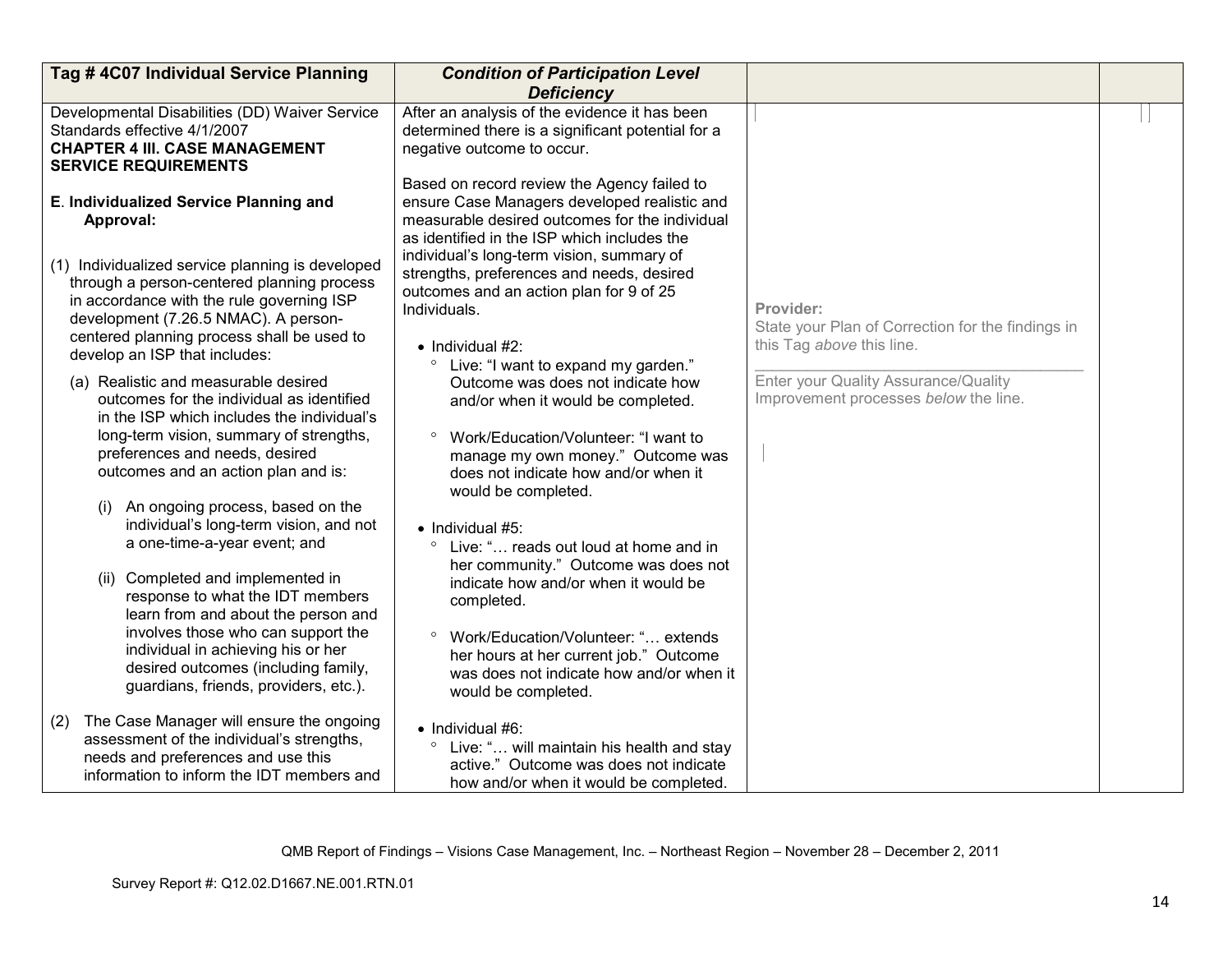| guide the development of the plan.<br>7.26.5.14 DEVELOPMENT OF THE<br><b>INDIVIDUAL SERVICE PLAN (ISP) -</b><br><b>CONTENT OF INDIVIDUAL SERVICE PLANS:</b><br>Each ISP shall contain<br>C.<br>Outcomes:<br>(1)<br>The IDT has the explicit responsibility of<br>identifying reasonable services and supports<br>needed to assist the individual in achieving the<br>desired outcome and long term vision. The IDT<br>determines the intensity, frequency, duration,<br>location and method of delivery of needed<br>services and supports. All IDT members may<br>generate suggestions and assist the individual in<br>communicating and developing outcomes.<br>Outcome statements shall also be written in the<br>individual's own words, whenever possible.<br>Outcomes shall be prioritized in the ISP.<br>Outcomes planning shall be<br>(2)<br>implemented in one or more of the four "life<br>areas" (work or leisure activities, health or<br>development of relationships) and address as<br>appropriate home environment, vocational,<br>educational, communication, self-care,<br>leisure/social, community resource use, safety,<br>psychological/behavioral and medical/health<br>outcomes. The IDT shall assure that the<br>outcomes in the ISP relate to the individual's<br>long term vision statement. Outcomes are<br>required for any life area for which the individual<br>receives services funded by the developmental<br>disabilities Medicaid waiver. | Work/Education/Volunteer: " will have<br>meaningful role in the community."<br>Outcome was does not indicate how<br>and/or when it would be completed.<br>$\bullet$ Individual #7:<br>Live: " will maintain his health and stay<br>$\circ$<br>active." Outcome was does not indicate<br>how and/or when it would be completed.<br>Work/Education/Volunteer: " will have<br>meaningful role in the community."<br>Outcome was does not indicate how<br>and/or when it would be completed.<br>• Individual #8:<br>Work/Education/Volunteer: " would like<br>to understand work options and what<br>retirement is." Outcome was does not<br>indicate how and/or when it would be<br>completed.<br>$\bullet$ Individual #9:<br>$\circ$<br>Live: "I will prepare my breakfast."<br>Outcome was does not indicate how<br>and/or when it would be completed.<br>Work/Education/Volunteer: "I will increase<br>my steps." Outcome was does not<br>indicate how and/or when it would be<br>completed.<br>$\bullet$ Individual #10: |  |
|-------------------------------------------------------------------------------------------------------------------------------------------------------------------------------------------------------------------------------------------------------------------------------------------------------------------------------------------------------------------------------------------------------------------------------------------------------------------------------------------------------------------------------------------------------------------------------------------------------------------------------------------------------------------------------------------------------------------------------------------------------------------------------------------------------------------------------------------------------------------------------------------------------------------------------------------------------------------------------------------------------------------------------------------------------------------------------------------------------------------------------------------------------------------------------------------------------------------------------------------------------------------------------------------------------------------------------------------------------------------------------------------------------------------------------------------------------------------------------|---------------------------------------------------------------------------------------------------------------------------------------------------------------------------------------------------------------------------------------------------------------------------------------------------------------------------------------------------------------------------------------------------------------------------------------------------------------------------------------------------------------------------------------------------------------------------------------------------------------------------------------------------------------------------------------------------------------------------------------------------------------------------------------------------------------------------------------------------------------------------------------------------------------------------------------------------------------------------------------------------------------------------|--|
|                                                                                                                                                                                                                                                                                                                                                                                                                                                                                                                                                                                                                                                                                                                                                                                                                                                                                                                                                                                                                                                                                                                                                                                                                                                                                                                                                                                                                                                                               |                                                                                                                                                                                                                                                                                                                                                                                                                                                                                                                                                                                                                                                                                                                                                                                                                                                                                                                                                                                                                           |  |
|                                                                                                                                                                                                                                                                                                                                                                                                                                                                                                                                                                                                                                                                                                                                                                                                                                                                                                                                                                                                                                                                                                                                                                                                                                                                                                                                                                                                                                                                               |                                                                                                                                                                                                                                                                                                                                                                                                                                                                                                                                                                                                                                                                                                                                                                                                                                                                                                                                                                                                                           |  |
|                                                                                                                                                                                                                                                                                                                                                                                                                                                                                                                                                                                                                                                                                                                                                                                                                                                                                                                                                                                                                                                                                                                                                                                                                                                                                                                                                                                                                                                                               | Live: "I will maintain independence and                                                                                                                                                                                                                                                                                                                                                                                                                                                                                                                                                                                                                                                                                                                                                                                                                                                                                                                                                                                   |  |
|                                                                                                                                                                                                                                                                                                                                                                                                                                                                                                                                                                                                                                                                                                                                                                                                                                                                                                                                                                                                                                                                                                                                                                                                                                                                                                                                                                                                                                                                               | health." Outcome was does not indicate                                                                                                                                                                                                                                                                                                                                                                                                                                                                                                                                                                                                                                                                                                                                                                                                                                                                                                                                                                                    |  |
|                                                                                                                                                                                                                                                                                                                                                                                                                                                                                                                                                                                                                                                                                                                                                                                                                                                                                                                                                                                                                                                                                                                                                                                                                                                                                                                                                                                                                                                                               | how and/or when it would be completed.                                                                                                                                                                                                                                                                                                                                                                                                                                                                                                                                                                                                                                                                                                                                                                                                                                                                                                                                                                                    |  |
|                                                                                                                                                                                                                                                                                                                                                                                                                                                                                                                                                                                                                                                                                                                                                                                                                                                                                                                                                                                                                                                                                                                                                                                                                                                                                                                                                                                                                                                                               | Work/Education/Volunteer: "I want to be<br>more independent at work." Outcome                                                                                                                                                                                                                                                                                                                                                                                                                                                                                                                                                                                                                                                                                                                                                                                                                                                                                                                                             |  |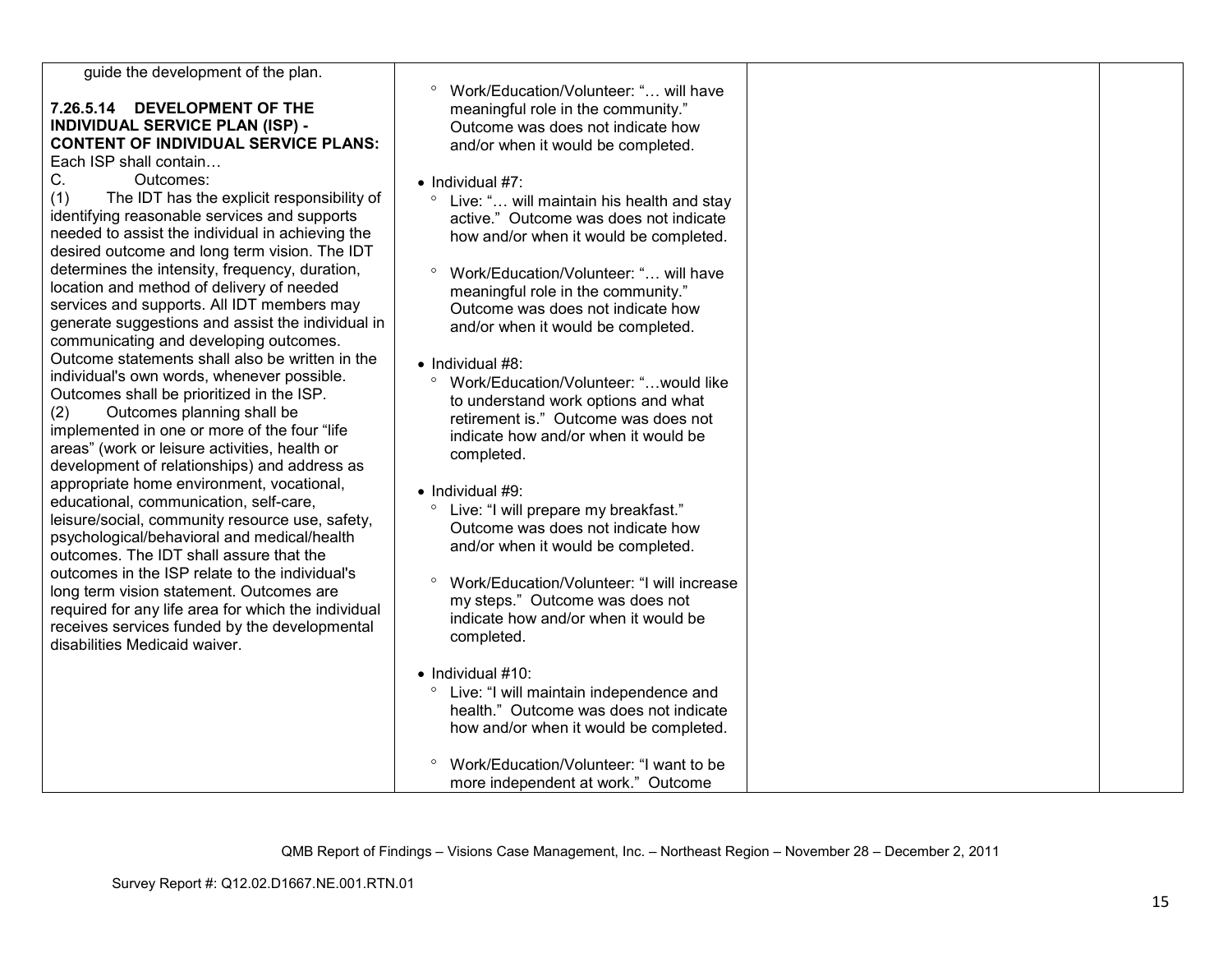| was does not indicate how and/or when it               |  |
|--------------------------------------------------------|--|
| would be completed.                                    |  |
|                                                        |  |
| $\bullet$ Individual #15:                              |  |
|                                                        |  |
| <sup>o</sup> Work/Education/Volunteer: "I want to play |  |
| the piano." Outcome was does not                       |  |
| indicate how and/or when it would be                   |  |
|                                                        |  |
| completed.                                             |  |
|                                                        |  |
| • Individual #20:                                      |  |
|                                                        |  |
| Live: "I will subscribe to get mail."<br>$\circ$       |  |
| Outcome was does not indicate how                      |  |
| and/or when it would be completed.                     |  |
|                                                        |  |
|                                                        |  |
| $\bullet$ Individual #24:                              |  |
| <sup>o</sup> Work/Education/Volunteer: "To be          |  |
| employed." Outcome was does not                        |  |
|                                                        |  |
| indicate how and/or when it would be                   |  |
| completed.                                             |  |
|                                                        |  |
|                                                        |  |
|                                                        |  |
|                                                        |  |
|                                                        |  |
|                                                        |  |
|                                                        |  |
|                                                        |  |
|                                                        |  |
|                                                        |  |
|                                                        |  |
|                                                        |  |
|                                                        |  |
|                                                        |  |
|                                                        |  |
|                                                        |  |
|                                                        |  |
|                                                        |  |
|                                                        |  |
|                                                        |  |
|                                                        |  |
|                                                        |  |
|                                                        |  |
|                                                        |  |
|                                                        |  |
|                                                        |  |
|                                                        |  |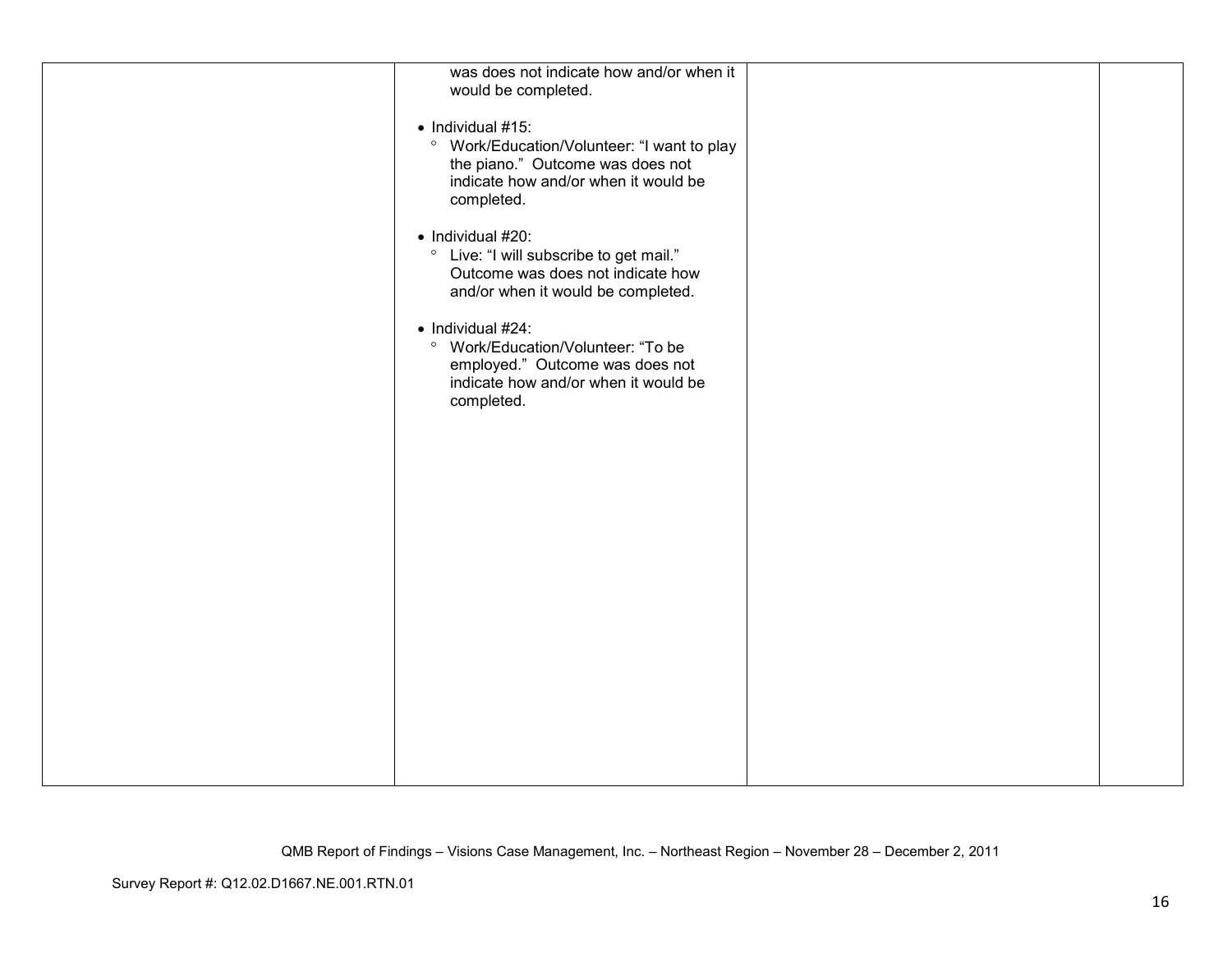| Tag #4C08 ISP Development Process                                                                                                                                                                                                                                                                                                                                                                                                                                                                                                                                                      | <b>Standard Level Deficiency</b>                                                                                                                                                          |                                                                                             |  |
|----------------------------------------------------------------------------------------------------------------------------------------------------------------------------------------------------------------------------------------------------------------------------------------------------------------------------------------------------------------------------------------------------------------------------------------------------------------------------------------------------------------------------------------------------------------------------------------|-------------------------------------------------------------------------------------------------------------------------------------------------------------------------------------------|---------------------------------------------------------------------------------------------|--|
| Developmental Disabilities (DD) Waiver Service<br>Standards effective 4/1/2007<br><b>CHAPTER 4 III. CASE MANAGEMENT</b><br><b>SERVICE REQUIREMENTS - F.</b><br>Case<br><b>Manager ISP Development Process:</b>                                                                                                                                                                                                                                                                                                                                                                         | Based on record review the Agency failed to<br>ensure Case Managers provided and/or advised<br>the individual and/or guardian with the following<br>requirements for 1 of 25 individuals. |                                                                                             |  |
| (1) The Case Manager meets with the individual<br>in advance of the ISP meeting in order to enable<br>the person to review current assessment                                                                                                                                                                                                                                                                                                                                                                                                                                          | Review of record found no evidence of the<br>following:                                                                                                                                   |                                                                                             |  |
| information, prepare for the meeting, plan to<br>facilitate or co-facilitate the meeting if the                                                                                                                                                                                                                                                                                                                                                                                                                                                                                        | Rights & Responsibilities (#2)<br>٠                                                                                                                                                       |                                                                                             |  |
| individual wishes and to ensure greater and<br>more informed participation.                                                                                                                                                                                                                                                                                                                                                                                                                                                                                                            | Case Manager Code of Ethics (#2)<br>$\bullet$                                                                                                                                             | Provider:<br>State your Plan of Correction for the findings in<br>this Tag above this line. |  |
| (2) The Case Manager will discuss and offer the<br>optional Personal Plan Facilitation service to the<br>individual to supplement the ISP planning<br>process; if selected, the Case Manager will<br>assist in obtaining this service through the FOC<br>process. This service is funded within the<br>individual's ARA.                                                                                                                                                                                                                                                               |                                                                                                                                                                                           | Enter your Quality Assurance/Quality<br>Improvement processes below the line.               |  |
| (3) The Case Manager convenes the IDT<br>members and a service plan is developed in<br>accordance with the rule governing ISP<br>development (7.26.5 NMAC).                                                                                                                                                                                                                                                                                                                                                                                                                            |                                                                                                                                                                                           |                                                                                             |  |
| (4) The Case Manager will advise the individual<br>of his or her rights and responsibilities related to<br>receipt of services, applicable federal and state<br>laws and guidelines, DOH policies and<br>procedures pertaining to the development and<br>implementation of the ISP, confidentiality,<br>abuse, neglect, exploitation, and appropriate<br>grievance and appeal procedures. In addition,<br>the Case Manager shall provide the individual<br>and/or guardian with a copy of the Case<br>Management Code of Ethics at this time.<br>(5) The Case Manager will clarify the |                                                                                                                                                                                           |                                                                                             |  |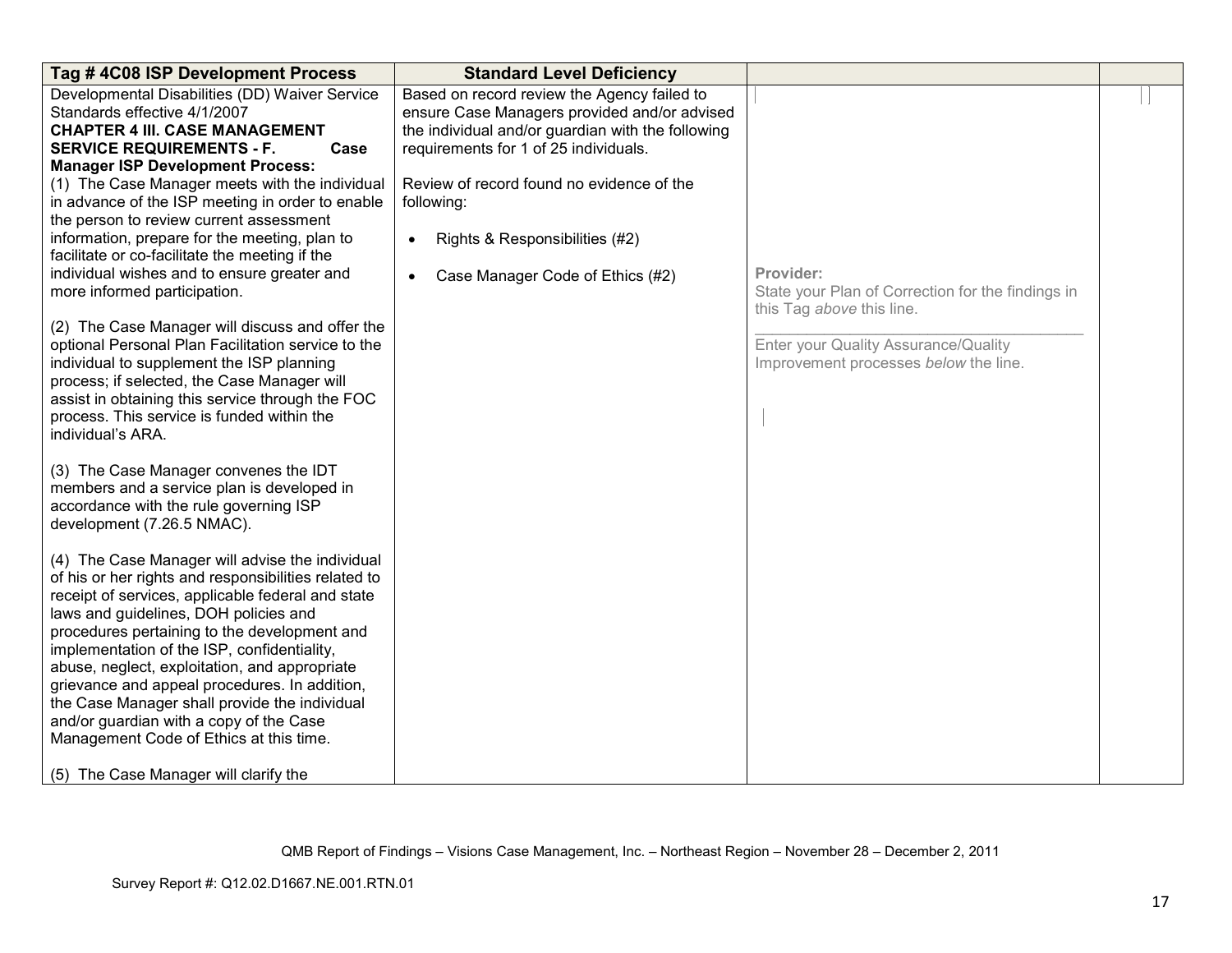| individual's long-term vision through direct      |  |  |
|---------------------------------------------------|--|--|
| communication with the individual, and if         |  |  |
| needed, through communication with family,        |  |  |
| guardians, friends and support providers and      |  |  |
| others who know the individual. Information       |  |  |
| gathered shall include, but is not limited to the |  |  |
| following:                                        |  |  |
| (a) Strengths;                                    |  |  |
| (b) Capabilities;                                 |  |  |
| (c) Preferences;                                  |  |  |
| (d) Desires;                                      |  |  |
| (e) Cultural values;                              |  |  |
| Relationships;<br>(f)                             |  |  |
| (g) Resources;                                    |  |  |
| (h) Functional skills in the community;           |  |  |
| Work interests and experiences;<br>(i)            |  |  |
| Hobbies;<br>(i)                                   |  |  |
| Community membership activities or<br>(k)         |  |  |
| interests;                                        |  |  |
| Spiritual beliefs or interests; and<br>(1)        |  |  |
| (m) Communication and learning styles or          |  |  |
| preferences to be used in development of          |  |  |
| the individual's service plan.                    |  |  |
|                                                   |  |  |
| (6) Case Managers shall operate under the         |  |  |
| presumption that all working age adults with      |  |  |
| developmental disabilities are capable of         |  |  |
| working given the appropriate supports.           |  |  |
| Individuals will be offered employment as a       |  |  |
| preferred day service over other day service      |  |  |
| options. It is the responsibility of the Case     |  |  |
| Manager and all IDT members to ensure that        |  |  |
| employment decisions are based on informed        |  |  |
| choices.                                          |  |  |
| (a) The Case Manager shall verify that all        |  |  |
| Jackson Class members who express an              |  |  |
| interest in work or who have employment-          |  |  |
| related desired outcome(s) in the ISP have        |  |  |
| an initial or updated vocational assessment       |  |  |
|                                                   |  |  |
| that has been completed within the preceding      |  |  |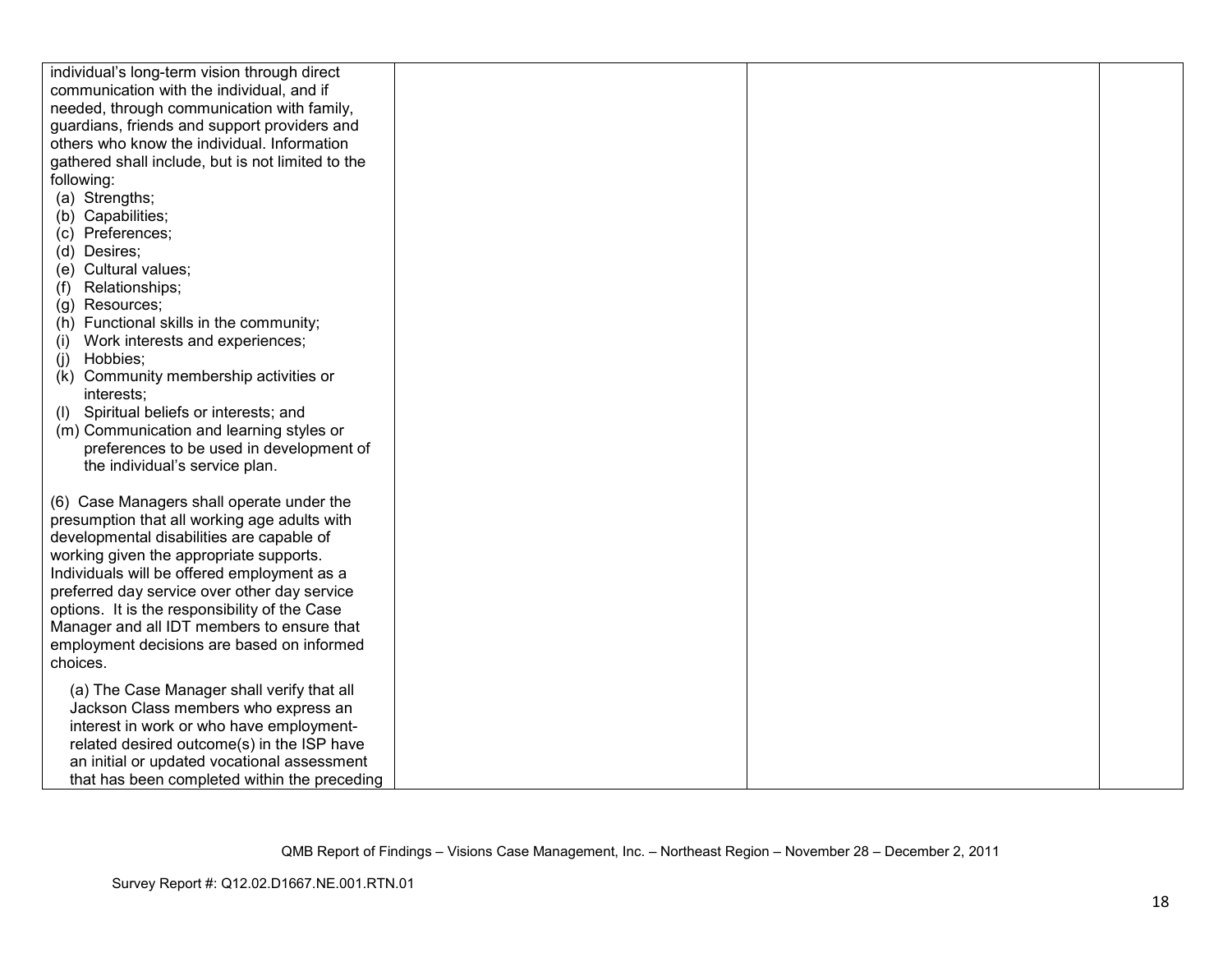| twelve (12) months.                                                                                                                                                                                                                                                                                                                                                                                                                                                                                                |  |  |
|--------------------------------------------------------------------------------------------------------------------------------------------------------------------------------------------------------------------------------------------------------------------------------------------------------------------------------------------------------------------------------------------------------------------------------------------------------------------------------------------------------------------|--|--|
| (b) In cases when employment is not an<br>immediate desired outcome, the ISP shall<br>document the reasons for this decision and<br>develop employment-related goals within the<br>ISP that will be undertaken to explore<br>employment options (e.g., volunteer activities,<br>career exploration, situational assessments,<br>etc.) This discussion related to employment<br>issues shall be documented within the ISP or<br>on the DDSD Decision Justification form.                                            |  |  |
| (c) In the context of employment, informed<br>choices include the following:                                                                                                                                                                                                                                                                                                                                                                                                                                       |  |  |
| Information regarding the range of<br>(i)<br>employment options available to the<br>individual                                                                                                                                                                                                                                                                                                                                                                                                                     |  |  |
| (ii) Information regarding self-<br>employment and customized<br>employment options                                                                                                                                                                                                                                                                                                                                                                                                                                |  |  |
| (iii) Job exploration activities including<br>volunteer work and/or trial work<br>opportunities                                                                                                                                                                                                                                                                                                                                                                                                                    |  |  |
| (7) The Case Manager will ensure discussion<br>on Meaningful Day activities for the individual in<br>the ISP meeting, and reflect such discussion in<br>the ISP "Meaningful Day Definition" section.                                                                                                                                                                                                                                                                                                               |  |  |
| (8) When a recipient of DD Waiver services has<br>a HAT score of 4, 5, or 6, medical consultation<br>shall be obtained for service planning and<br>delivery, including the ISP and relevant Health<br>Care and Crisis Prevention/Intervention Plans.<br>Medical consultation may be from a Provider<br>Agency Nurse, Primary Care<br>Physician/Practitioner, Regional Office Nurse,<br>Continuum of Care Nurses or Physicians<br>including his or her Regional Medical Consultant<br>and/or RN Nurse Case Manager. |  |  |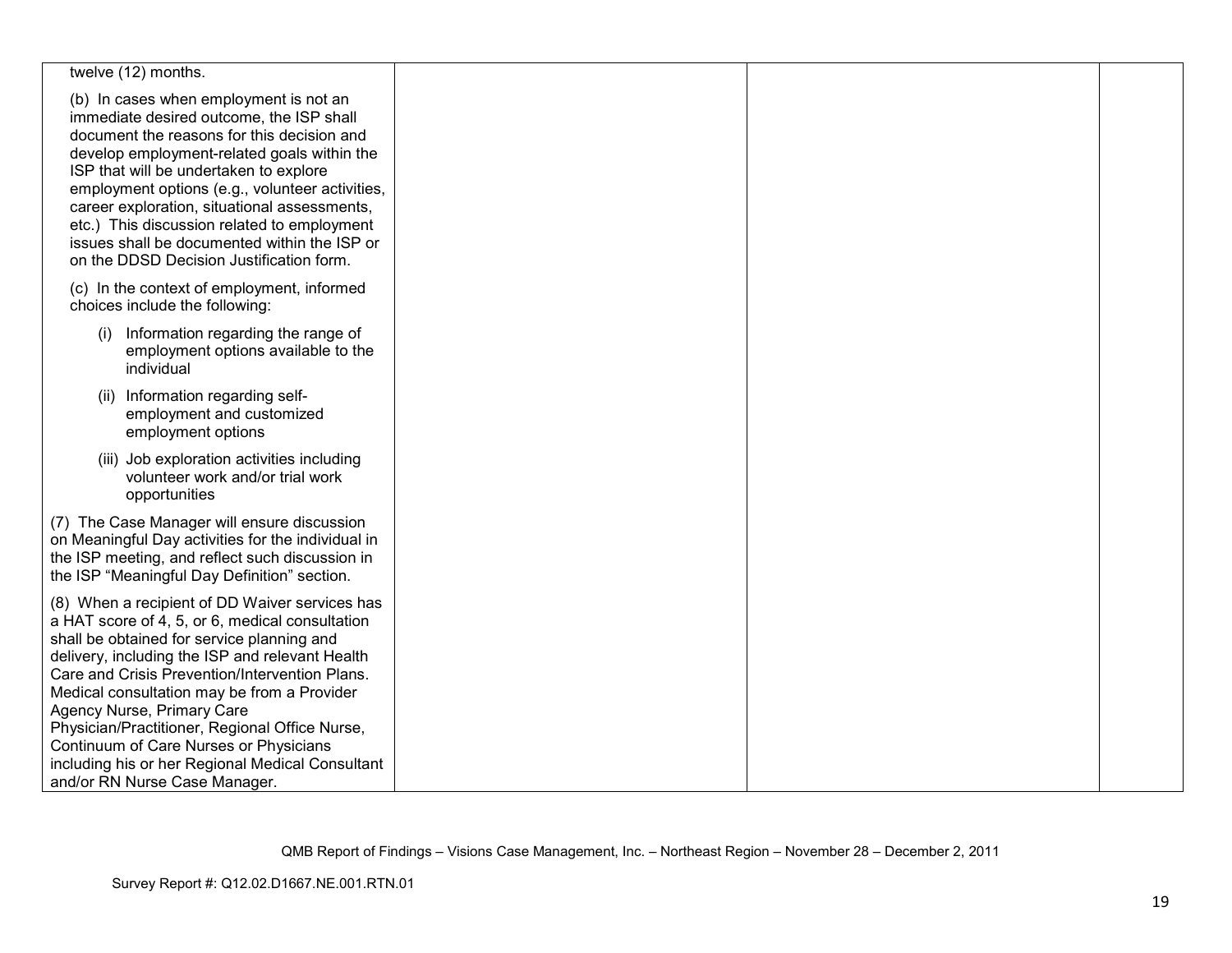| (9) For new allocations, the Case Manager will<br>submit the ISP to NMMUR only after a MAW<br>letter has been received, indicating the individual<br>meets financial and LOC eligibility.<br>(10) The Case Manager, with input from each<br>Provider Agency, shall complete the Individual<br>Specific Training Requirements section of the<br>ISP form listing all training needs specific to the |  |  |
|----------------------------------------------------------------------------------------------------------------------------------------------------------------------------------------------------------------------------------------------------------------------------------------------------------------------------------------------------------------------------------------------------|--|--|
| individual.<br>(11) The Case Manager shall complete the initial<br>ISP development within ninety (90) days as<br>required by DDSD.                                                                                                                                                                                                                                                                 |  |  |
|                                                                                                                                                                                                                                                                                                                                                                                                    |  |  |
|                                                                                                                                                                                                                                                                                                                                                                                                    |  |  |
|                                                                                                                                                                                                                                                                                                                                                                                                    |  |  |
|                                                                                                                                                                                                                                                                                                                                                                                                    |  |  |
|                                                                                                                                                                                                                                                                                                                                                                                                    |  |  |
|                                                                                                                                                                                                                                                                                                                                                                                                    |  |  |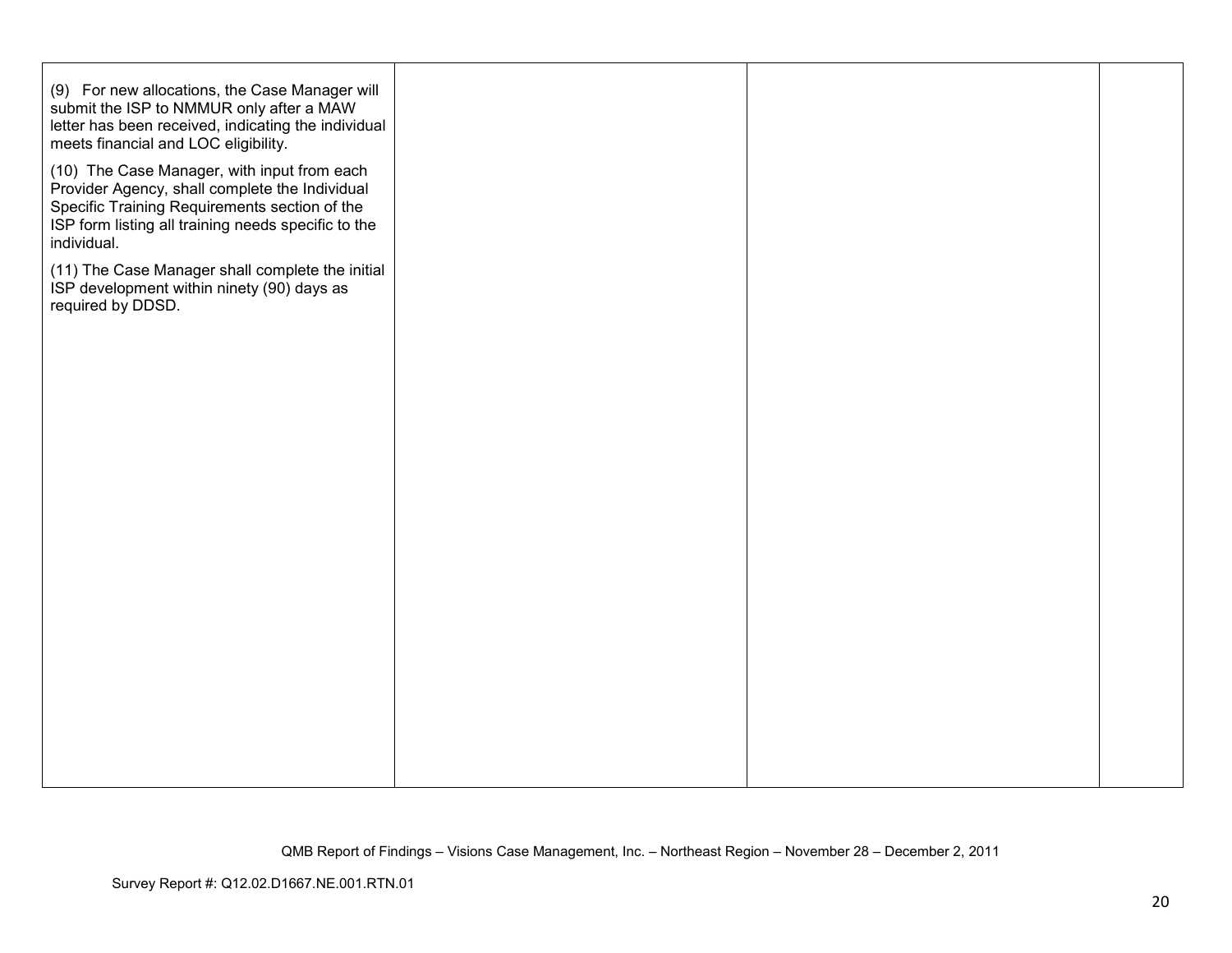| Tag #4C09 Secondary FOC                                                                                                                                                                                                                                                                                                                                                                                                              | <b>Standard Level Deficiency</b>                                                                                                                                                                                                |                                                                                                            |  |
|--------------------------------------------------------------------------------------------------------------------------------------------------------------------------------------------------------------------------------------------------------------------------------------------------------------------------------------------------------------------------------------------------------------------------------------|---------------------------------------------------------------------------------------------------------------------------------------------------------------------------------------------------------------------------------|------------------------------------------------------------------------------------------------------------|--|
| Developmental Disabilities (DD) Waiver Service<br>Standards effective 4/1/2007<br><b>CHAPTER 4 III. CASE MANAGEMENT</b><br><b>SERVICE REQUIREMENTS</b><br><b>G. Secondary Freedom of Choice Process</b>                                                                                                                                                                                                                              | Based on record review, the Agency failed to<br>maintain current Secondary Freedom of Choice<br>documentation and ensure individuals obtained<br>all services through the Freedom of Choice<br>Process for 1 of 25 individuals. |                                                                                                            |  |
| (1) The Case Management Provider Agency<br>will ensure that it maintains a current<br>Secondary Freedom of Choice (FOC) form<br>that includes all service providers offering<br>services in that region.                                                                                                                                                                                                                             | The following items were not found and/or not<br>agency specific to the individual's current<br>services:<br>• Secondary Freedom of Choice                                                                                      | Provider:<br>State your Plan of Correction for the findings in                                             |  |
| (2) The Case Manager will present the<br>Secondary FOC form to the individual or<br>authorized representative for selection of<br>direct service providers.                                                                                                                                                                                                                                                                          | Physical Therapy (#17)                                                                                                                                                                                                          | this Tag above this line.<br>Enter your Quality Assurance/Quality<br>Improvement processes below the line. |  |
| (3) At least annually, at the time rights and<br>responsibilities are reviewed, individuals<br>and guardians served will be reminded that<br>they may change providers at any time, as<br>well as change types of services. At this<br>time, Case Managers shall offer to review<br>the current Secondary FOC list with<br>individuals and guardians served. If they<br>are interested in changing, a new FOC<br>shall be completed. |                                                                                                                                                                                                                                 |                                                                                                            |  |
|                                                                                                                                                                                                                                                                                                                                                                                                                                      |                                                                                                                                                                                                                                 |                                                                                                            |  |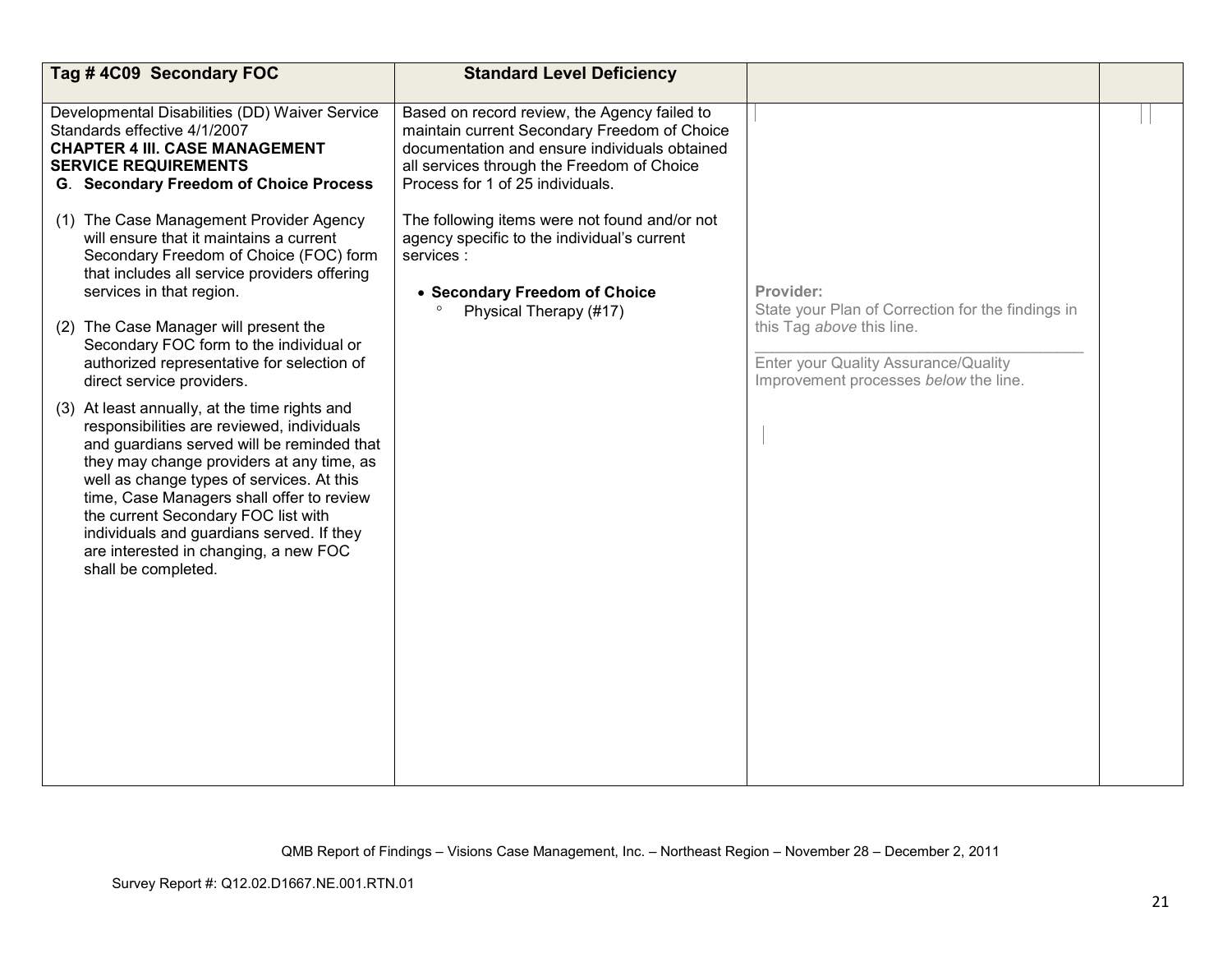|     | Tag #4C10 Apprv. MAD 046 & Budget                                                                                                                      | <b>Standard Level Deficiency</b>                                                                                                                                       |                                                   |  |
|-----|--------------------------------------------------------------------------------------------------------------------------------------------------------|------------------------------------------------------------------------------------------------------------------------------------------------------------------------|---------------------------------------------------|--|
|     | Developmental Disabilities (DD) Waiver Service<br>Standards effective 4/1/2007<br><b>CHAPTER 4 III. CASE MANAGEMENT</b><br><b>SERVICE REQUIREMENTS</b> | Based on record review the Agency failed to<br>maintain documentation ensuring the Case<br>Manager completed the MAD046 Waiver<br>Review Form for 2 of 25 individuals. |                                                   |  |
| H.  | <b>Case Management Approval of the MAD</b>                                                                                                             |                                                                                                                                                                        |                                                   |  |
|     | 046 Waiver Review Form and Budget                                                                                                                      | The following item was not found:                                                                                                                                      |                                                   |  |
| (1) | Case Management Providers are                                                                                                                          |                                                                                                                                                                        |                                                   |  |
|     | authorized by DDSD to approve ISPs and                                                                                                                 | • MAD 046                                                                                                                                                              |                                                   |  |
|     | budgets (including initial, annual renewals                                                                                                            | <sup>o</sup> Supported Employment (#14)                                                                                                                                |                                                   |  |
|     | and revisions) for all individuals except as                                                                                                           |                                                                                                                                                                        |                                                   |  |
|     | noted in section I of this chapter. This                                                                                                               | $\degree$ Supported Living – Sleep Awake (#20)                                                                                                                         |                                                   |  |
|     | includes approval of support plans and                                                                                                                 |                                                                                                                                                                        | Provider:                                         |  |
|     | strategies as incorporated in the ISP.                                                                                                                 |                                                                                                                                                                        | State your Plan of Correction for the findings in |  |
| (2) | The Case Manager shall complete the MAD                                                                                                                |                                                                                                                                                                        | this Tag above this line.                         |  |
|     | 046 Waiver Review Form and deliver it to                                                                                                               |                                                                                                                                                                        |                                                   |  |
|     | all provider agencies within three (3)                                                                                                                 |                                                                                                                                                                        | Enter your Quality Assurance/Quality              |  |
|     | working days following the ISP meeting                                                                                                                 |                                                                                                                                                                        | Improvement processes below the line.             |  |
|     | date. Providers will have the opportunity to                                                                                                           |                                                                                                                                                                        |                                                   |  |
|     | submit corrections or objections within five                                                                                                           |                                                                                                                                                                        |                                                   |  |
|     | (5) working days following receipt of the                                                                                                              |                                                                                                                                                                        |                                                   |  |
|     | MAD 046. If no corrections or objections                                                                                                               |                                                                                                                                                                        |                                                   |  |
|     | are received from the provider by the end of                                                                                                           |                                                                                                                                                                        |                                                   |  |
|     | the fifth (5) working day, the MAD 046 may                                                                                                             |                                                                                                                                                                        |                                                   |  |
|     | then be submitted as is to NMMUR.                                                                                                                      |                                                                                                                                                                        |                                                   |  |
|     | (Provider signatures are no longer required                                                                                                            |                                                                                                                                                                        |                                                   |  |
|     | on the MAD 046.) If corrections/objections<br>are received, these will be corrected or                                                                 |                                                                                                                                                                        |                                                   |  |
|     | resolved with the provider(s) within the                                                                                                               |                                                                                                                                                                        |                                                   |  |
|     | timeframe that allow compliance with                                                                                                                   |                                                                                                                                                                        |                                                   |  |
|     | number (3) below.                                                                                                                                      |                                                                                                                                                                        |                                                   |  |
| (3) | The Case Manager will submit the MAD                                                                                                                   |                                                                                                                                                                        |                                                   |  |
|     | 046 Waiver Review Form to NMMUR for                                                                                                                    |                                                                                                                                                                        |                                                   |  |
|     | review as appropriate, and/or for data entry                                                                                                           |                                                                                                                                                                        |                                                   |  |
|     | at least thirty (30) calendar days prior to                                                                                                            |                                                                                                                                                                        |                                                   |  |
|     | expiration of the previous ISP.                                                                                                                        |                                                                                                                                                                        |                                                   |  |
| (4) | The Case Manager shall respond to                                                                                                                      |                                                                                                                                                                        |                                                   |  |
|     | NMMUR within specified timelines                                                                                                                       |                                                                                                                                                                        |                                                   |  |
|     | whenever a MAD 046 is returned for                                                                                                                     |                                                                                                                                                                        |                                                   |  |
|     | corrections or additional information.                                                                                                                 |                                                                                                                                                                        |                                                   |  |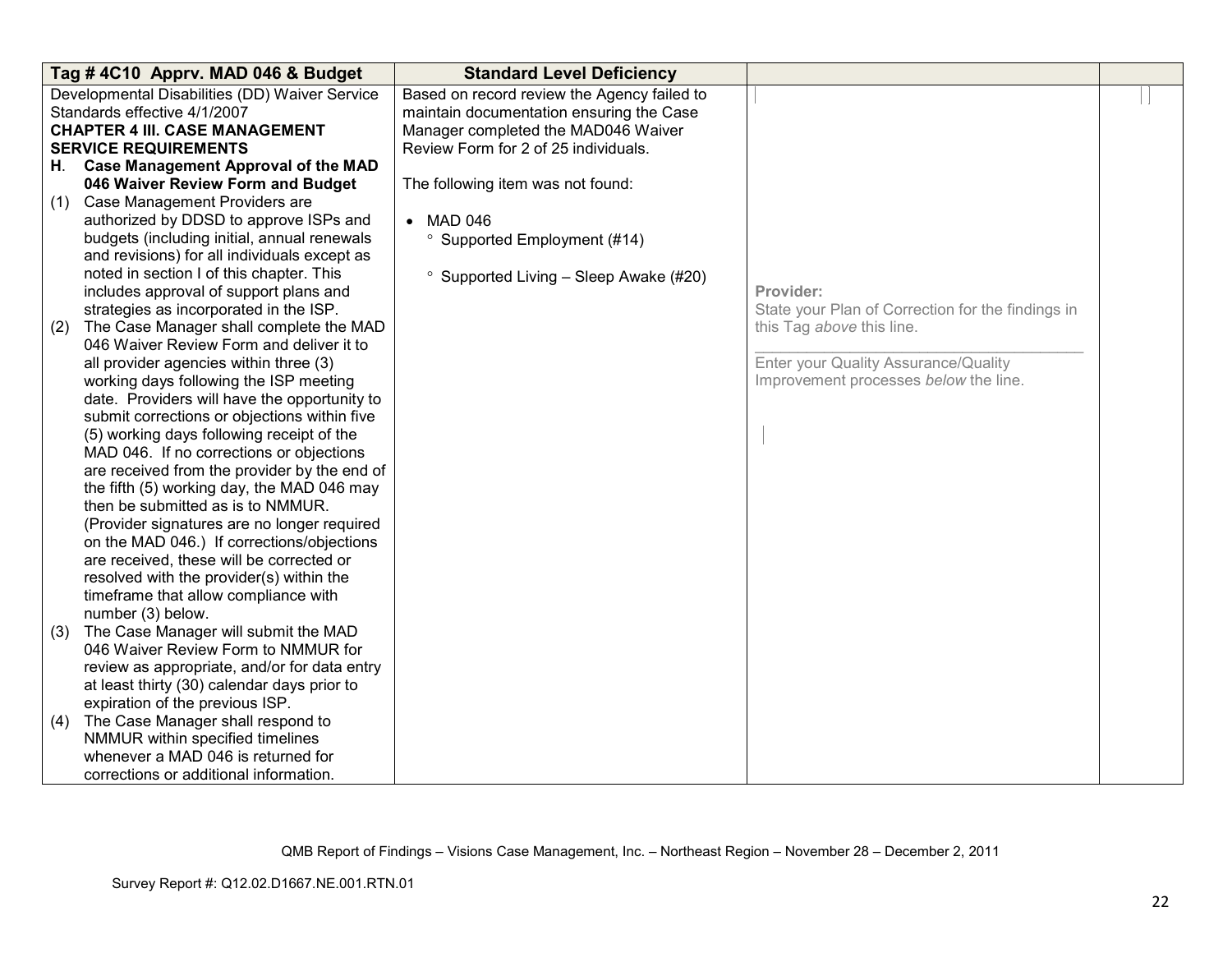| <b>Services</b> | Tag #4C12 Monitoring & Evaluation of                                                                                                                                                                                                                                                                                                                                                   | <b>Standard Level Deficiency</b>                                                                                                                                                                                                                                 |                                                                                             |  |
|-----------------|----------------------------------------------------------------------------------------------------------------------------------------------------------------------------------------------------------------------------------------------------------------------------------------------------------------------------------------------------------------------------------------|------------------------------------------------------------------------------------------------------------------------------------------------------------------------------------------------------------------------------------------------------------------|---------------------------------------------------------------------------------------------|--|
|                 | Developmental Disabilities (DD) Waiver Service<br>Standards effective 4/1/2007<br><b>CHAPTER 4 III. CASE MANAGEMENT</b><br><b>SERVICE REQUIREMENTS</b><br>J. Case Manager Monitoring and<br><b>Evaluation of Service Delivery</b>                                                                                                                                                      | Based on record review, the Agency failed to<br>use a formal ongoing monitoring process that<br>provides for the evaluation of quality,<br>effectiveness, and appropriateness of services<br>and supports provided to the individual for 4 of<br>25 individuals. |                                                                                             |  |
|                 | (1) The Case Manager shall use a formal<br>ongoing monitoring process that provides<br>for the evaluation of quality, effectiveness,<br>and appropriateness of services and<br>supports provided to the individual as<br>specified in the ISP.                                                                                                                                         | Record review of Agency files found no<br>evidence of Case Manager Monthly Case<br>Notes for the following:<br>• Individual #2 - None found for 10/2011<br>• Individual #10 - None found for 5/2011 &                                                            | Provider:<br>State your Plan of Correction for the findings in<br>this Tag above this line. |  |
| (2)             | Monitoring and evaluation activities shall<br>include, but not be limited to:<br>(a) Face-To-Face Contact: A minimum of<br>twelve (12) face-to-face contact visits<br>annually (1 per month) is required to<br>occur between the Case Manager and<br>the individual served as described in the<br>ISP; an exception is that children may<br>receive a minimum of four visits per year; | 6/2011<br>Record review of Agency files found no<br>evidence indicating face-to-face visits were<br>completed as required for the following<br>individuals:<br>Individual #2 - No Face to Face Visit<br>Summary Forms found for 10/2011.                         | Enter your Quality Assurance/Quality<br>Improvement processes below the line.               |  |
|                 | (b) Jackson Class members require two (2)<br>face-to-face contacts per month, one of<br>which occurs at a location in which the<br>individual spends the majority of the day<br>(i.e., place of employment, habilitation<br>program) and one at the person's<br>residence;                                                                                                             | Individual #10 - No Face to Face Visit<br>$\bullet$<br>Summary Forms found for May 2011 &<br>June 2011.<br>Record review of Agency files found face-to-<br>face visits were not being completed as<br>required by standard (2 b, c & d) for the                  |                                                                                             |  |
|                 | (c) For non-Jackson Class members who<br>receive Community Living Services, at<br>least every other month, one of the face-<br>to-face visits shall occur in the individual's<br>residence;                                                                                                                                                                                            | following individuals:<br>Individual #1 (Jackson)<br>• No site visit was noted between 5/2011 -<br>10/2011.<br>$\degree$ 10/20/2011 - 4- 5pm - home visit                                                                                                        |                                                                                             |  |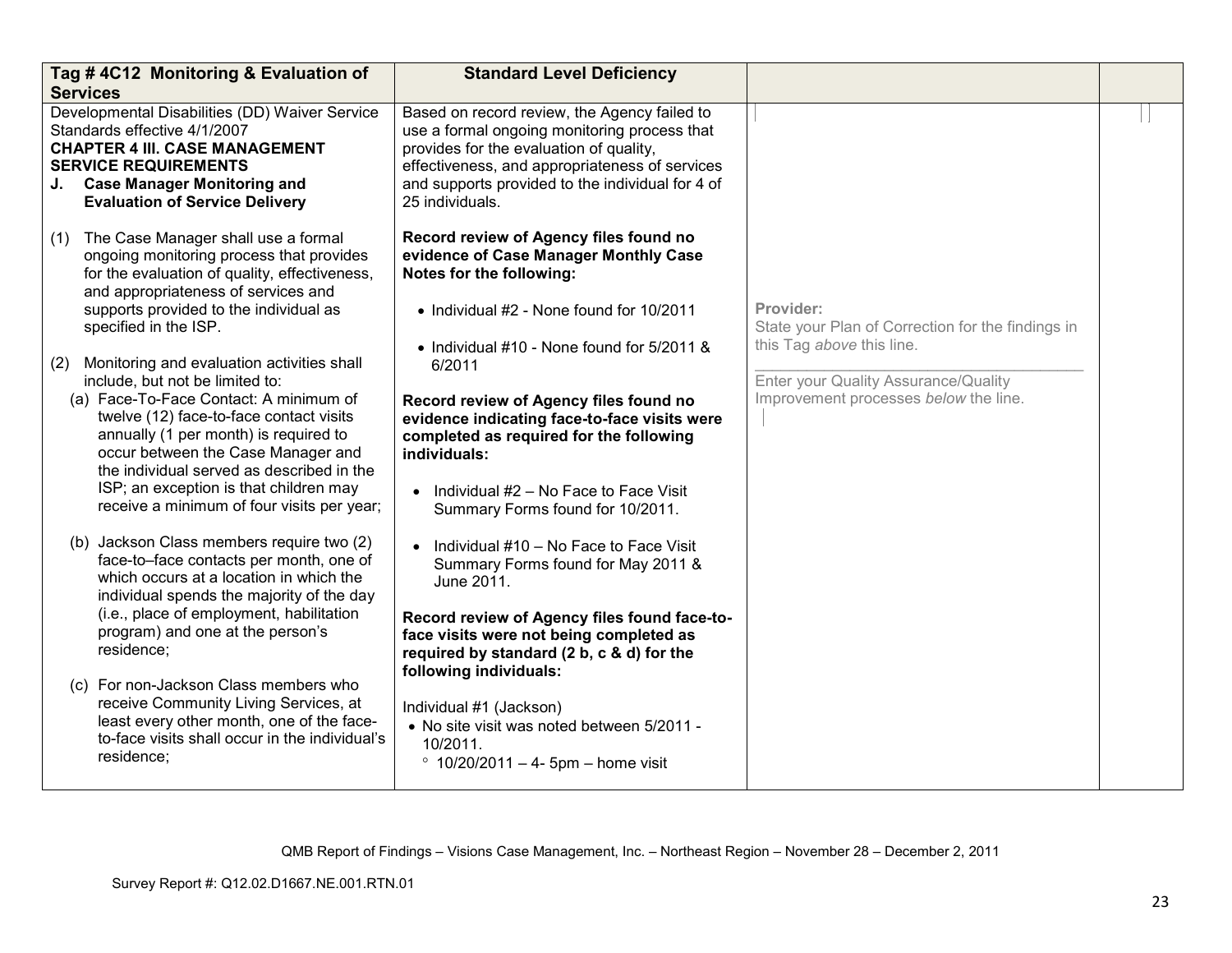|     | (d) For adults who are not Jackson Class                                              | $\degree$ 10/27/2011 - 1:45- 2:45pm - home visit                                      |  |
|-----|---------------------------------------------------------------------------------------|---------------------------------------------------------------------------------------|--|
|     | members and who do not receive                                                        |                                                                                       |  |
|     | Community Living Services, at least one<br>face-to-face visit per quarter shall be in | $\degree$ 9/23/2011 - 10- 11am - home visit                                           |  |
|     | his or her home:                                                                      | $°$ 9/28/2011 - 3:30-4:30pm - home visit                                              |  |
|     |                                                                                       |                                                                                       |  |
|     | (e) If concerns regarding the health or safety                                        | $\degree$ 8/17/2011 - 2:15-3pm - home visit                                           |  |
|     | of the individual are documented during<br>monitoring or assessment activities, the   |                                                                                       |  |
|     | Case Manager shall immediately notify                                                 | $\degree$ 8/25/2011 - 2:15-3:30 - home visit                                          |  |
|     | appropriate supervisory personnel within                                              | $\degree$ 7/20/2011 - 3:15-4:15 - home visit                                          |  |
|     | the Provider Agency and document the                                                  |                                                                                       |  |
|     | concern. If the reported concerns are not<br>remedied by the Provider Agency within a | $\degree$ 7/28/2011 - 10:30-11am - home visit                                         |  |
|     | reasonable, mutually agreed period of                                                 |                                                                                       |  |
|     | time, the concern shall be reported in                                                | $\degree$ 6/28/2011 - 10-11am - home visit                                            |  |
|     | writing to the respective DDSD Regional                                               | $\degree$ 6/30/2011 - 2-3pm - home visit                                              |  |
|     | Office and/or the Division of Health<br>Improvement (DHI) as appropriate to the       |                                                                                       |  |
|     | nature of the concern. Unless the nature                                              | $\degree$ 5/5/2011 - 12-1pm - home visit                                              |  |
|     | of the concern is urgent, no more than                                                |                                                                                       |  |
|     | fifteen (15) working days shall be allowed                                            | $\degree$ 5/25/2011 - 3:30-4pm - home visit                                           |  |
|     | for remediation or development of an<br>acceptable plan of remediation. This          | Based on the record review the Agency                                                 |  |
|     | does not preclude the Case Managers'                                                  | failed to Communicate with IDT members to                                             |  |
|     | obligation to report abuse, neglect or                                                | ensure the individual received maximum                                                |  |
|     | exploitation as required by New Mexico                                                | benefit of his or her services. The Case                                              |  |
|     | Statute.                                                                              | Manager failed to ensure that any needed<br>adjustments to the service plan are made, |  |
|     |                                                                                       | where indicated.                                                                      |  |
| (f) | Service monitoring for children: When a<br>parent chooses fewer than twelve (12)      |                                                                                       |  |
|     | annual units of case management, the                                                  | • Documentation indicated Individual #15                                              |  |
|     | Case Manager will inform the parent of                                                | received In-Home Day Habilitation services                                            |  |
|     | the parent's responsibility for the                                                   | from 1/15/2011 - 12/2/2011 without prior<br>approval from DDSD Northeast Regional     |  |
|     | monitoring and evaluation activities                                                  | Office. No evidence was found to indicate a                                           |  |
|     | during the months he or she does not                                                  | request was made from Community Living                                                |  |
|     | receive case management services,                                                     | provider or the Case Manager during that                                              |  |
|     | (g) It is appropriate to conduct face-to-face                                         | time. Case Manager failed to submit a                                                 |  |
|     | visits with the individual both during the                                            | completed DDSD Prior Approval Form for In-                                            |  |
|     | time the individual is receiving a service                                            | Home Adult Habilitation, as required by                                               |  |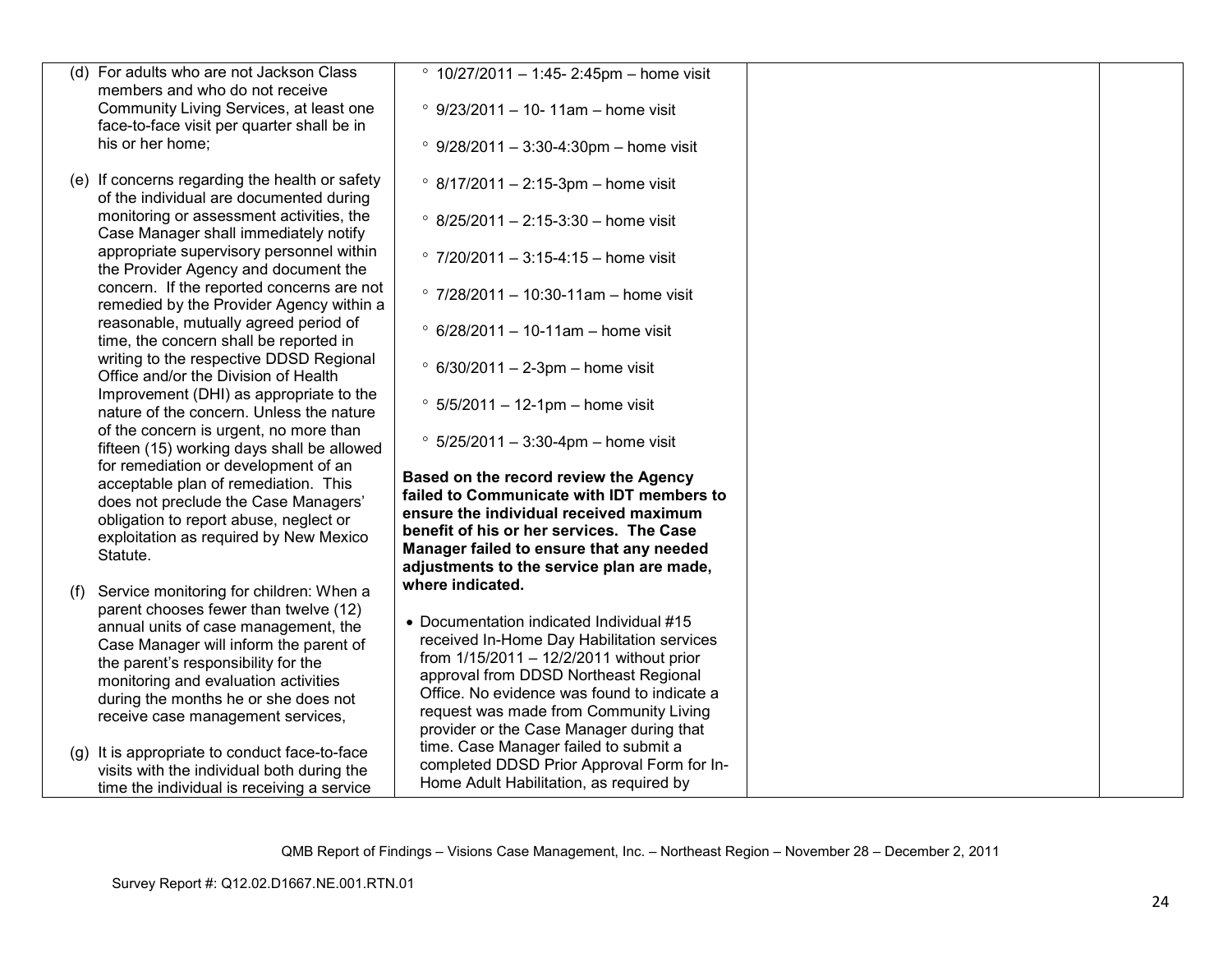| and during times the individual is not<br>receiving a service. The preferences of<br>the individual shall be taken into<br>consideration when scheduling a visit.<br>Visits may be scheduled in advance or be<br>unannounced visits depending on the<br>nature of the need in monitoring service<br>delivery for the individual.                                                                                                                                                                                                                                                                                                                                                                   | standard. |  |
|----------------------------------------------------------------------------------------------------------------------------------------------------------------------------------------------------------------------------------------------------------------------------------------------------------------------------------------------------------------------------------------------------------------------------------------------------------------------------------------------------------------------------------------------------------------------------------------------------------------------------------------------------------------------------------------------------|-----------|--|
| (h) Communication with IDT members: Case<br>Managers shall facilitate and maintain<br>communication with the individual or his<br>or her representative, other IDT<br>members, providers and other relevant<br>parties to ensure the individual receives<br>maximum benefit of his or her services.<br>Case Managers need to ensure that any<br>needed adjustments to the service plan<br>are made, where indicated. Concerns<br>identified through communication with<br>teams that are not remedied within a<br>reasonable period of time shall be<br>reported in writing to the respective<br>regional office and/or the Division of<br>Health Improvements, as appropriate to<br>the concerns. |           |  |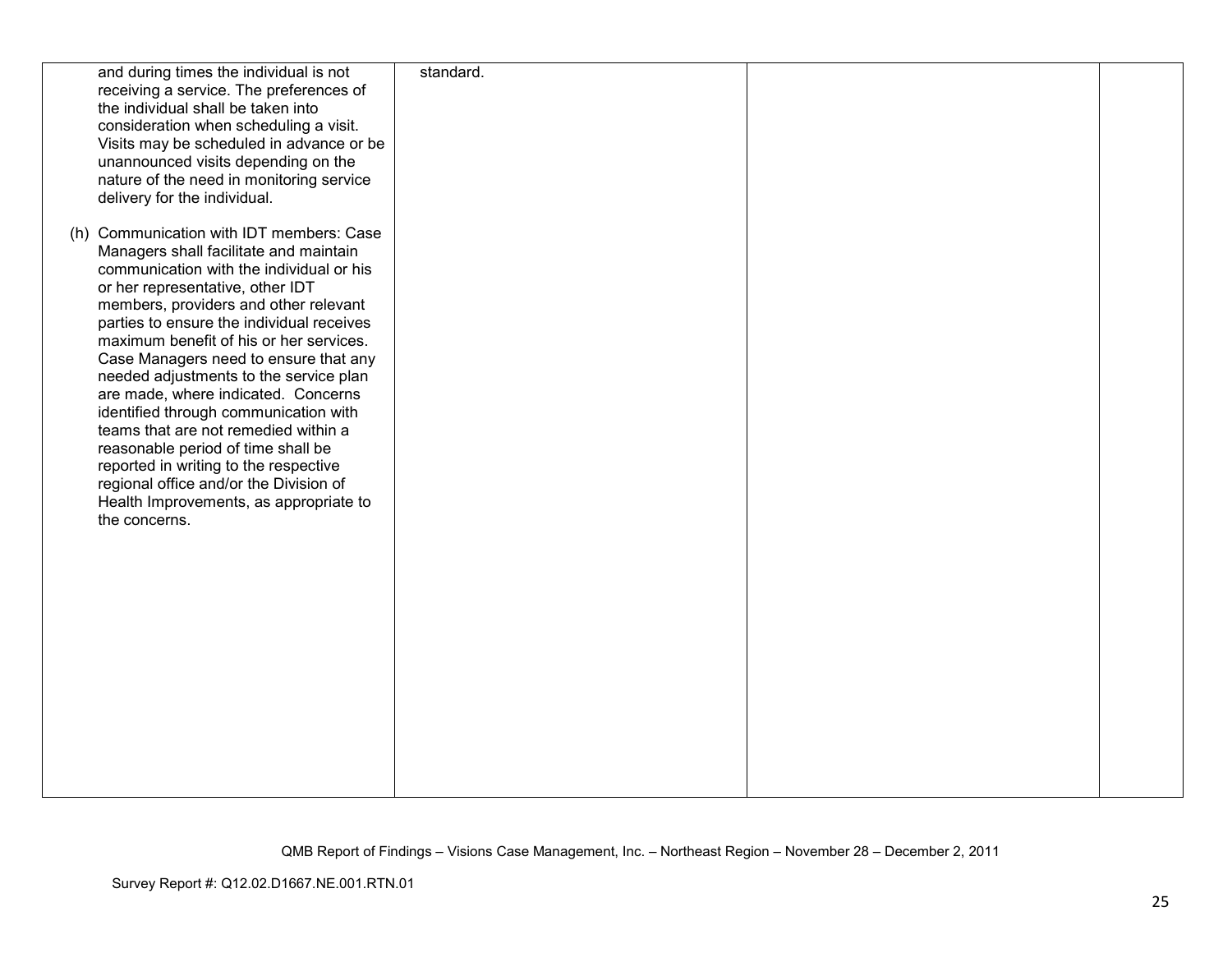| Tag # 4C15.1 - QA Requirements - Bi-                                                                                                                                                      | <b>Standard Level Deficiency</b>                                                                                                               |                                                                                                            |  |
|-------------------------------------------------------------------------------------------------------------------------------------------------------------------------------------------|------------------------------------------------------------------------------------------------------------------------------------------------|------------------------------------------------------------------------------------------------------------|--|
| <b>Annual Reports &amp; Provider Quarterly</b>                                                                                                                                            |                                                                                                                                                |                                                                                                            |  |
| <b>Reports</b>                                                                                                                                                                            |                                                                                                                                                |                                                                                                            |  |
| <b>CHAPTER 4 IV. CASE MANAGEMENT</b><br>PROVIDER AGENCY REQUIREMENTS<br>C. Quality Assurance Requirements: Case                                                                           | Based on record review, the Agency failed to<br>ensure that reports and ISP's meet required<br>timelines and include the required contents for |                                                                                                            |  |
| Management Provider Agencies will use an<br>Internal Quality Assurance and<br>Improvement Plan that must be submitted                                                                     | 15 of 25 individuals.<br>The following quarterly/bi-annual reports were                                                                        |                                                                                                            |  |
| to and reviewed by the Statewide Case<br>Management Coordinator, that shall include<br>but is not limited to the following:                                                               | not found:                                                                                                                                     |                                                                                                            |  |
| (1) Case Management Provider Agencies are<br>to:                                                                                                                                          | • Community Living Annual Assessment<br>$\degree$ Individual #14 - None found for October<br>2010 - October 2011.                              | Provider:<br>State your Plan of Correction for the findings in                                             |  |
| (a) Use a formal ongoing monitoring protocol<br>that provides for the evaluation of quality,<br>effectiveness and continued need for<br>services and supports provided to the             | • Supported Living Quarterly Reports:<br>$\degree$ Individual #8 - None found for October<br>2010 - March 2011.                                | this Tag above this line.<br>Enter your Quality Assurance/Quality<br>Improvement processes below the line. |  |
| individual. This protocol shall be written<br>and its implementation documented.                                                                                                          | <sup>o</sup> Individual #20 - None found for December<br>2010 - October 2011.                                                                  |                                                                                                            |  |
| (b) Assure that reports and ISPs meet<br>required timelines and include required<br>content.                                                                                              | $\degree$ Individual #24 - None found for August<br>2010 - November 2011; July 2011 -<br>September 2011.                                       |                                                                                                            |  |
| (c) Conduct a quarterly review of progress<br>reports from service providers to verify<br>that the individual's desired outcomes<br>and action plans remain appropriate and<br>realistic. | • Supported Living Annual Assessment<br>$\degree$ Individual #8 – None found for December<br>2009 - December 2010.                             |                                                                                                            |  |
| (i) If the service providers' quarterly<br>reports are not received by the Case<br>Management Provider Agency within<br>fourteen (14) days following the end of                           | • Family Living Quarterly Reports:<br>$\degree$ Individual #4 - None found for December<br>2010 - May 2011.                                    |                                                                                                            |  |
| the quarter, the Case Management<br>Provider Agency is to contact the<br>service provider in writing requesting                                                                           | $\degree$ Individual #10 - None found for November<br>2010 - October 2011.                                                                     |                                                                                                            |  |
| the report within one week from that<br>date.                                                                                                                                             | $\degree$ Individual #16 - None found for November<br>2010 - January 2011.                                                                     |                                                                                                            |  |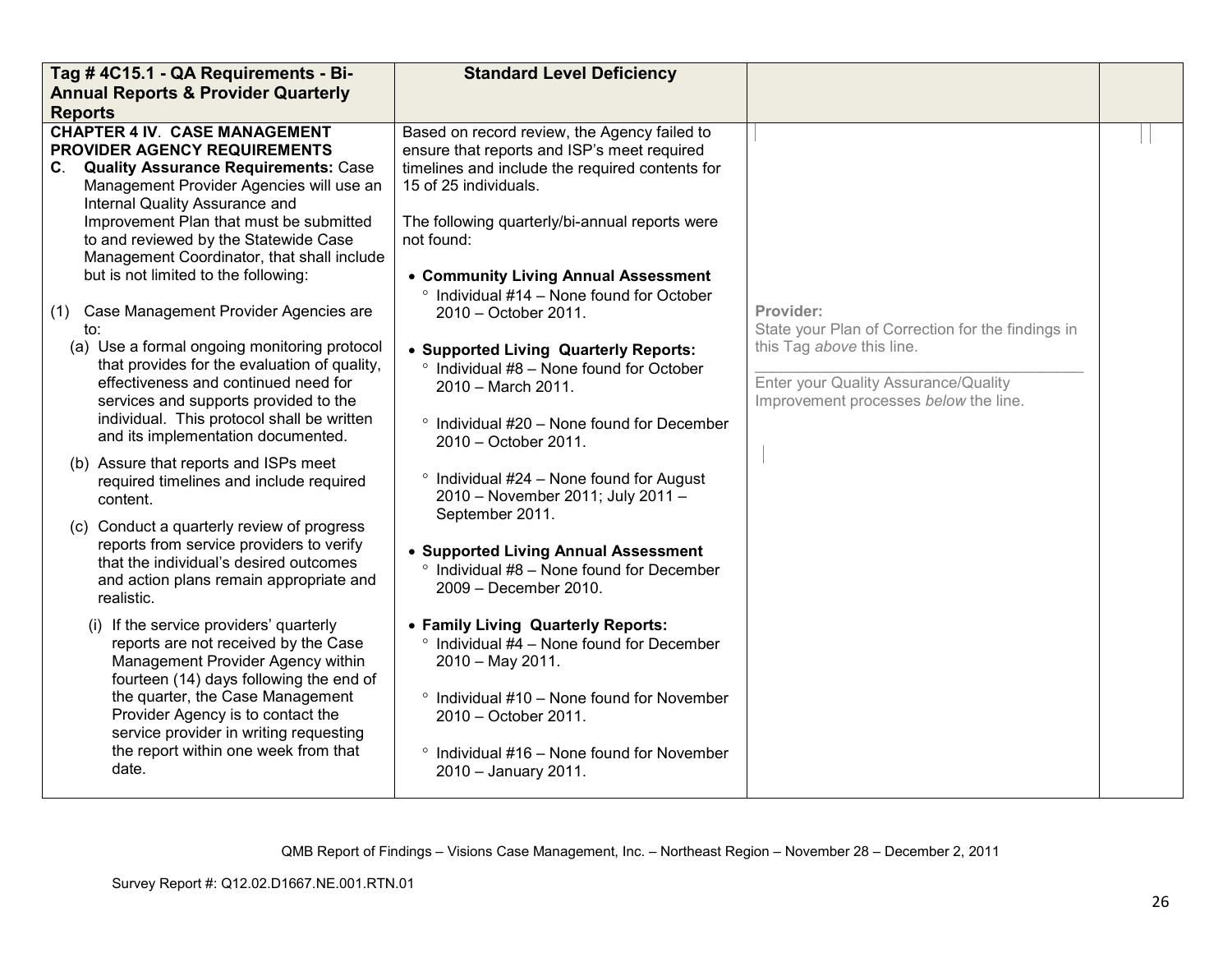| (ii) If the quarterly report is not received                                            | • Family Living Annual Assessment                                                           |  |
|-----------------------------------------------------------------------------------------|---------------------------------------------------------------------------------------------|--|
| within one week of the written request,<br>the Case Management Provider                 | ° Individual #6 - None found for March 2010<br>- March 2011.                                |  |
| Agency is to contact the respective                                                     |                                                                                             |  |
| DDSD Regional Office in writing within                                                  | <sup>o</sup> Individual #10 - None found for September                                      |  |
| one business day for assistance in<br>obtaining required reports.                       | 2010 - September 2011.                                                                      |  |
|                                                                                         | $\degree$ Individual #21 – None found for September                                         |  |
| (d) Assure at least quarterly that Crisis<br>Prevention/Intervention Plans are in       | 2010 - September 2011.                                                                      |  |
| place in the residence and at the Provider                                              |                                                                                             |  |
| Agency of the Day Services for all                                                      | • Independent Living Quarterly Reports:                                                     |  |
| individuals who have chronic medical<br>condition(s) with potential for life            | <sup>o</sup> Individual #2 - None found for April 2011 -<br>September 2011.                 |  |
| threatening complications and/or who                                                    |                                                                                             |  |
| have behavioral challenge(s) that pose a                                                | • Independent Living Annual Assessment<br>$\degree$ Individual #2 - None found for February |  |
| potential for harm to themselves or<br>others.                                          | 2010 - February 2011.                                                                       |  |
| (e) Assure at least quarterly that a current                                            |                                                                                             |  |
| Health Care Plan (HCP) is in place in the                                               | • Community Inclusion - Adult Habilitation<br><b>Quarterly Reports:</b>                     |  |
| residence and day service site for                                                      | ° Individual #8 - None found for October                                                    |  |
| individuals who receive Community Living<br>or Day Services and who have a HAT          | 2010 - March 2011.                                                                          |  |
| score of 4, 5, or 6. During face-to-face                                                | $\degree$ Individual #16 – None found for November                                          |  |
| visits and review of quarterly reports, the<br>Case Manager is required to verify that  | 2010 - January 2011.                                                                        |  |
| the Health Care Plan is being                                                           |                                                                                             |  |
| implemented.                                                                            | • Community Inclusion - Community<br><b>Access Quarterly Reports:</b>                       |  |
| (f) Assure that Community Living Services                                               | <sup>o</sup> Individual #2 - None found for April 2011 -                                    |  |
| are delivered in accordance with                                                        | September 2011.                                                                             |  |
| standards, including responsibility of the<br>IDT Members to plan for at least 30 hours | • Community Inclusion - Community                                                           |  |
| per week of planned activities outside the                                              | <b>Access Annual Assessment:</b>                                                            |  |
| residence. If this is not possible due to                                               | $\degree$ Individual #2 – None found for February                                           |  |
| the needs of the individual, a goal shall<br>be developed that focuses on appropriate   | 2010 - February 2011.                                                                       |  |
| levels of community integration. These                                                  | ° Individual #3 - None found for October                                                    |  |
| activities do not need to be limited to paid<br>supports but may include independent or | 2010 - October 2011.                                                                        |  |
| leisure activities appropriate to the                                                   |                                                                                             |  |
|                                                                                         | $\degree$ Individual #6 – None found for March 2010                                         |  |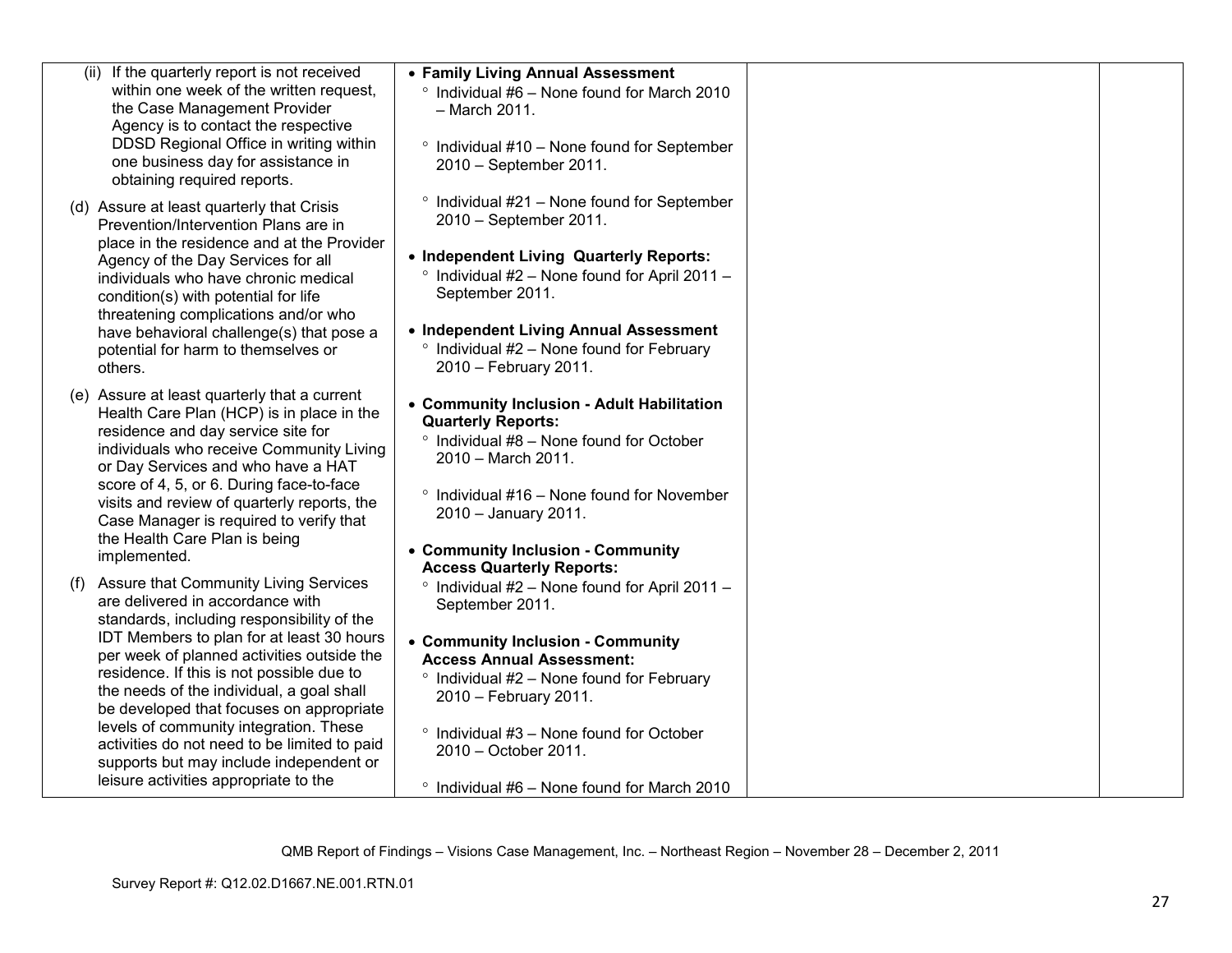|     | individual.                                                                                                                                                                                                                                                                                                                                                                                                                                                                                                                                                                                                 | - March 2011.                                                                                                                                                                                                                                                                                                                                                                                                                                               |  |
|-----|-------------------------------------------------------------------------------------------------------------------------------------------------------------------------------------------------------------------------------------------------------------------------------------------------------------------------------------------------------------------------------------------------------------------------------------------------------------------------------------------------------------------------------------------------------------------------------------------------------------|-------------------------------------------------------------------------------------------------------------------------------------------------------------------------------------------------------------------------------------------------------------------------------------------------------------------------------------------------------------------------------------------------------------------------------------------------------------|--|
|     | (g) Perform annual satisfaction surveys with<br>individuals regarding case management<br>services. A copy of the summary is due<br>each December 10 <sup>th</sup> to the respective<br>DDSD Regional Office, along with a<br>description of actions taken to address<br>suggestions and problems identified in<br>the survey.                                                                                                                                                                                                                                                                               | $\degree$ Individual #9 - None found for May 2010 -<br>May 2011.<br>• Community Inclusion - Supported<br><b>Employment Quarterly Reports:</b><br>Individual #8 - None found for January<br>$\circ$<br>2011 - March 2011; August 2011 -<br>October 2011.                                                                                                                                                                                                     |  |
|     | (h) Maintain regular communication with all<br>providers delivering services and<br>products to the individual.                                                                                                                                                                                                                                                                                                                                                                                                                                                                                             | $\degree$ Individual #10 – None found for November<br>2010 - October 2011.                                                                                                                                                                                                                                                                                                                                                                                  |  |
| (i) | Establish and implement a written<br>grievance procedure.                                                                                                                                                                                                                                                                                                                                                                                                                                                                                                                                                   | • Behavior Consultation Quarterly Reports:                                                                                                                                                                                                                                                                                                                                                                                                                  |  |
| (i) | Notify appropriate supervisory personnel<br>within the Provider Agency if concerns<br>are noted during monitoring or<br>assessment activities related to any of<br>the above requirements. If such concerns<br>are not remedied by the Provider Agency<br>within a reasonable mutually agreed<br>period of time, the concern shall be<br>reported in writing to the respective<br>DDSD Regional Office and/or DHI as<br>appropriate to the nature of the concern.<br>This does not preclude Case Managers'<br>obligations to report abuse, neglect or<br>exploitation as required by New Mexico<br>Statute. | $\degree$ Individual #8 - None found for January<br>2011 - June 2011.<br>$\circ$<br>Individual #15 - None found for November<br>2010 - January 2011.<br>Individual #20 - None found for August<br>$\circ$<br>2011 - October 2011.<br>• Speech & Language Pathology Bi-Annual<br><b>Progress Reports:</b><br>$\degree$ Individual #8 - None found for November<br>2010 - May 2011.<br>$\degree$ Individual #13 - None found for May 2011 -<br>November 2011. |  |
|     | (k) Utilize and submit the "Request for DDSD<br>Regional Office Intervention" form as<br>needed, such as when providers are not<br>responsive in addressing a quality<br>assurance concern. The Case<br>Management Provider Agency is required<br>to keep a copy in the individual's file.                                                                                                                                                                                                                                                                                                                  | • Occupational Bi-Annual Progress<br><b>Reports:</b><br>Individual #13 - None found for May 2011 -<br>$\circ$<br>November 2011.<br>• Physical Bi-Annual Progress Reports:<br>Individual #12 - None found for May 2011 -<br>$\circ$                                                                                                                                                                                                                          |  |
| (2) | Case Managers and Case Management<br>Provider Agencies are required to promote                                                                                                                                                                                                                                                                                                                                                                                                                                                                                                                              | November 2011.                                                                                                                                                                                                                                                                                                                                                                                                                                              |  |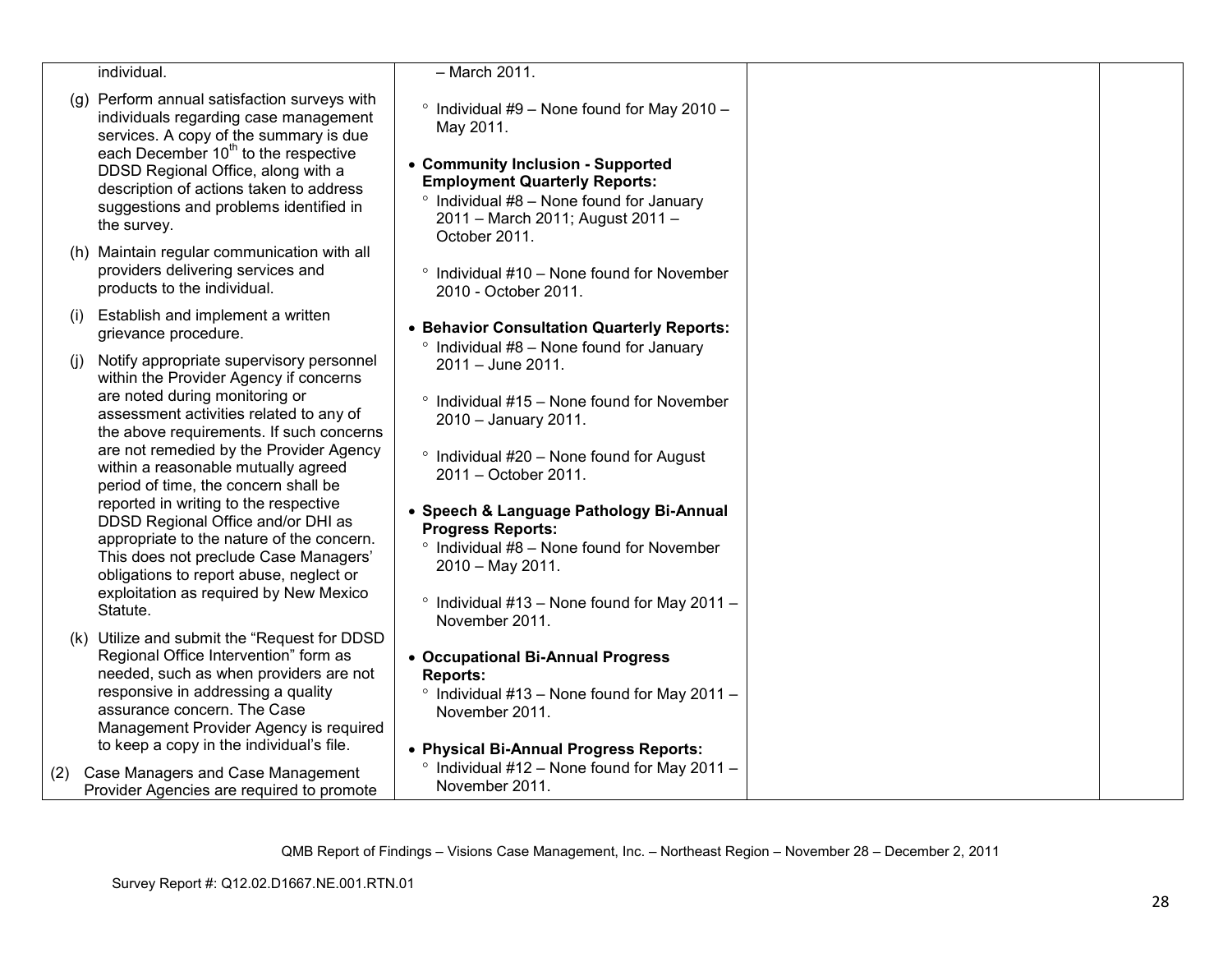| and comply with the Case Management<br>Code of Ethics:<br>(a) Case Managers shall provide the<br>individual/guardian with a copy of the<br>Code of Ethics when Addendum A is<br>signed.                                                                                                                                             | $\degree$ Individual #13 - None found for May 2011 -<br>November 2011.<br>° Individual #20 - None found for November<br>2010 - May 2011.                                                                                                                                          |  |
|-------------------------------------------------------------------------------------------------------------------------------------------------------------------------------------------------------------------------------------------------------------------------------------------------------------------------------------|-----------------------------------------------------------------------------------------------------------------------------------------------------------------------------------------------------------------------------------------------------------------------------------|--|
| (b) Complaints against a Case Manager for<br>violation of the Code of Ethics brought to<br>the attention of DDSD will be sent to the<br>Case Manager's supervisor who is<br>required to respond within 10 working<br>days to DDSD with detailed actions<br>taken. DDSD reserves the right to<br>forward such complaints to the IRC. | $\degree$ Individual #24 – None found for November<br>2010 - May 2011.<br>• Quarterly Nursing Reports; Review of<br>Progress with update on Healthcare Plans<br>& Medical Emergency Response Plans:<br>$\degree$ Individual #2 – None found for November<br>2010 - November 2011. |  |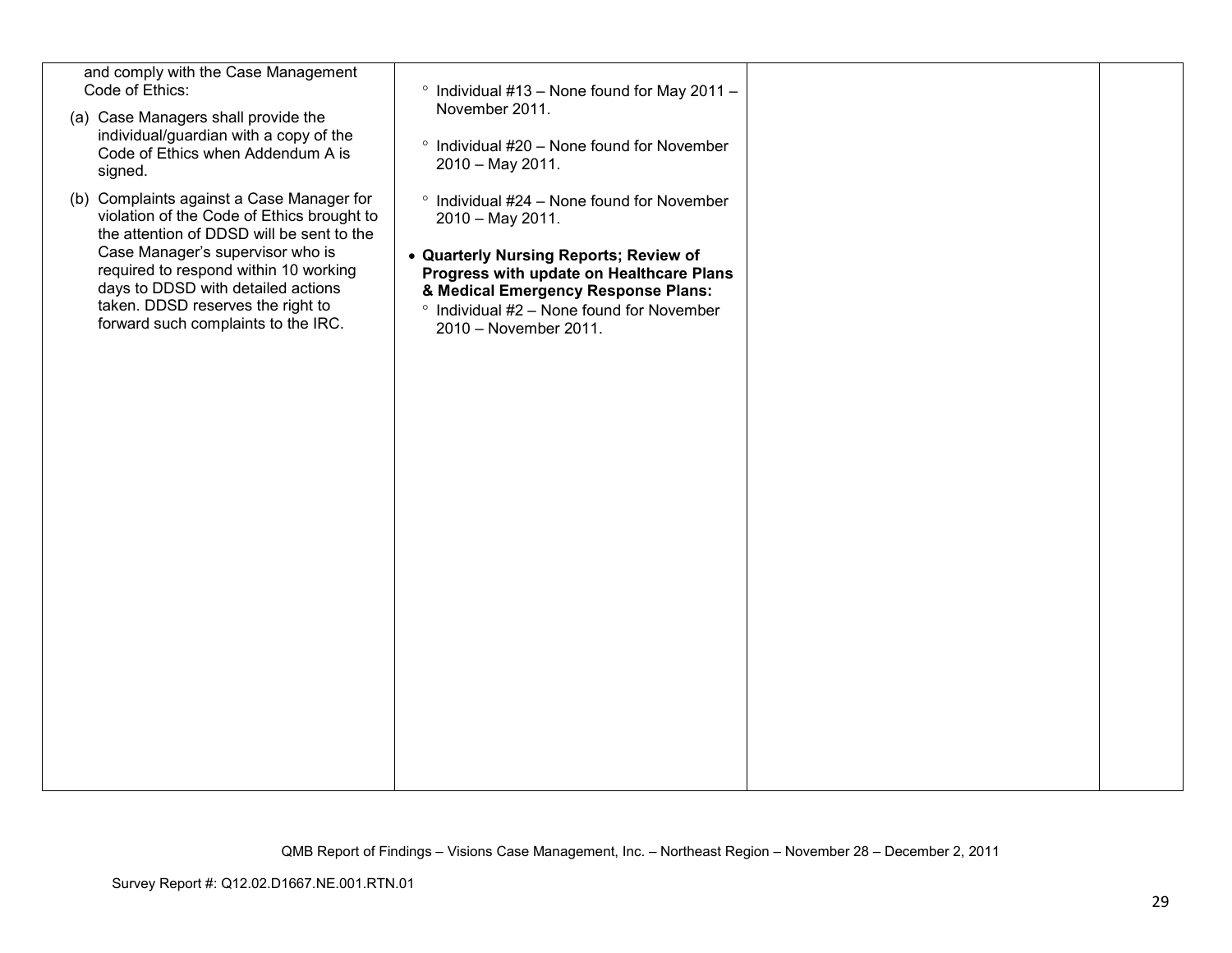| <b>Standard of Care</b>                                                                                                                                                                                                                                                | <b>Deficiencies</b>                                                                                                                                                       | <b>Agency Plan of Correction, On-going</b><br><b>QA/QI &amp; Responsible Party</b>                                                  | <b>Date</b><br><b>Due</b> |
|------------------------------------------------------------------------------------------------------------------------------------------------------------------------------------------------------------------------------------------------------------------------|---------------------------------------------------------------------------------------------------------------------------------------------------------------------------|-------------------------------------------------------------------------------------------------------------------------------------|---------------------------|
| State.                                                                                                                                                                                                                                                                 |                                                                                                                                                                           | CMS Assurance - Level of Care - Initial and annual Level of Care (LOC) evaluations are completed within timeframes specified by the |                           |
| Tag #4C04 Assessment Activities                                                                                                                                                                                                                                        | <b>Standard Level Deficiency</b>                                                                                                                                          |                                                                                                                                     |                           |
| Developmental Disabilities (DD) Waiver Service<br>Standards effective 4/1/2007<br><b>CHAPTER 4 III. CASE MANAGEMENT</b><br><b>SERVICE REQUIREMENTS</b>                                                                                                                 | Based on record review, the Agency failed to<br>complete and compile the elements of the Long<br>Term Care Assessment Abstract (LTCAA)<br>packet for 2 of 25 individuals. |                                                                                                                                     |                           |
| <b>B. Case Management Assessment Activities:</b><br>Assessment activities shall include but are not<br>limited to the following requirements:                                                                                                                          | The following items were not found and/or<br>incomplete:<br>• Annual Physical (#8 & 12)                                                                                   |                                                                                                                                     |                           |
| (1) Complete and compile the elements of the<br>Long Term Care Assessment Abstract<br>(LTCAA) packet to include:                                                                                                                                                       |                                                                                                                                                                           | Provider:<br>State your Plan of Correction for the findings in<br>this Tag above this line.                                         |                           |
| (a) LTCAA form (MAD 378);                                                                                                                                                                                                                                              |                                                                                                                                                                           | Enter your Quality Assurance/Quality                                                                                                |                           |
| (b) Comprehensive Individual Assessment<br>(CIA);                                                                                                                                                                                                                      |                                                                                                                                                                           | Improvement processes below the line.                                                                                               |                           |
| (c) Current physical exam and<br>medical/clinical history;                                                                                                                                                                                                             |                                                                                                                                                                           |                                                                                                                                     |                           |
| (d) Norm-referenced adaptive behavioral<br>assessment: and                                                                                                                                                                                                             |                                                                                                                                                                           |                                                                                                                                     |                           |
| (e) A copy of the Allocation Letter (initial<br>submission only).                                                                                                                                                                                                      |                                                                                                                                                                           |                                                                                                                                     |                           |
| (2) Prior to service delivery, obtain a copy of<br>the Medical Assistant Worker (MAW) letter<br>to verify that the county Income Support<br>Division (ISD) office of the Human Services<br>Department (HSD) has completed a<br>determination that the individual meets |                                                                                                                                                                           |                                                                                                                                     |                           |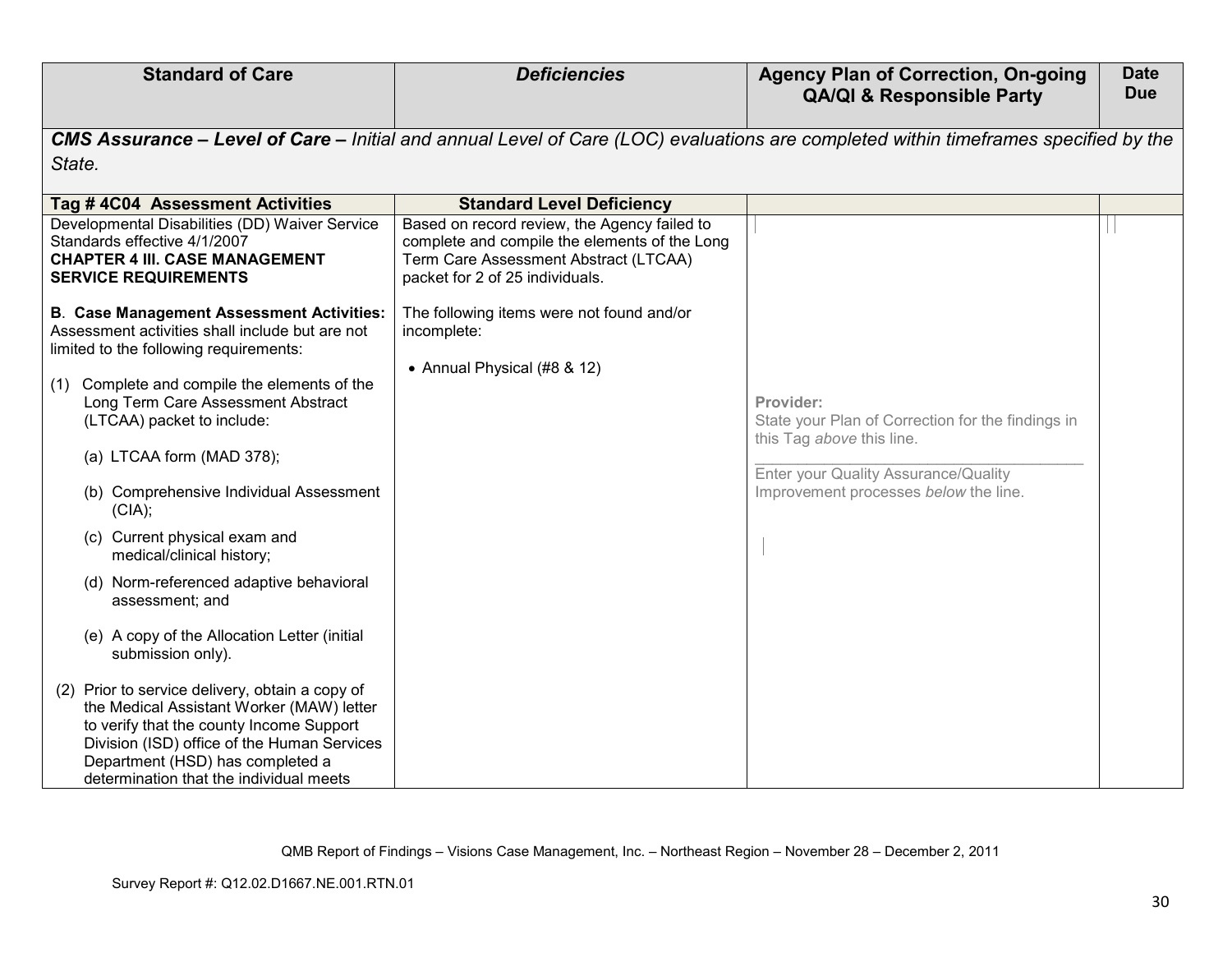| financial and medical eligibility to participate                                                                        |  |  |
|-------------------------------------------------------------------------------------------------------------------------|--|--|
| in the DD Waiver program.<br>(3) Provide a copy of the MAW letter to service<br>providers listed on the ISP budget (MAD |  |  |
|                                                                                                                         |  |  |
|                                                                                                                         |  |  |
| $046$ ).                                                                                                                |  |  |
|                                                                                                                         |  |  |
|                                                                                                                         |  |  |
|                                                                                                                         |  |  |
|                                                                                                                         |  |  |
|                                                                                                                         |  |  |
|                                                                                                                         |  |  |
|                                                                                                                         |  |  |
|                                                                                                                         |  |  |
|                                                                                                                         |  |  |
|                                                                                                                         |  |  |
|                                                                                                                         |  |  |
|                                                                                                                         |  |  |
|                                                                                                                         |  |  |
|                                                                                                                         |  |  |
|                                                                                                                         |  |  |
|                                                                                                                         |  |  |
|                                                                                                                         |  |  |
|                                                                                                                         |  |  |
|                                                                                                                         |  |  |
|                                                                                                                         |  |  |
|                                                                                                                         |  |  |
|                                                                                                                         |  |  |
|                                                                                                                         |  |  |
|                                                                                                                         |  |  |
|                                                                                                                         |  |  |
|                                                                                                                         |  |  |
|                                                                                                                         |  |  |
|                                                                                                                         |  |  |
|                                                                                                                         |  |  |
|                                                                                                                         |  |  |
|                                                                                                                         |  |  |
|                                                                                                                         |  |  |
|                                                                                                                         |  |  |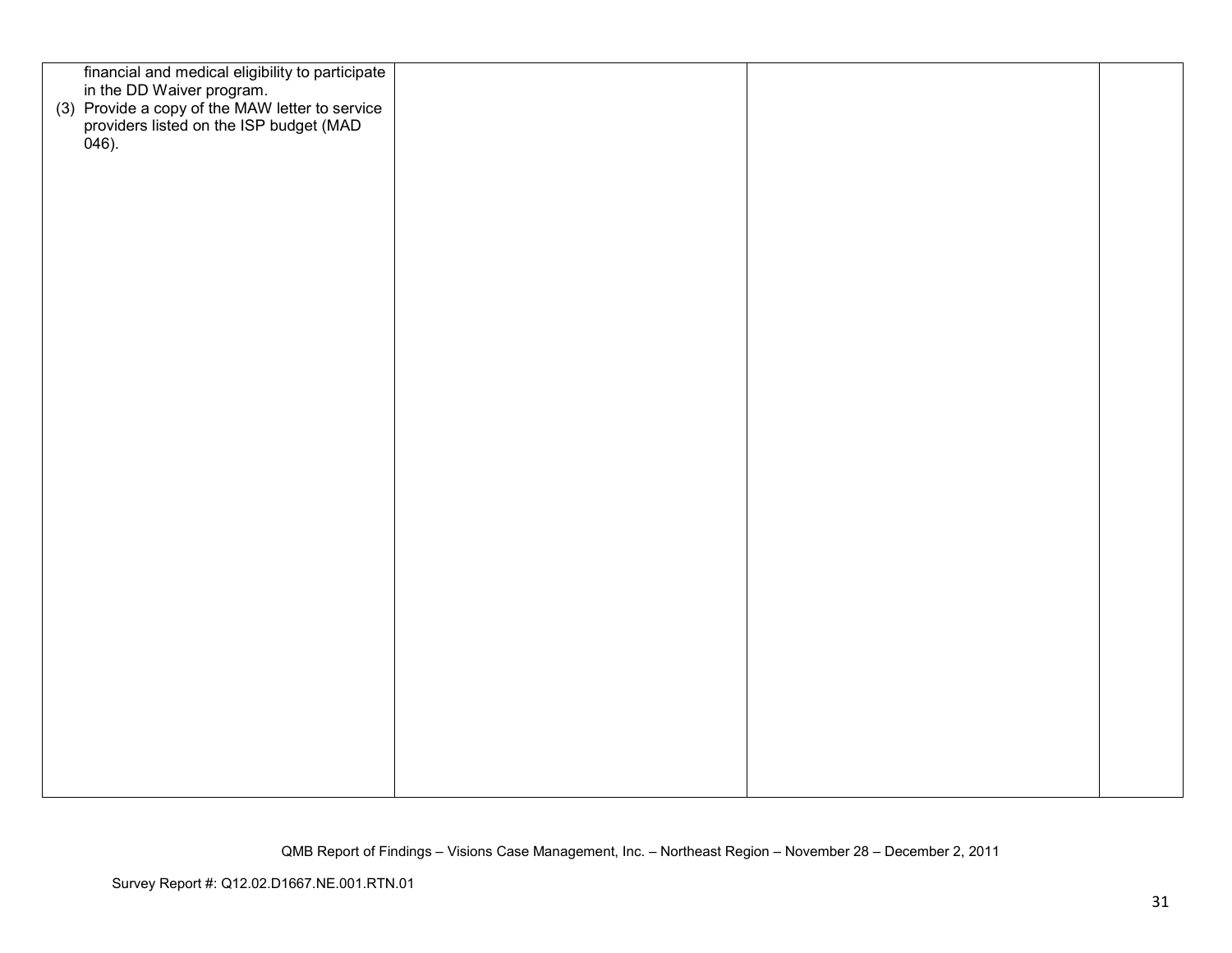| Tag #4C06 Review & Approval of the<br><b>LTCAA Intervening Two Years</b>                                                                                                                                                                                                                                                                                                                                                                                                                                                                                                                                                                                                                             | <b>Standard Level Deficiency</b>                                                                                                                                                                                                                                                                                                                                                               |                                                                                                                                                                              |  |
|------------------------------------------------------------------------------------------------------------------------------------------------------------------------------------------------------------------------------------------------------------------------------------------------------------------------------------------------------------------------------------------------------------------------------------------------------------------------------------------------------------------------------------------------------------------------------------------------------------------------------------------------------------------------------------------------------|------------------------------------------------------------------------------------------------------------------------------------------------------------------------------------------------------------------------------------------------------------------------------------------------------------------------------------------------------------------------------------------------|------------------------------------------------------------------------------------------------------------------------------------------------------------------------------|--|
| Developmental Disabilities (DD) Waiver Service<br>Standards effective 4/1/2007<br><b>CHAPTER 4 III. CASE MANAGEMENT</b><br><b>SERVICE REQUIREMENTS</b><br>D. Case Management Review and Approval<br>of the LTCAA: Case Management Provider<br>agencies shall ensure that Case Managers<br>conduct a complete and comprehensive LOC<br>review for the intervening two years that the<br>NMMUR is not required to review and approve<br>the LTCAA. The comprehensive LOC shall<br>include:<br>(1) A new LTCAA;<br>(2) A new history and physical;<br>(3) An update to the Client Individual<br>Assessment (CIA); and                                                                                   | Based on record review, the Agency failed to<br>ensure that Case Managers conduct a complete<br>and comprehensive Level of Care review for the<br>intervening two years that the NMMUR is not<br>required to review and approve the LTCAA for 3<br>of 25 individuals.<br>The following items were not found, not current<br>and/or incomplete:<br>• Adaptive Behavior Scale (ABS) (#2, 8 & 10) | Provider:<br>State your Plan of Correction for the findings in<br>this Tag above this line.<br>Enter your Quality Assurance/Quality<br>Improvement processes below the line. |  |
| (4) A review of the norm-referenced adaptive<br>behavioral assessment (current within three<br>years), to determine if it still reflects the<br>individual's functional level. If yes, the<br>assessment shall be filed with the current<br>LOC packet, and if not, it shall be re-<br>administered. During these two years, it is<br>the responsibility of the Case Manager to<br>send a copy of the approved LOC to the<br>appropriate ISD office for the individual's<br>annual reassessment of Medicaid eligibility.<br>Case Management Provider Agencies shall<br>review a sample of LTCAAs at least<br>annually to verify accuracy and<br>appropriateness of the eligibility<br>determination. |                                                                                                                                                                                                                                                                                                                                                                                                |                                                                                                                                                                              |  |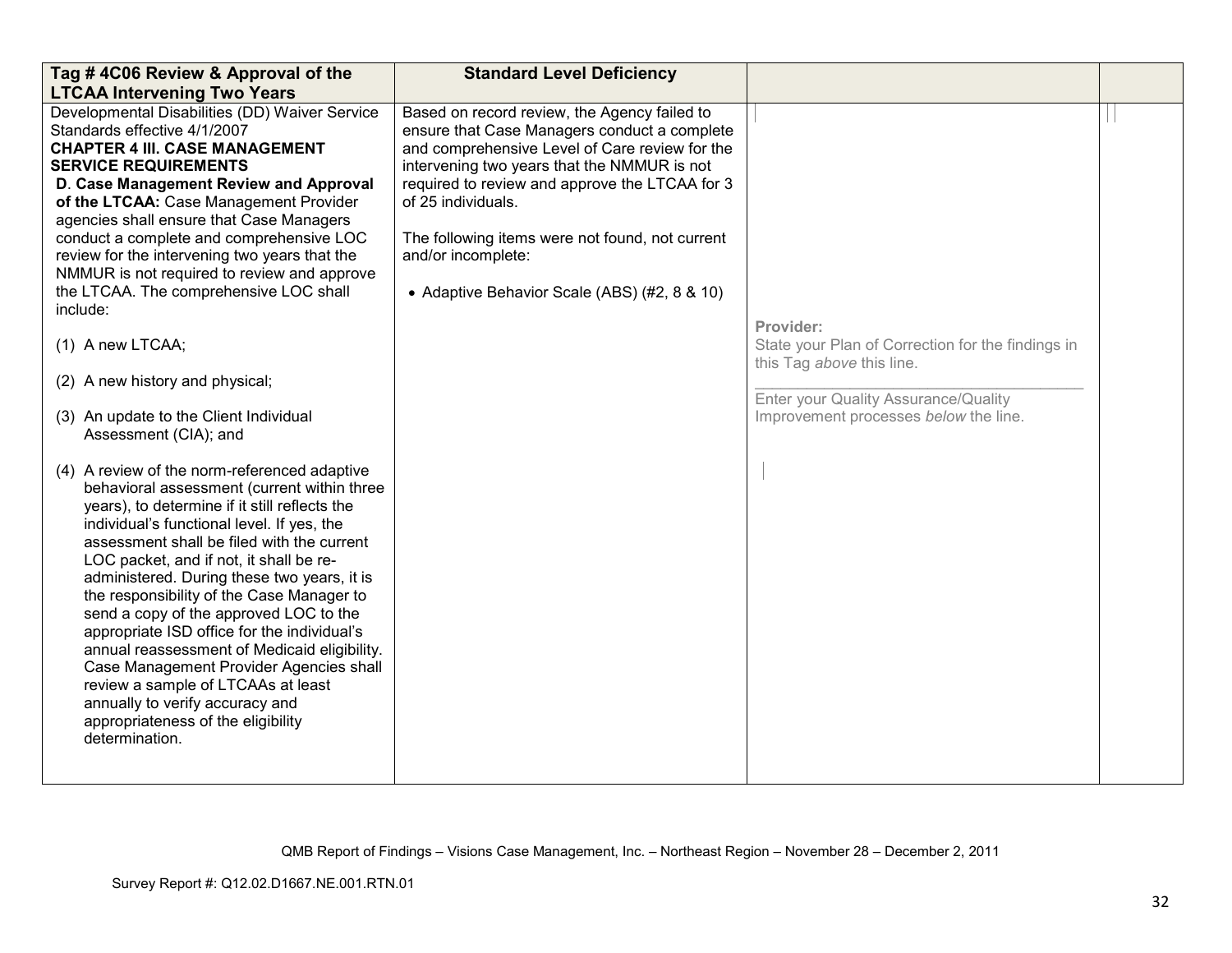| <b>Standard of Care</b>                                                                                                                                                                                                                                                                                                                                                                                                                                                                                                                                                                                                                                                                                                                                                                                                                                                                                                                                                                                                                                                                                                                                                                                                                                                                                                                                                                                                                                                            | <b>Deficiencies</b>                                                                                                                                                                                                                                                                                                                                                                                                                                                                                  | <b>Agency Plan of Correction, On-going</b><br><b>QA/QI &amp; Responsible Party</b>                                                                                           | <b>Date</b><br><b>Due</b> |
|------------------------------------------------------------------------------------------------------------------------------------------------------------------------------------------------------------------------------------------------------------------------------------------------------------------------------------------------------------------------------------------------------------------------------------------------------------------------------------------------------------------------------------------------------------------------------------------------------------------------------------------------------------------------------------------------------------------------------------------------------------------------------------------------------------------------------------------------------------------------------------------------------------------------------------------------------------------------------------------------------------------------------------------------------------------------------------------------------------------------------------------------------------------------------------------------------------------------------------------------------------------------------------------------------------------------------------------------------------------------------------------------------------------------------------------------------------------------------------|------------------------------------------------------------------------------------------------------------------------------------------------------------------------------------------------------------------------------------------------------------------------------------------------------------------------------------------------------------------------------------------------------------------------------------------------------------------------------------------------------|------------------------------------------------------------------------------------------------------------------------------------------------------------------------------|---------------------------|
| State requirements and the approved waiver.                                                                                                                                                                                                                                                                                                                                                                                                                                                                                                                                                                                                                                                                                                                                                                                                                                                                                                                                                                                                                                                                                                                                                                                                                                                                                                                                                                                                                                        | CMS Assurance - Qualified Providers - The State monitors non-licensed/non-certified providers to assure adherence to waiver<br>requirements. The State implements its policies and procedures for verifying that provider training is conducted in accordance with                                                                                                                                                                                                                                   |                                                                                                                                                                              |                           |
| Tag # 1A28.2 Incident Mgt. System -<br><b>Parent/Guardian Training</b>                                                                                                                                                                                                                                                                                                                                                                                                                                                                                                                                                                                                                                                                                                                                                                                                                                                                                                                                                                                                                                                                                                                                                                                                                                                                                                                                                                                                             | <b>Standard Level Deficiency</b>                                                                                                                                                                                                                                                                                                                                                                                                                                                                     |                                                                                                                                                                              |                           |
| NMAC 7.1.13.10 INCIDENT MANAGEMENT<br><b>SYSTEM REQUIREMENTS:</b><br>A. General: All licensed health care facilities<br>and community based service providers shall<br>establish and maintain an incident management<br>system, which emphasizes the principles of<br>prevention and staff involvement. The licensed<br>health care facility or community based service<br>provider shall ensure that the incident<br>management system policies and procedures<br>requires all employees to be competently trained<br>to respond to, report, and document incidents in<br>a timely and accurate manner.<br>E. Consumer and Guardian Orientation<br>Packet: Consumers, family members and legal<br>guardians shall be made aware of and have<br>available immediate accessibility to the licensed<br>health care facility and community based service<br>provider incident reporting processes. The<br>licensed health care facility and community<br>based service provider shall provide consumers,<br>family members or legal guardians an<br>orientation packet to include incident<br>management systems policies and procedural<br>information concerning the reporting of abuse,<br>neglect or misappropriation. The licensed health<br>care facility and community based service<br>provider shall include a signed statement<br>indicating the date, time, and place they<br>received their orientation packet to be contained<br>in the consumer's file. The appropriate | Based on record review, the Agency failed to<br>provide documentation indicating consumer,<br>family members, or legal guardians had received<br>an orientation packet including incident<br>management system policies and procedural<br>information concerning the reporting of Abuse,<br>Neglect and Misappropriation of Consumers'<br>Property, for 1 of 25 individuals.<br>• Parent/Guardian Incident Management<br>Training (Abuse, Neglect & Misappropriation<br>of Consumers' Property) (#2) | Provider:<br>State your Plan of Correction for the findings in<br>this Tag above this line.<br>Enter your Quality Assurance/Quality<br>Improvement processes below the line. |                           |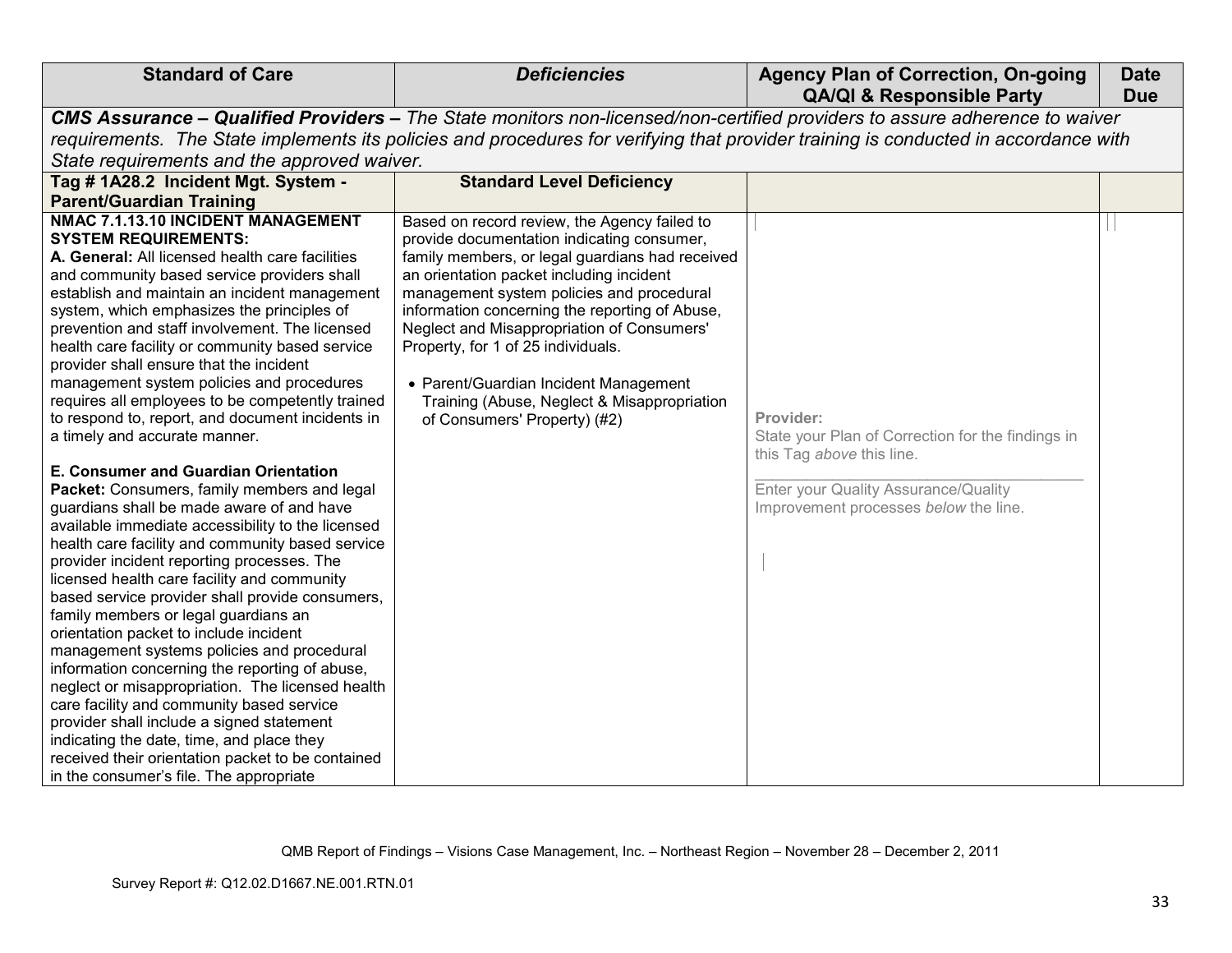| consumer, family member or legal guardian shall<br>sign this at the time of orientation. |  |  |
|------------------------------------------------------------------------------------------|--|--|
|                                                                                          |  |  |
|                                                                                          |  |  |
|                                                                                          |  |  |
|                                                                                          |  |  |
|                                                                                          |  |  |
|                                                                                          |  |  |
|                                                                                          |  |  |
|                                                                                          |  |  |
|                                                                                          |  |  |
|                                                                                          |  |  |
|                                                                                          |  |  |
|                                                                                          |  |  |
|                                                                                          |  |  |
|                                                                                          |  |  |
|                                                                                          |  |  |
|                                                                                          |  |  |
|                                                                                          |  |  |
|                                                                                          |  |  |
|                                                                                          |  |  |
|                                                                                          |  |  |
|                                                                                          |  |  |
|                                                                                          |  |  |
|                                                                                          |  |  |
|                                                                                          |  |  |
|                                                                                          |  |  |
|                                                                                          |  |  |
|                                                                                          |  |  |
|                                                                                          |  |  |
|                                                                                          |  |  |
|                                                                                          |  |  |
|                                                                                          |  |  |
|                                                                                          |  |  |
|                                                                                          |  |  |
|                                                                                          |  |  |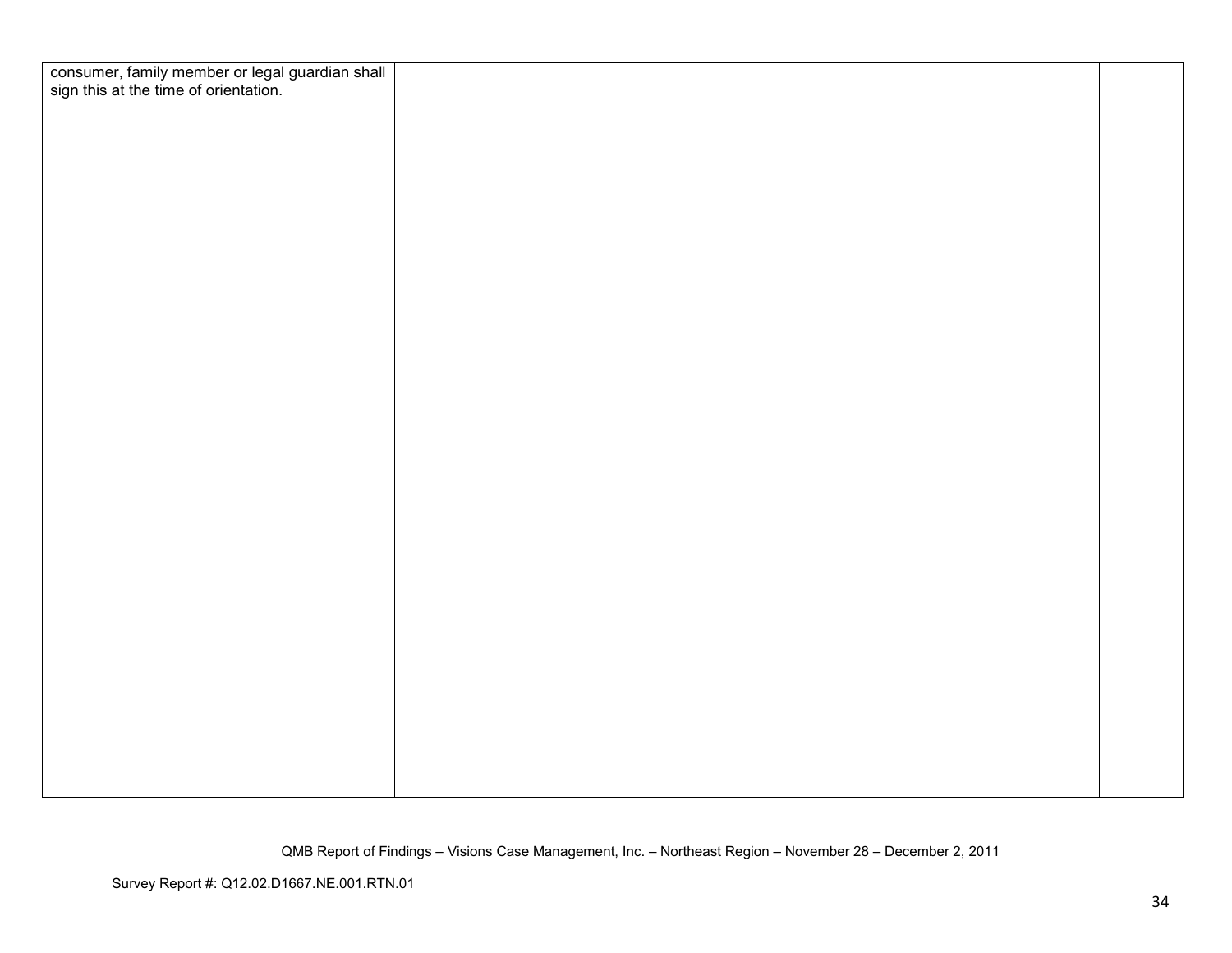| <b>Standard of Care</b><br><b>Deficiencies</b><br><b>Agency Plan of Correction, On-going</b><br><b>Date</b><br><b>QA/QI &amp; Responsible Party</b><br><b>Due</b>                                                                                                                                                                                                                                                                                                                                                                                                                                                                                                                                                                                                                                                                                                                                                                                                                                                                                                                                                                                                                                                                                                                                                                                                                                                                                                                                                                                                                                                                                                                                                                                                                                                                                                                                                                                                                                                                                                                                                                                                                                                                                                                                                                                                   |  |
|---------------------------------------------------------------------------------------------------------------------------------------------------------------------------------------------------------------------------------------------------------------------------------------------------------------------------------------------------------------------------------------------------------------------------------------------------------------------------------------------------------------------------------------------------------------------------------------------------------------------------------------------------------------------------------------------------------------------------------------------------------------------------------------------------------------------------------------------------------------------------------------------------------------------------------------------------------------------------------------------------------------------------------------------------------------------------------------------------------------------------------------------------------------------------------------------------------------------------------------------------------------------------------------------------------------------------------------------------------------------------------------------------------------------------------------------------------------------------------------------------------------------------------------------------------------------------------------------------------------------------------------------------------------------------------------------------------------------------------------------------------------------------------------------------------------------------------------------------------------------------------------------------------------------------------------------------------------------------------------------------------------------------------------------------------------------------------------------------------------------------------------------------------------------------------------------------------------------------------------------------------------------------------------------------------------------------------------------------------------------|--|
| CMS Assurance - Health and Welfare - The state, on an ongoing basis, identifies, addresses and seeks to prevent occurrences of                                                                                                                                                                                                                                                                                                                                                                                                                                                                                                                                                                                                                                                                                                                                                                                                                                                                                                                                                                                                                                                                                                                                                                                                                                                                                                                                                                                                                                                                                                                                                                                                                                                                                                                                                                                                                                                                                                                                                                                                                                                                                                                                                                                                                                      |  |
| abuse, neglect and exploitation. Individuals shall be afforded their basic human rights. The provider supports individuals to access                                                                                                                                                                                                                                                                                                                                                                                                                                                                                                                                                                                                                                                                                                                                                                                                                                                                                                                                                                                                                                                                                                                                                                                                                                                                                                                                                                                                                                                                                                                                                                                                                                                                                                                                                                                                                                                                                                                                                                                                                                                                                                                                                                                                                                |  |
| needed healthcare services in a timely manner.                                                                                                                                                                                                                                                                                                                                                                                                                                                                                                                                                                                                                                                                                                                                                                                                                                                                                                                                                                                                                                                                                                                                                                                                                                                                                                                                                                                                                                                                                                                                                                                                                                                                                                                                                                                                                                                                                                                                                                                                                                                                                                                                                                                                                                                                                                                      |  |
| <b>Standard Level Deficiency</b>                                                                                                                                                                                                                                                                                                                                                                                                                                                                                                                                                                                                                                                                                                                                                                                                                                                                                                                                                                                                                                                                                                                                                                                                                                                                                                                                                                                                                                                                                                                                                                                                                                                                                                                                                                                                                                                                                                                                                                                                                                                                                                                                                                                                                                                                                                                                    |  |
|                                                                                                                                                                                                                                                                                                                                                                                                                                                                                                                                                                                                                                                                                                                                                                                                                                                                                                                                                                                                                                                                                                                                                                                                                                                                                                                                                                                                                                                                                                                                                                                                                                                                                                                                                                                                                                                                                                                                                                                                                                                                                                                                                                                                                                                                                                                                                                     |  |
| Based on record review and interview, the<br>Developmental Disabilities (DD) Waiver Service<br>Agency failed to establish and implement a<br><b>CHAPTER 1 I. PROVIDER AGENCY</b><br>functional quality improvement system, as it<br>relates specifically to case management.<br>I. Continuous Quality Management System:<br>Prior to approval or renewal of a DD Waiver<br>Review of the Agency's Quality Improvement<br>plan did not contain the following:<br>Provider Agreement, the Provider Agency is<br>required to submit in writing the current<br>Continuous Quality Improvement Plan to the<br>• A monitoring protocol that provides for the<br>DOH for approval. In addition, on an annual<br>evaluation of quality, effectiveness and<br>basis DD Waiver Provider Agencies shall<br>continued need for services and supports<br>develop or update and implement the<br>Provider:<br>provided to the individual.<br>Continuous Quality Improvement Plan. The CQI<br>State your Plan of Correction for the findings in<br>Plan shall be used to 1) discover strengths and<br>this Tag above this line.<br>• Assure that reports and ISPs meet required<br>challenges of the provider agency, as well as<br>timelines and include required content.<br>Enter your Quality Assurance/Quality<br>strengths, and barriers individuals experience in<br>Improvement processes below the line.<br>receiving the quality, quantity, and<br>Review of the Agency's QA/QI Plan indicated<br>meaningfulness of services that he or she<br>the following:<br>desires; 2) build on strengths and remediate<br>individual and provider level issues to improve<br>"VISIONS CASE MANAGEMENT, INC.<br>the provider's service provision over time. At a<br><b>QUALITY ASSURANCE POLICY AND</b><br>minimum the CQI Plan shall address how the<br>PROCEDURES AND QUALITY<br>agency will collect, analyze, act on data and<br><b>IMPROVEMENT PLAN:</b><br>Individual access to needed services and<br><b>INTERNAL QUALITY</b><br>ASSURANCE/IMPROVEMENT PLAN JAN.<br>Effectiveness and timeliness of<br>2011:<br>implementation of Individualized Service<br><b>DATA COLLECTION:</b><br>(3) Trends in achievement of individual<br>The Visions Document Specialist will review<br>outcomes in the Individual Service Plans;<br>100% of all Visions client files yearly at the |  |
| Trends in medication and medical incidents<br>annual ISP cycle for client document required                                                                                                                                                                                                                                                                                                                                                                                                                                                                                                                                                                                                                                                                                                                                                                                                                                                                                                                                                                                                                                                                                                                                                                                                                                                                                                                                                                                                                                                                                                                                                                                                                                                                                                                                                                                                                                                                                                                                                                                                                                                                                                                                                                                                                                                                         |  |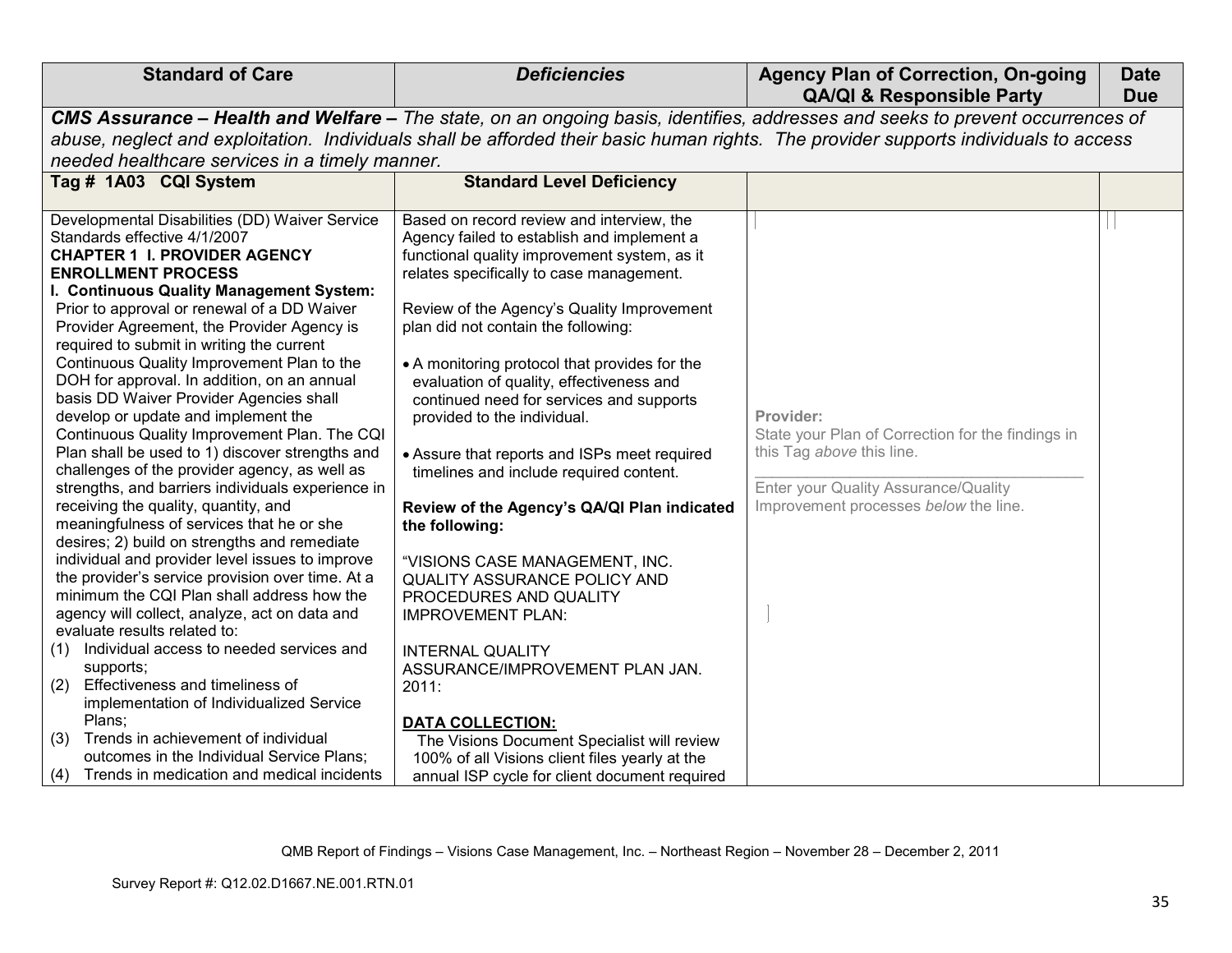leading to adverse health events;

- (5) Trends in the adequacy of planning and coordination of healthcare supports at both supervisory and direct support levels;
- (6) Quality and completeness documentation; and
- (7) Trends in individual and guardian satisfaction.

Developmental Disabilities (DD) Waiver Service Standards effective 4/1/2007

### **DDSD DDW Std. Chapter 4.IV.C.1 Continuous Quality Management System:**

 Agency shall have an Internal Quality Assurance and Improvement Plan with annual updates. At a minimum does the Agency's Internal Quality Assurance & Improvement Plan address the following:

- A monitoring protocol that provides for the evaluation of quality, effectiveness and continued need for services and supports provided to the individual.
- Assure that reports and ISPs meet required timelines and include required content.
- Annual satisfaction surveys with individuals regarding case management services.
- How the Agency will maintain regular communication with all providers delivering services and products to the individual.

#### **7.1.13.9 INCIDENT MANAGEMENT SYSTEM REPORTING REQUIREMENTS FOR COMMUNITY BASED SERVICE PROVIDERS:**

**E. Quality Improvement System for Community Based Service Providers:** The community based service provider shall establish and implement a quality improvement to be maintained by DOH/LTSD DD Wavier Standards.

### **COMPLICATIONS AND ANALYSIS:**

 The Document Specialist will compile and distribute File Reviews to the assigned case manager at the monthly QA meeting. The case manager has until the next monthly QA meeting for analysis. After researching the case manager will correct and/or request missing documentation before handing back to the Document Specialist. The Document Specialist then retains a copy for The File Review Binder and a copy is also maintained in the client file for future reference.

# **IMPLEMENTATION OF IMPROVEMENTS:**

The Document Specialist reports any outstanding review to the QA Coordinator who addresses these reviews with the individual case manager for correction. The Document Specialist also directly communicates monthly information at the QA staffing to the case managers, focusing on any trends in document procurement that need improvement. Solutions are developed and implemented accordingly such as sending request forms to providers for missing documentation.

# **PLAN CYCLE:**

 This cycle is reviewed monthly and annually to ensure that 100% of all Visions Case Management client files are reviewed and missing and updated documentation is requested and obtained."

**When asked to describe the Agency's Internal Quality Assurance & Improvement Plan addressing monitoring. The following was reported:**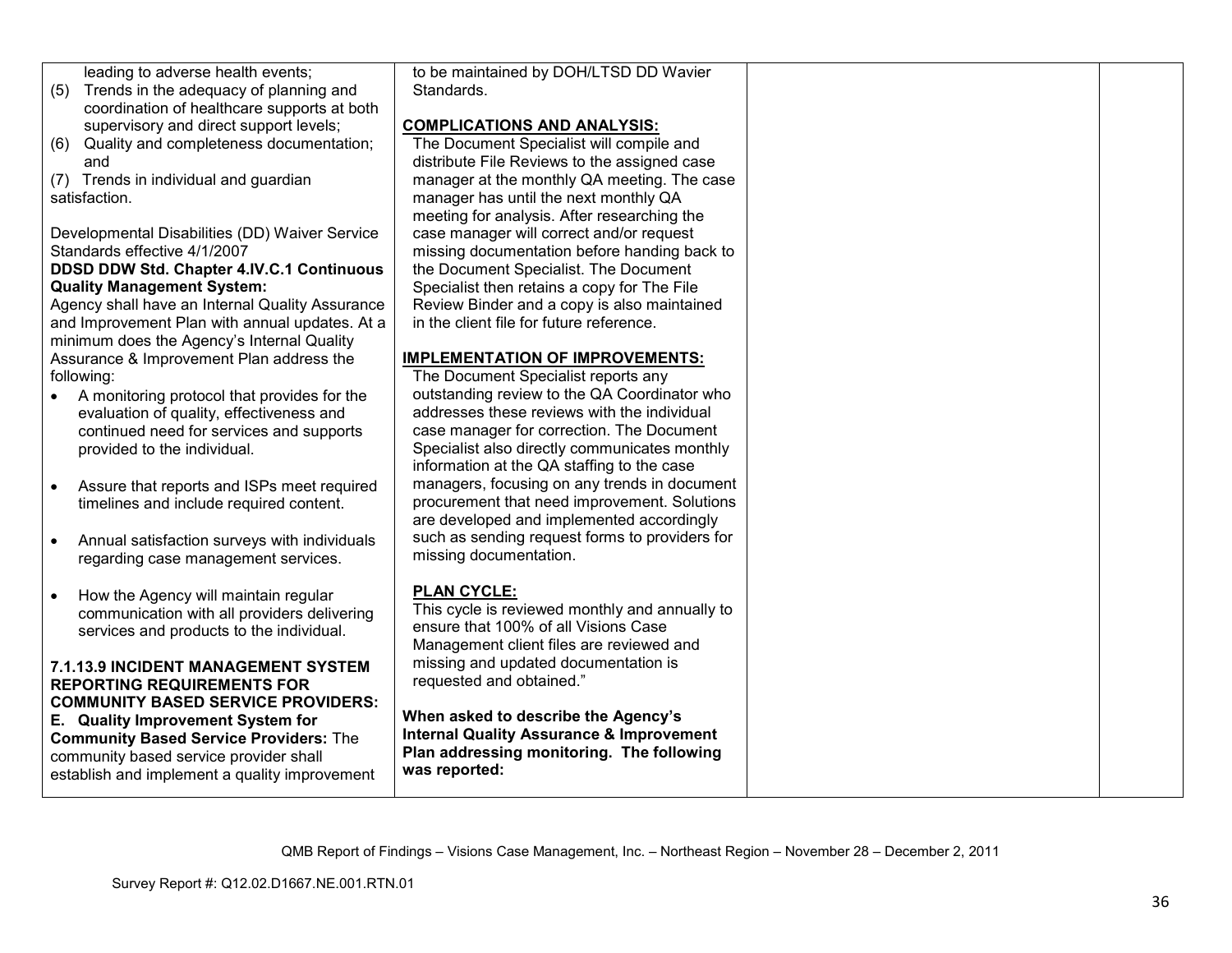| system for reviewing alleged complaints and<br>incidents. The incident management system<br>shall include written documentation of corrective<br>actions taken. The community based service<br>provider shall maintain documented evidence<br>that all alleged violations are thoroughly<br>investigated, and shall take all reasonable steps<br>to prevent further incidents. The community<br>based service provider shall provide the<br>following internal monitoring and facilitating<br>quality improvement system:                                                                                                                                                                                                                            | • Executive Director (#51) & Document<br>Specialist (#50) stated, "17 to 20 case files are<br>reviewed at least every two months, 100%<br>once a year. Missing documents should be in<br>file. Strong follow up is not there, it's something<br>we need to work on."<br>Review of evidence provided on-site did not<br>indicate the agency was meeting their own level<br>of QA/QI. |  |
|------------------------------------------------------------------------------------------------------------------------------------------------------------------------------------------------------------------------------------------------------------------------------------------------------------------------------------------------------------------------------------------------------------------------------------------------------------------------------------------------------------------------------------------------------------------------------------------------------------------------------------------------------------------------------------------------------------------------------------------------------|-------------------------------------------------------------------------------------------------------------------------------------------------------------------------------------------------------------------------------------------------------------------------------------------------------------------------------------------------------------------------------------|--|
| (1) community based service providers funded<br>through the long-term services division to<br>provide waiver services shall have current<br>incident management policy and<br>procedures in place, which comply with the<br>department's current requirements;<br>community based service providers<br>(2)<br>providing developmental disabilities<br>services must have a designated incident<br>management coordinator in place;<br>community based service providers<br>(4)<br>providing developmental disabilities<br>services must have an incident<br>management committee to address internal<br>and external incident reports for the<br>purpose of looking at internal root causes<br>and to take action on identified trends or<br>issues. |                                                                                                                                                                                                                                                                                                                                                                                     |  |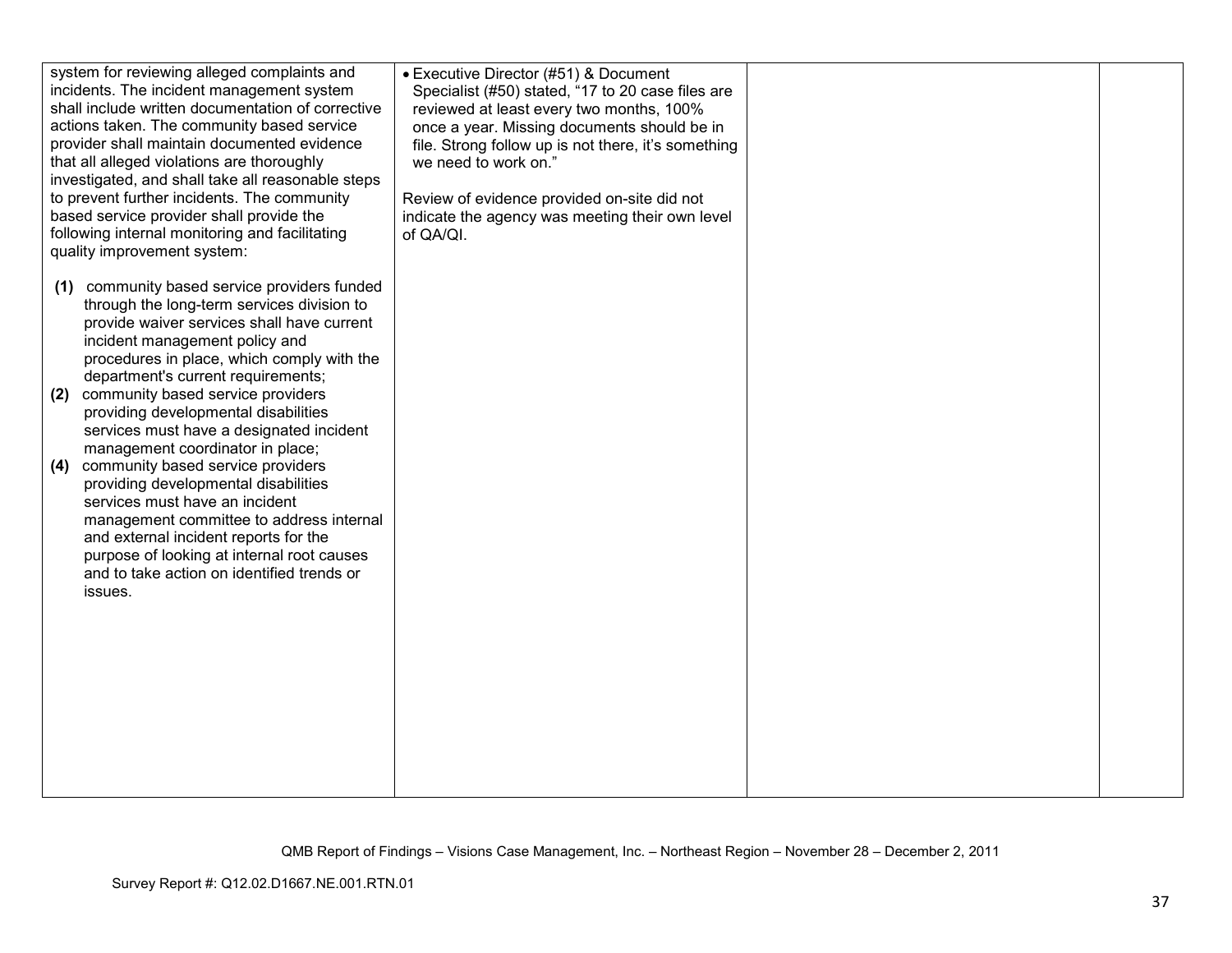| Tag # 1A29 Complaints / Grievances -<br><b>Acknowledgement</b>                                                                                                                                                                                                                                                                                                                                                                                                                                                                                                                                                                                                                                                                                    | <b>Standard Level Deficiency</b>                                                                                                                                                                                                                         |                                                                                                                                                                              |  |
|---------------------------------------------------------------------------------------------------------------------------------------------------------------------------------------------------------------------------------------------------------------------------------------------------------------------------------------------------------------------------------------------------------------------------------------------------------------------------------------------------------------------------------------------------------------------------------------------------------------------------------------------------------------------------------------------------------------------------------------------------|----------------------------------------------------------------------------------------------------------------------------------------------------------------------------------------------------------------------------------------------------------|------------------------------------------------------------------------------------------------------------------------------------------------------------------------------|--|
| NMAC 7.26.3.6<br>These regulations set out rights that the<br>А.<br>department expects all providers of services to<br>individuals with developmental disabilities to<br>respect. These regulations are intended to<br>complement the department's Client Complaint<br>Procedures (7 NMAC 26.4) [now 7.26.4 NMAC].                                                                                                                                                                                                                                                                                                                                                                                                                                | Based on record review, the Agency failed to<br>provide documentation, the complaint procedure<br>had been made available to individuals or their<br>legal guardians for 1 of 25 individuals.<br>• Grievance/Complaint Procedure<br>Acknowledgement (#2) |                                                                                                                                                                              |  |
| NMAC 7.26.3.13 Client Complaint Procedure<br>Available. A complainant may initiate a<br>complaint as provided in the client complaint<br>procedure to resolve complaints alleging that a<br>service provider has violated a client's rights as<br>described in Section 10 [now 7.26.3.10 NMAC].<br>The department will enforce remedies for<br>substantiated complaints of violation of a client's<br>rights as provided in client complaint procedure.<br>[09/12/94; 01/15/97; Recompiled 10/31/01]<br>NMAC 7.26.4.13 Complaint Process:<br>A. (2). The service provider's complaint or<br>grievance procedure shall provide, at a<br>minimum, that: (a) the client is notified of the<br>service provider's complaint or grievance<br>procedure |                                                                                                                                                                                                                                                          | Provider:<br>State your Plan of Correction for the findings in<br>this Tag above this line.<br>Enter your Quality Assurance/Quality<br>Improvement processes below the line. |  |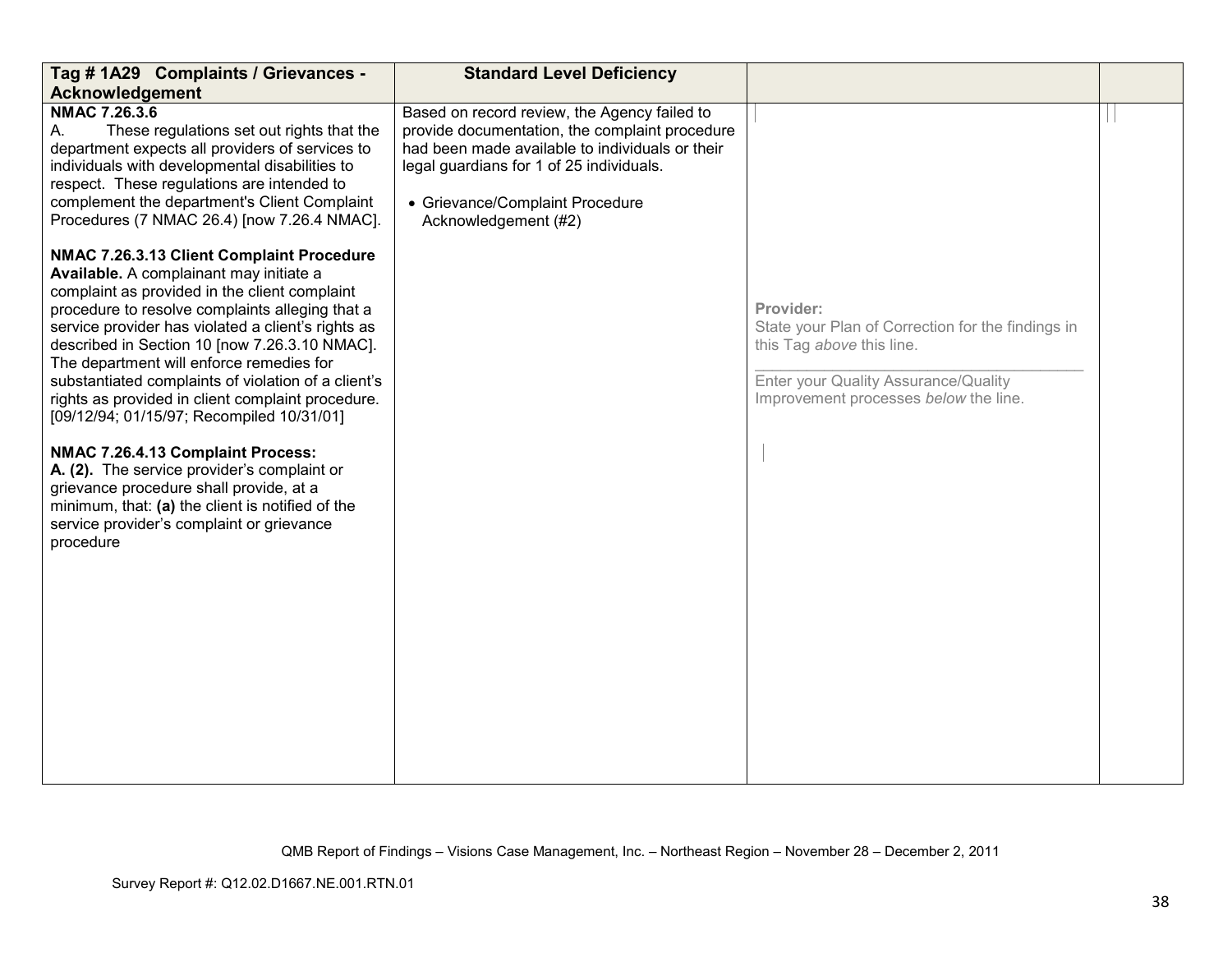| <b>Standard of Care</b>                                                                                                                                                                                                                                                                                                                                                                                                                                                                                                                                                                                                                                                                                                                                                                                                                                                                                                                                                                                                                                                                                                                                                                                                      | <b>Deficiencies</b>                                                                                                                                                                                                                                                                                                                                                       | <b>Agency Plan of Correction, On-going</b><br><b>QA/QI &amp; Responsible Party</b>                                                                                           | <b>Date</b><br><b>Due</b> |
|------------------------------------------------------------------------------------------------------------------------------------------------------------------------------------------------------------------------------------------------------------------------------------------------------------------------------------------------------------------------------------------------------------------------------------------------------------------------------------------------------------------------------------------------------------------------------------------------------------------------------------------------------------------------------------------------------------------------------------------------------------------------------------------------------------------------------------------------------------------------------------------------------------------------------------------------------------------------------------------------------------------------------------------------------------------------------------------------------------------------------------------------------------------------------------------------------------------------------|---------------------------------------------------------------------------------------------------------------------------------------------------------------------------------------------------------------------------------------------------------------------------------------------------------------------------------------------------------------------------|------------------------------------------------------------------------------------------------------------------------------------------------------------------------------|---------------------------|
|                                                                                                                                                                                                                                                                                                                                                                                                                                                                                                                                                                                                                                                                                                                                                                                                                                                                                                                                                                                                                                                                                                                                                                                                                              | CMS Assurance - Financial Accountability - State financial oversight exists to assure that claims are coded and paid for in                                                                                                                                                                                                                                               |                                                                                                                                                                              |                           |
| accordance with the reimbursement methodology specified in the approved waiver.                                                                                                                                                                                                                                                                                                                                                                                                                                                                                                                                                                                                                                                                                                                                                                                                                                                                                                                                                                                                                                                                                                                                              |                                                                                                                                                                                                                                                                                                                                                                           |                                                                                                                                                                              |                           |
| Tag #4C21 Case Management                                                                                                                                                                                                                                                                                                                                                                                                                                                                                                                                                                                                                                                                                                                                                                                                                                                                                                                                                                                                                                                                                                                                                                                                    | <b>Standard Level Deficiency</b>                                                                                                                                                                                                                                                                                                                                          |                                                                                                                                                                              |                           |
| <b>Reimbursement</b>                                                                                                                                                                                                                                                                                                                                                                                                                                                                                                                                                                                                                                                                                                                                                                                                                                                                                                                                                                                                                                                                                                                                                                                                         |                                                                                                                                                                                                                                                                                                                                                                           |                                                                                                                                                                              |                           |
| Developmental Disabilities (DD) Waiver Service<br>Standards effective 4/1/2007<br><b>CHAPTER 1 III. PROVIDER AGENCY</b><br><b>DOCUMENTATION OF SERVICE DELIVERY</b><br><b>AND LOCATION</b><br>A. General: All Provider Agencies shall<br>maintain all records necessary to fully<br>disclose the service, quality, quantity and<br>clinical necessity furnished to individuals<br>who are currently receiving services. The<br>Provider Agency records shall be<br>sufficiently detailed to substantiate the date,<br>time, individual name, servicing Provider<br>Agency, level of services, and length of a<br>session of service billed.<br><b>Billable Units:</b> The documentation of the<br>B. .<br>billable time spent with an individual shall<br>be kept on the written or electronic record<br>that is prepared prior to a request for<br>reimbursement from the HSD. For each<br>unit billed, the record shall contain the<br>following:<br>(1) Date, start and end time of each service<br>encounter or other billable service interval;<br>(2) A description of what occurred during the<br>encounter or service interval; and<br>The signature or authenticated name of<br>(3)<br>staff providing the service. | Based on record review, the Agency failed to<br>provide written or electronic documentation as<br>evidence for each unit billed, which contained<br>the required information for 1 of 25 individuals.<br>Individual #2<br>October 2011<br>• The Agency billed 1 units of Case<br>Management (T2022) on 10/2011. No<br>Documentation received to justify 1 unit<br>billed. | Provider:<br>State your Plan of Correction for the findings in<br>this Tag above this line.<br>Enter your Quality Assurance/Quality<br>Improvement processes below the line. |                           |
| MAD-MR: 03-59 Eff 1/1/2004<br>8.314.1 BI RECORD KEEPING AND<br><b>DOCUMENTATION REQUIREMENTS:</b>                                                                                                                                                                                                                                                                                                                                                                                                                                                                                                                                                                                                                                                                                                                                                                                                                                                                                                                                                                                                                                                                                                                            |                                                                                                                                                                                                                                                                                                                                                                           |                                                                                                                                                                              |                           |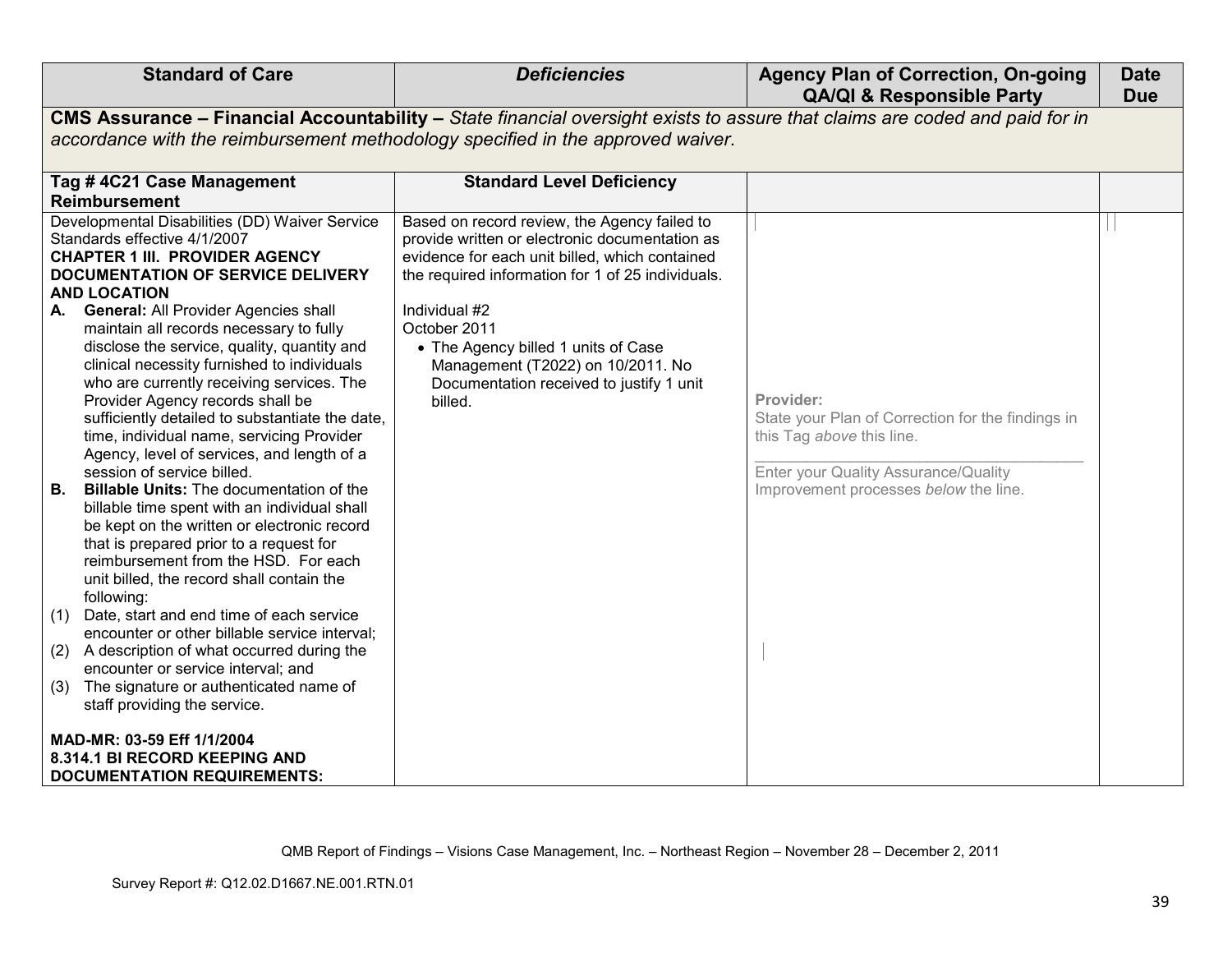| Providers must maintain all records necessary to<br>fully disclose the extent of the services provided<br>to the Medicaid recipient. Services that have<br>been billed to Medicaid, but are not<br>substantiated in a treatment plan and/or patient<br>records for the recipient are subject to<br>recoupment.                                                                                                                                                            |  |  |
|---------------------------------------------------------------------------------------------------------------------------------------------------------------------------------------------------------------------------------------------------------------------------------------------------------------------------------------------------------------------------------------------------------------------------------------------------------------------------|--|--|
| Developmental Disabilities (DD) Waiver Service<br>Standards effective 4/1/2007<br><b>CHAPTER 4. V. CASE MANAGEMENT</b><br>SERVICES REIMBURSEMENT - A. Billable<br><b>Unit</b><br>(1) Reimbursement to the Case Management<br>Provider Agency is based upon a monthly rate<br>for a maximum of 12 months per ISP year.                                                                                                                                                     |  |  |
| (2) The Case Management Provider Agency<br>shall provide and document at least one hour of<br>case management services per individual<br>served, and a monthly average of at least three<br>(3) hours of DD Waiver service per individual,<br>including face-to-face contacts, across the<br>caseload of each Case Manager. A Case<br>Management Provider Agency cannot bill for an<br>individual for whom a face-to-face contact did<br>not take place during the month. |  |  |
| (3) Exceptions to the three-hour average are<br>allowed if the Case Manager is on approved<br>leave, as long as a Provider Agency colleague<br>or supervisor has maintained essential duties<br>during his or her absence, including mandated<br>face-to-face visits.                                                                                                                                                                                                     |  |  |
| (4) Partial units are paid when the individual<br>transitions from one Case Management Provider<br>Agency to another during the month, and a Case<br>Manager provides at least one hour of billable<br>service including face-to-face contact during that<br>calendar month. The monthly rate is pro-rated                                                                                                                                                                |  |  |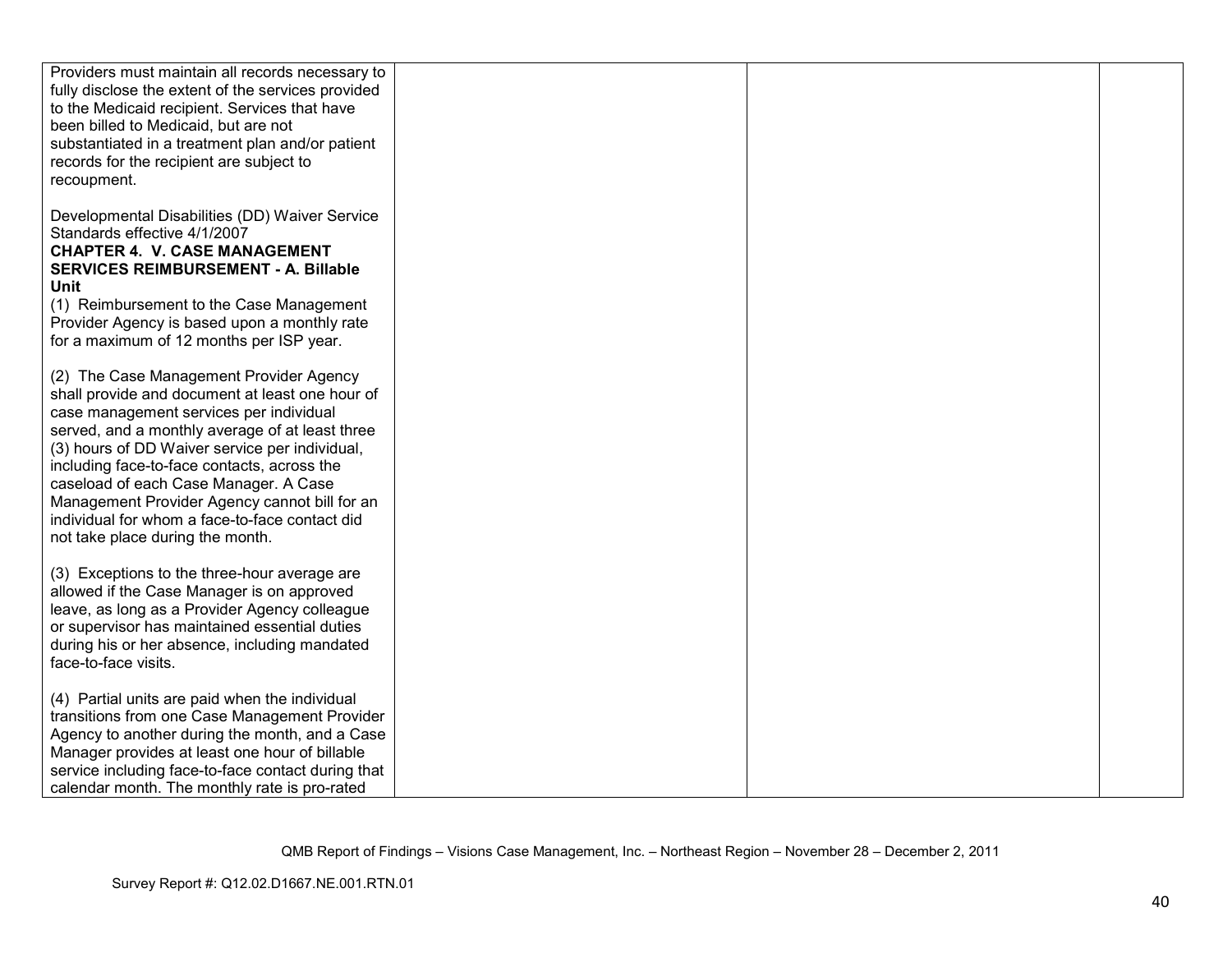| based on the number of days the individual was<br>with the Case Management Provider Agency.                                                                                        |  |  |
|------------------------------------------------------------------------------------------------------------------------------------------------------------------------------------|--|--|
| <b>B. Billable Services:</b> The following activities<br>are deemed to be billable services:<br>(1) All services and supports within the Case<br>Management Scope of Services; and |  |  |
| (2) Case Management may be provided at the<br>same time on the same day as any other<br>service.                                                                                   |  |  |
|                                                                                                                                                                                    |  |  |
|                                                                                                                                                                                    |  |  |
|                                                                                                                                                                                    |  |  |
|                                                                                                                                                                                    |  |  |
|                                                                                                                                                                                    |  |  |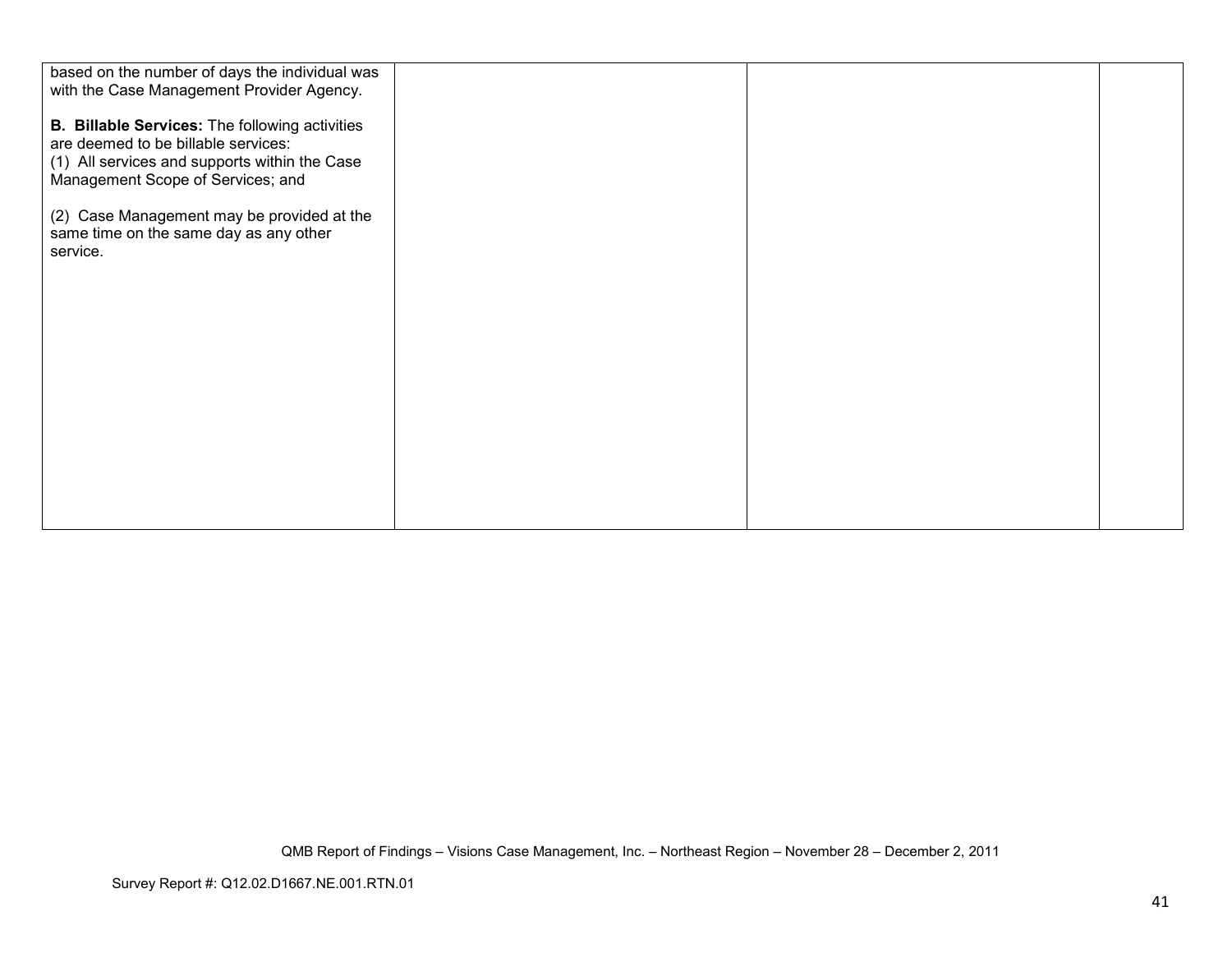

SUSANA MARTINEZ, GOVERNOR

CATHERINE D. TORRES, M.D., CABINET SECRETARY

Date: April 16, 2012

To: Carolene McNees, Executive Director Provider: Visions Case Management, Inc. Address: 1570 Pacheco B-7, Santa Fe State/Zip: New Mexico, 87505

E-mail Address: cmcness@qwest.net

| Region:           | <b>Northeast</b>                  |
|-------------------|-----------------------------------|
| Survey Date:      | November 28 – December 2, 2011    |
| Program Surveyed: | Developmental Disabilities Waiver |
| Service Surveyed: | Case Management                   |
| Survey Type:      | Routine                           |

RE: Request for an Informal Reconsideration of Findings

Dear Ms. NcNees,

Your request for a Reconsideration of Findings was received on March 6, 2012. Your request and the supporting evidence provided have been reviewed. Based on the review of applicable standards and regulations, review of the survey process and the evidence you provided, the following determinations have been made:

### Regarding Tag # 1A08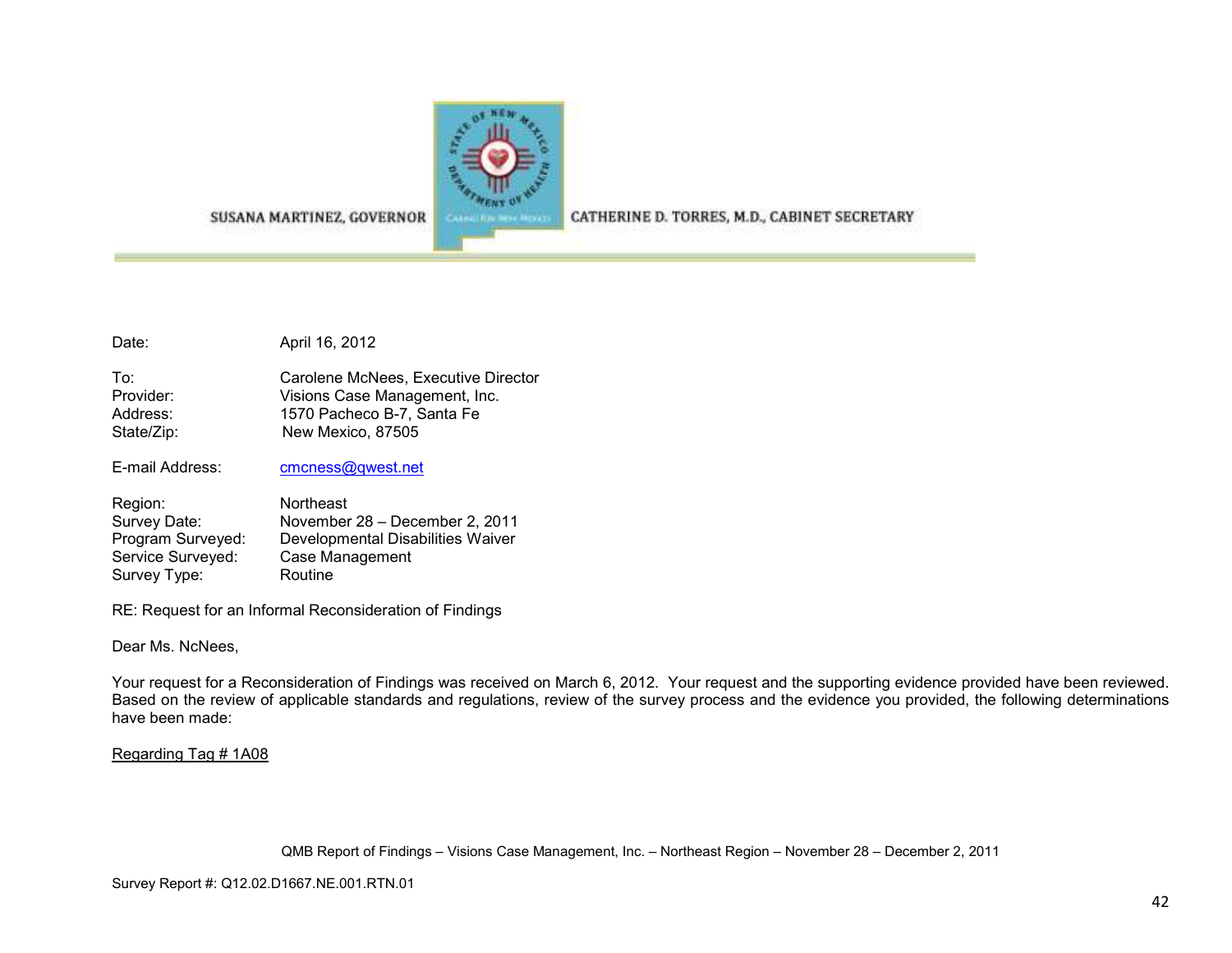Determination: The IRF committee is upholding the original finding in the report of findings. You are required to complete the remainder of your Plan of Correction as previously indicated. Based on documentation supplied, deficiencies noted in tag 1A08 regarding Individual #13 were disputed by your agency as "#3."

### Regarding Tag # 4C07

 Determination: The IRF committee is removing the original finding in the report of findings. You are required to complete the remainder of your Plan of Correction as previously indicated. Based on the document submitted it was discovered the citation in the original report of findings should have been for Individual #7, but were reported in error as number 6.

This concludes the Informal Reconsideration of Finding process. The IRF process is separate and apart from the Informal Dispute Resolution process or the Medicaid Fair Hearing process when DOH sanctions are imposed on a provider.

Thank you. Respectful<del>ly,</del>

Scott Good

 Deputy Bureau Chief/QMB Informal Reconsideration of Finding Committee Chair